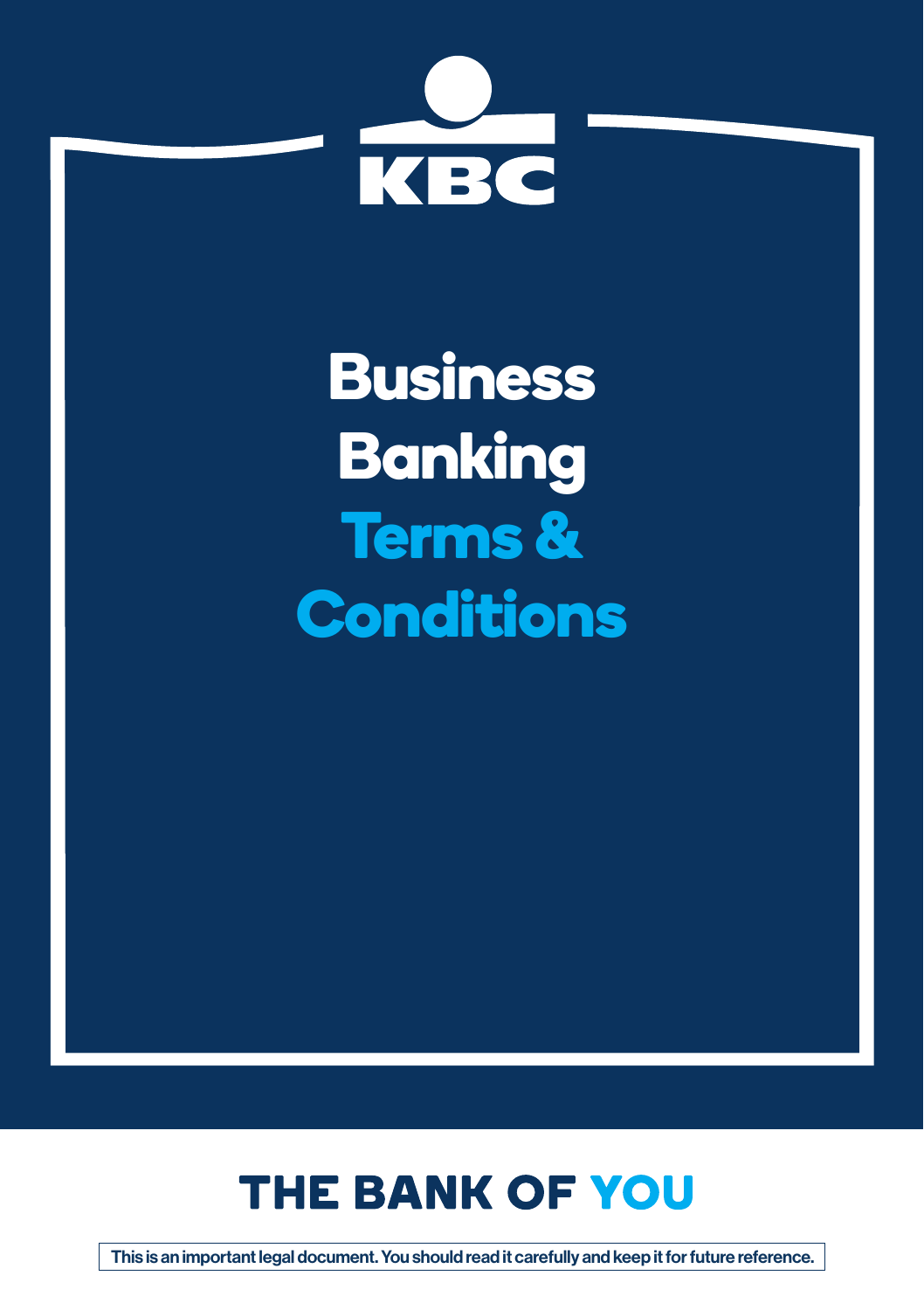## **TABLE OF CONTENTS**

#### PART A - ABOUT US/DEFINITIONS & INTERPRETATION

- 1. About Us
- 2. Definitions
- 3. Interpretation
- 4. Terms and Conditions

#### PART B - GENERAL PROVISIONS

- 5. Identification
- 6. Conflict of Interest
- 7. Telephone Contact/Electronic Communications
- 8. Joint Accounts
- 9. Death or Incapacity
- 10. Operating an Account Generally
- 11. Closure of an Account
- 12. Fees and Charges
- 13. Credit Referencing and Reporting
- 14. Taxation
- 15. Set-off
- 16. Security
- 17. Amendments and Variations
- 18. Notices
- 19. Force Majeure
- 20. Assignment
- 21. Waiver
- 22. Liability and Indemnity
- 23. Statutory Rights
- 24. Severability
- 25. Language
- 26. Currency
- 27. Confidentiality
- 28. Data Protection
- 29. Entire Agreement
- 30. Complaints
- 31. Governing Law and jurisdiction
- 32. Representations and Warranties
- 33. Contact Us

#### PART C – BUSINESS CURRENT ACCOUNTS

- 34. Availability of a Business Current Account
- 35. Purpose for which Business Current Account can be used
- 36. Opening a Business Current Account
- 37. Operating a Business Current Account generally
- 38. Lodgements
- 39. Direct Debits
- 40. Credit Transfers
- 41. International Payments
- 42. Withdrawals
- 43. Account Statements
- 44. Unapproved Debit Balances/Unauthorised positions
- 45. Debit Interest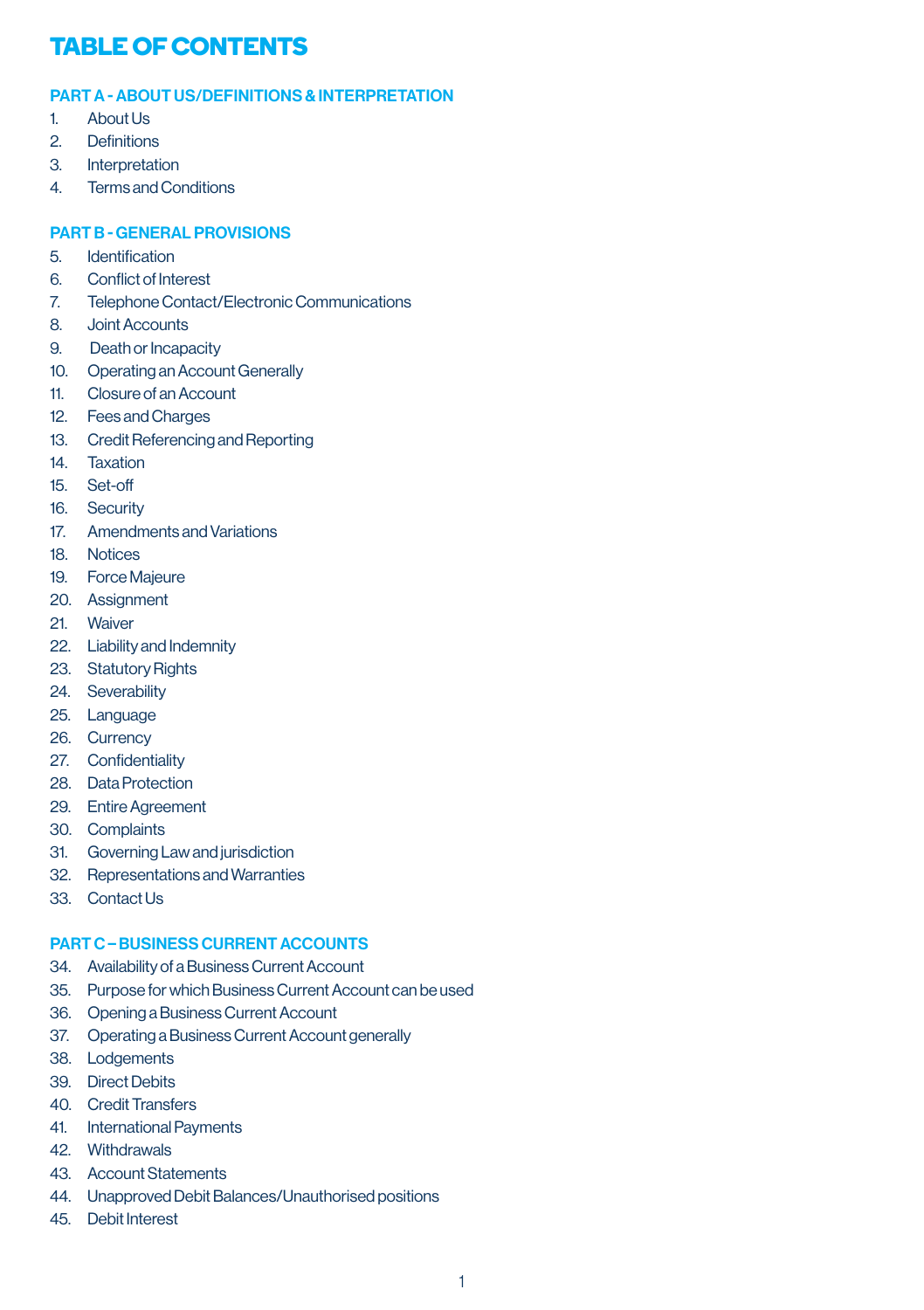#### 46. Surcharge Interest

47. Credit Interest

#### PART D – CONDITIONS AND USE OF DEBIT CARD

- 48. Use of Debit Card generally
- 49. First Use of the Debit Card
- 50. Security of Debit Card
- 51. Liability for loss or theft of Debit Card
- 52. Cash Withdrawals
- 53. Point of Sale Transactions
- 54. Chip and PIN Transactions
- 55. Cardholder not present transactions
- 56. Digital Wallets
- 57. Contactless Transactions
- 58. Availability of Debit Card Services
- 59. Use of Debit Card Abroad or in Foreign Currency Transactions
- 60. Cancellation and Termination of the Debit Card and Debit Card Services

#### PART E - PAYMENT SERVICES

- 61. Payment Instructions
- 62. Unauthorised Payments
- 63. Incorrectly executed and non-executed payments

#### PART F - OVERDRAFT

- 64. Availability of an Overdraft Facility
- 65. Payments
- 66. Variation of overdraft
- 67. No implied limit as a result of an excess
- 68. Minimum period of credit
- 69. Interest and Fees
- 70. No commitment to further loans
- 71. Costs and Expenses
- 72. Joint and Several Liability

#### PART G – BUSINESS DEPOSIT ACCOUNTS

- 73. Availability of Business Deposit Accounts
- 74. Opening a Business Deposit Account
- 75. Operating a Business Deposit generally
- 76. Lodgements
- 77. Interest
- 78. Withdrawals
- 79. Maturity of Business Deposit Accounts
- 80. Deposit Guarantee Scheme
- 81. Business Deposit Account Statements
- 82. Additional Terms and Conditions for particular Business Deposit Accounts
- 82.2 Business Demand Deposit Account
- 82.3 Business 12 month Fixed Term Deposit Account
- 82.4 Business 6 month Fixed Term Deposit Account

#### PART H – CLIENT ACCOUNTS

- 83. Availability of Client Accounts
- 84. Opening a Client Account
- 85. Operating a Client Account Generally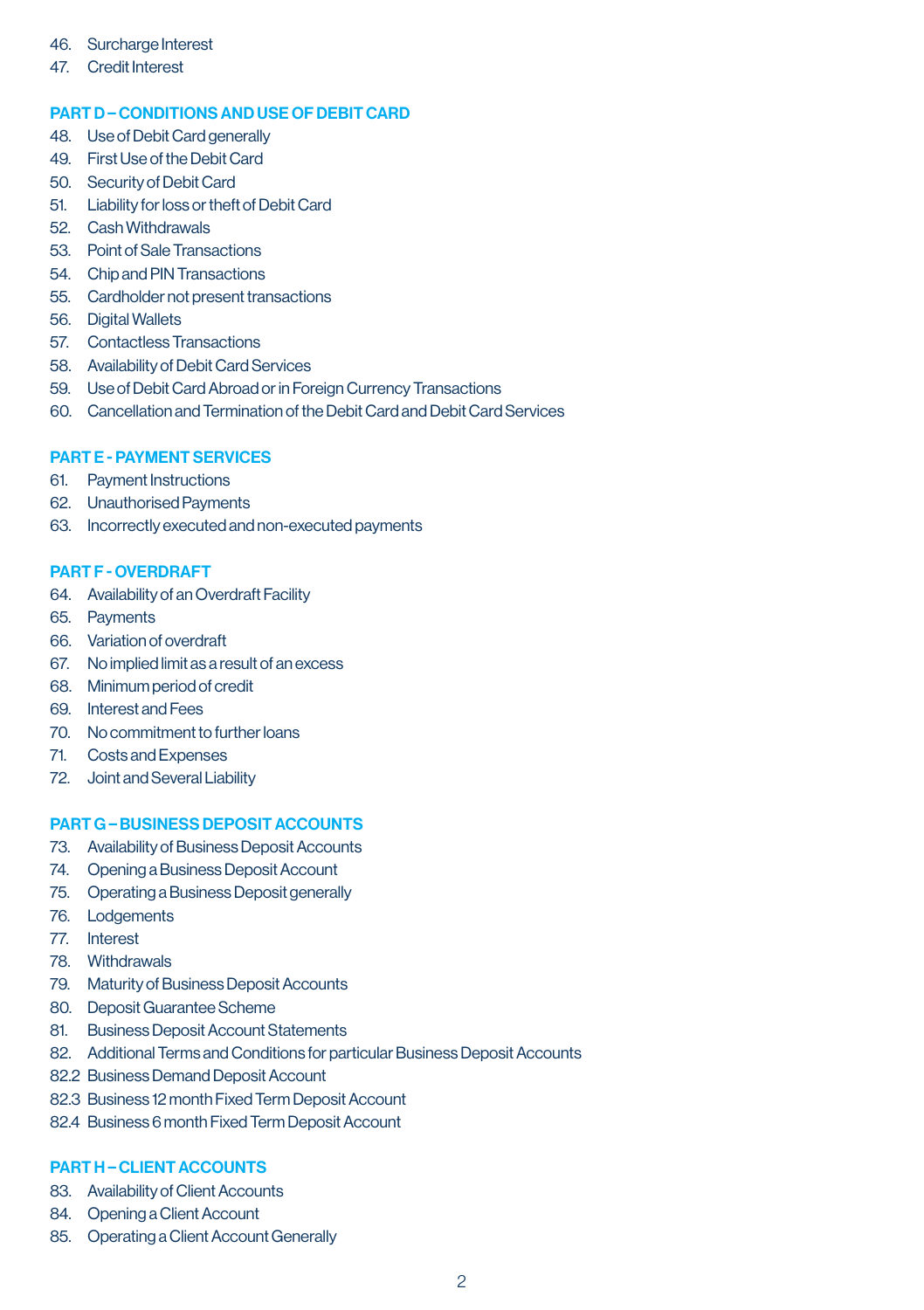- 86. Lodgements
- 87. Interest
- 88. Withdrawals
- 89. Deposit Guarantee Scheme
- 90. Client Account Statements

#### PART I - CREDIT CARD

- 91. Use of Credit Card generally
- 92. First Use of Credit Card
- 93. Security of the Credit Card
- 94. Liability for loss of Credit Card
- 95. Issue of new or replacement Credit Card
- 96. Credit Limit
- 97. Additional Cardholders
- 98. Cash Withdrawals
- 99. Purchases
- 100. Use of Credit Card abroad
- 101. Account Transactions
- 102. Interest
- 103. Credit Card Statements
- 104. Monthly payments
- 105. Cancellation and Termination

#### PART J - TERMS AND CONDITIONS FOR DIGITAL ACCESS

- 106. Terms of Use for Digital Access
- 107. Availability of Service
- 108. First Use of Digital Services
- 109. Equipment
- 110. Security
- 111 Authorisations and Consent
- 112. Multiple users and Remote Banking
- 113. Information on Account Balances
- 114. Functionality available through Digital Services
- 115. Licence and Intellectual Property
- 116. Variation
- 117. General Disclaimer and Indemnity
- 118. Costs and Charges
- 119. Data Protection
- 120. Confidentiality
- 121 Cancellation and Termination
- 122. Third Party Providers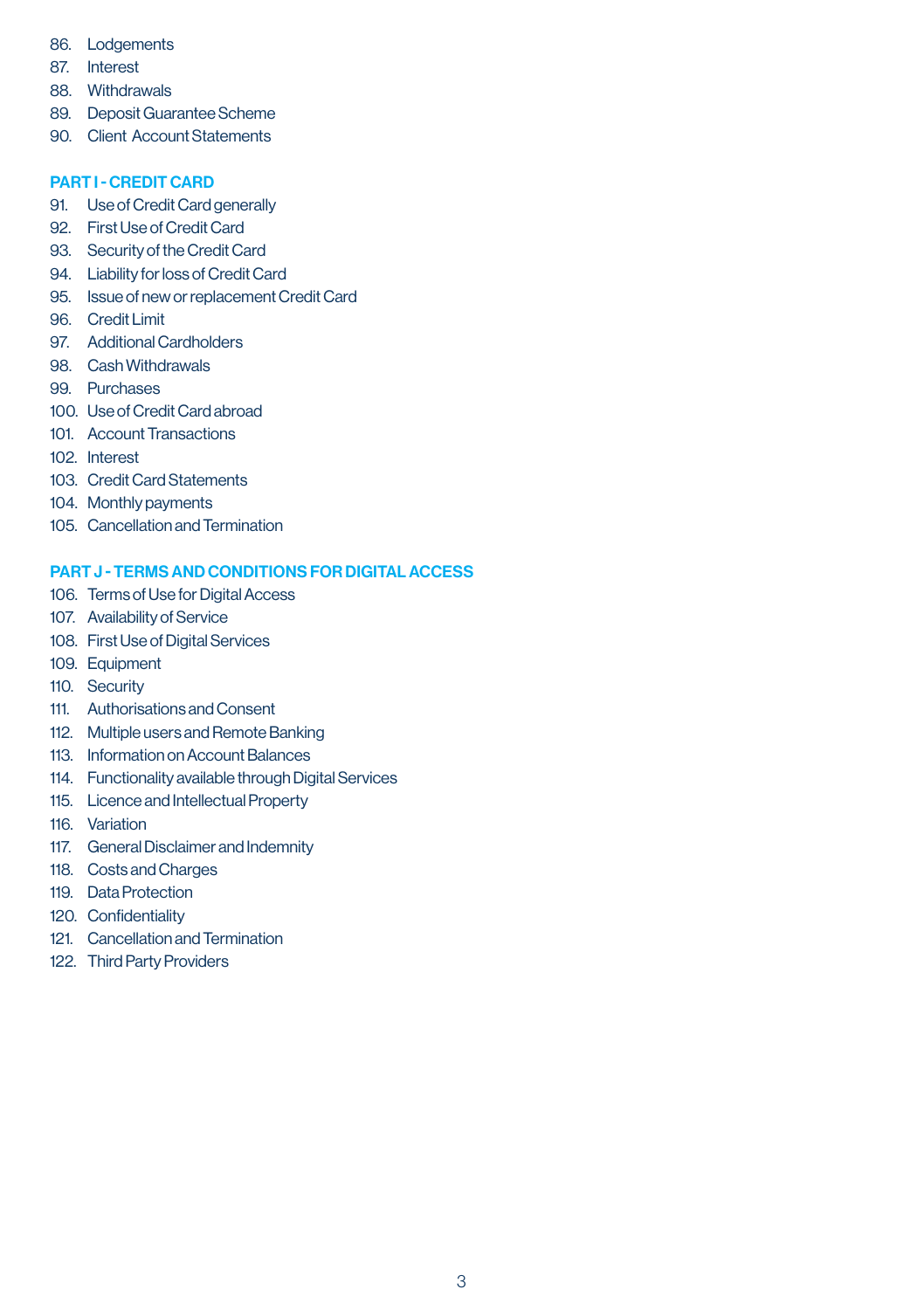## **PART A - About Us/Definitions/Interpretation**

#### 1. ABOUT US

- 1.1 KBC Bank Ireland plc ("KBCI") has been proudly serving our customers in Ireland for over 40 years. Employing over 1,000 staff across Ireland, our head office is situated at Sandwith St., Dublin 2.
- 1.2 As one of Ireland's leading banks and a member of one of Europe's largest banking groups, KBC Bank Ireland provides personal and corporate banking services to our customers throughout Ireland.
- 1.3 We provide a range of products and services to personal, and business customers including; current accounts, overdrafts, savings/deposit accounts, investment products, mortgages, home, car & gadget insurance, life assurance, credit cards, business and personal loans.
- 1.4 Our products and services are distributed through our nationwide Hub network, with locations in Dublin, Cork, Limerick, Galway, Kildare, Kilkenny, Waterford and Wicklow our website KBC.ie and our online and mobile banking platforms.
- 1.5 KBC Bank Ireland is a public limited company registered in the Companies Registration Office under Company Number 40537. Our registered office is at Sandwith Street, Dublin 2. We are a wholly owned subsidiary of KBC Bank N.V. Our VAT number is 8F86824G.
- 1.6 KBCI is a licensed credit institution regulated by the Central Bank of Ireland, New Wapping Street, North Wall Quay, Dublin 1.

#### 2. DEFINITIONS

In these Terms and Conditions:

Account means any and all Business Current Account(s), Business Deposit Account(s), Client Account(s) and/or Credit Card Account(s) as the case may be held in your name(s) with KBCI.

Accountholder(s) means the Business Customer(s) in whose name(s) the Account is held.

AISP means an Account Information Service Provider.

Application Form means the application completed by or on behalf of a Business Customer to open an Account.

**ATM** means an Automated Teller Machine.

BIC means a Bank Identifier Code that unambiguously identifies payment service providers the elements of which are specified by the International Organisation for Standardisation ("ISO").

**Business Day** means a day (other than a Saturday, Sunday, public or bank holiday) on which banks are generally open for business in the Republic of Ireland. Specifically in relation to execution timeframes for payments to an account with another bank, a business day means a day on which the payee's bank is also open for business.

**Business Current Account** means an account used by a Business Customer to carry out daily banking transactions

**Business Customer** means a sole trader, a company incorporated under the laws of Ireland,a partnership, coownerships, and anyone opening an Account as a professional advisor, who has opened an Account subject to these terms and conditions.

**Business Deposit Account** means collectively a Business Fixed Term Account and/or a Business Demand Deposit Account.

**Business Demand Deposit Account** means an account from which you can, subject to the terms and conditions of the account withdraw your money from the account at any time without notice.

**Business Deposit Rate Matrix** means the schedule of interest rates available to Business Customers from KBCI denominated in Euro or Sterling as appropriate, the current version of which is available at www.kbc.ie or on request.

**Business Fixed Term Account** means an account which is for a stated period of time at a fixed interest rate and from which, subject to the terms and conditions of the account, monies may not be withdrawn during the term of the account.

**Cardholder** means an Accountholder, or such other person nominated and permitted by the Accountholder to be issued with a Debit or Credit Card and carry out transactions on the Business Current Account and/or the Credit Card Account.

CBPII means a Card Based Payment Instrument Issuer.

**Cleared Funds** means money credited to the Account after it has been through the money transmission and clearing system, provided that it is not recalled in accordance with the rules of the money transmission and clearing system.

**Client Account** means a type of Business Demand Deposit Account opened by a Business Customer for the purposes of holding and receiving client monies. Otherwise known as Business Client Demand Deposit Account.

Collection means the collection of the agreed monies from the Account on foot of a Payment Instruction received by us from you or on your behalf.

Common Reporting Standard (CRS) means the single global standard on Automatic Exchange of Information (AEOI) under which, participating jurisdictions will be required to exchange certain information held by financial institutions regarding their non-Irish tax resident customers. Legislation to implement the CRS in Ireland was introduced in Finance Act 2014 by inserting Section 891F of the Taxes Consolidation Act 1997, and Regulations (Statutory Instrument 583 of 2015) came into effect on 31 December 2015.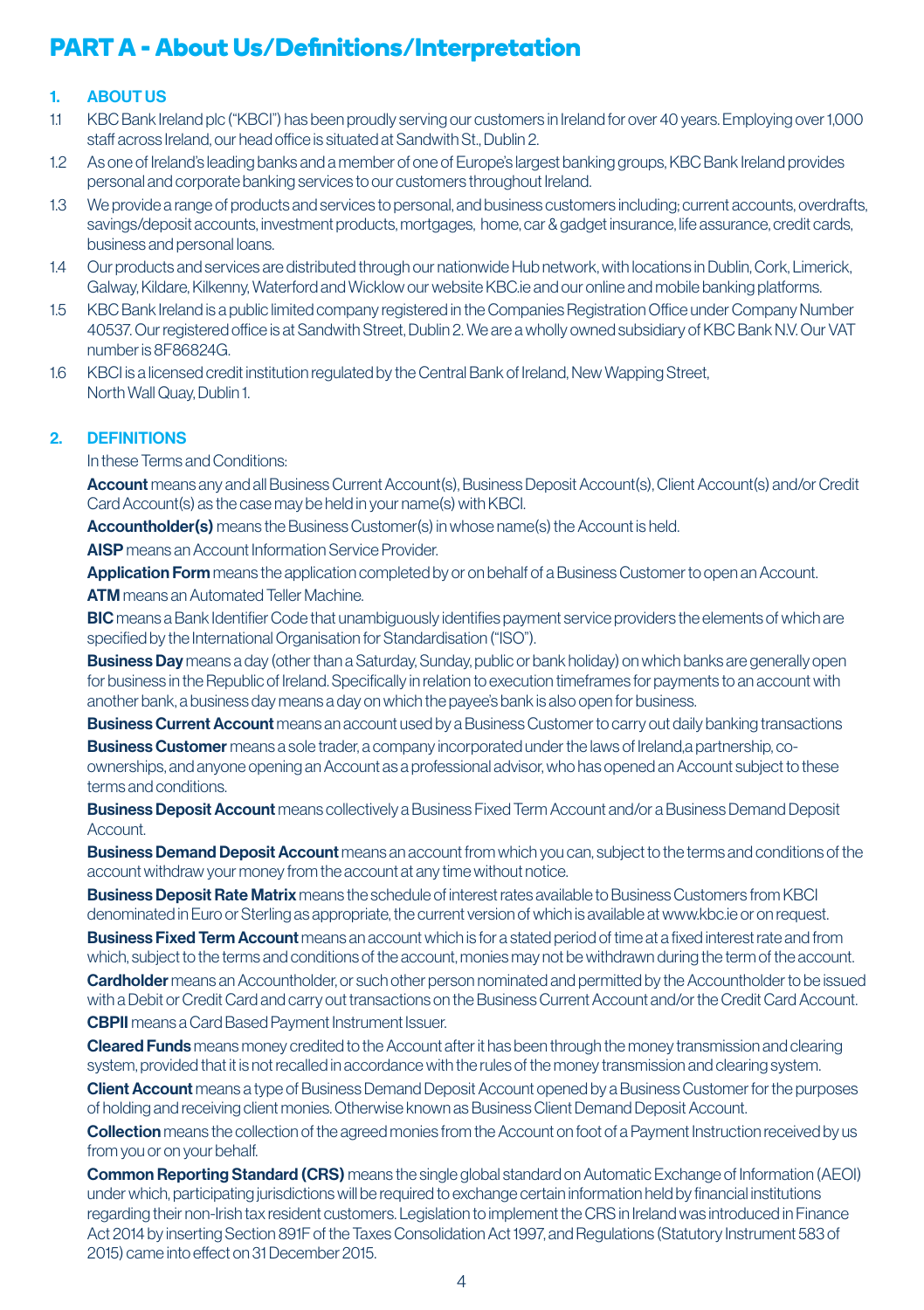**Consumer** means a natural person acting outside the course of their business, trade and/or profession.

Credit Card Account means an account through which a Business Customer can avail of credit up to a specific Credit Limit and in respect of which a Credit Card is issued.

Credit Card means any card issued in connection with the Credit Card Account.

Credit Limit means the maximum debit balance that you are allowed to have outstanding on the Credit Card Account at any time.

Credit Card Limit means the maximum debit balance that you are allowed to have outstanding on the Credit Card.

Credit Transfer is a national or cross border payment service for crediting a payee's payment account with a single payment transaction or a series of payment transactions from a payer's payment account, based on an instruction given by the payer.

Cut-Off Times means the relevant point in time during any Business Day after which any payment or payment order received will be deemed to have been received on the next Business Day. The cut off times, which are available on request, are dependent upon the transaction type and organisation used to undertake the transfer (for example your own bank, the clearing system or other third parties).

Data Protection Documents means the Data Protection Notice and the Privacy Statement as amended, extended or replaced from time to time for such reasons as KBCI deems reasonable and/or necessary;

**Data Protection Law** means all legislation and regulations relating to the processing and protection of personal data including (without limitation) the Data Protection Acts 1988 and 2003, the European Communities (Electronic Communications Networks and Services) (Privacy and Electronic Commutations) Regulations 2011, the EU Data Protection Directive 95/46/EC, the Data Protection (Registration) Regulations 2001, the Data Protection Act 1988 (Section 16(1)) Regulations 2007, the General Data Protection Regulation (EU) 2016/679, and the Personal Data Security Breach Code of Practice issued by the Data Protection Commissioner relating to the processing of personal data or privacy or any amendments and re-enactments thereof;

Data Protection Notice means the data protection notice produced by us to explain the terms on which any personal data received in connection with your Accounts will be collected and used by us or on our instruction and the mechanisms by which you can exercise your rights pursuant to Data Protection Law. The Data Protection Notice may be accessed online at www.kbc.ie. Hard copies may also be obtained directly from us;

Debit Card means a card issued by KBCI in connection with the Business Current Account which allows the Cardholder to carry out Point of Sale, online and telephone transactions as well as withdraw money from an ATM.

**Debit Card Services** means services that can be availed of using the Debit Card.

Digital Services means the services that can be accessed through the online banking functionality available on the **Website** 

Digital Security Materials means the KBCI Business Banking Online Activation and Security Application, the activation code, the User ID and the password referred to in Clause 108 of these Terms and Conditions.

Digital Wallet is an electronic payment system that uses your Debit or Credit Card or digital records of the Debit or Credit Card to allow you complete electronic transactions.

Direct Debit is a national or cross border (same currency) payment service for making payments from a payer's Account, which payments are initiated by the payee on the basis of the payer's consent

Direct Debit Mandate is the agreement between you and a creditor authorising a Direct Debit. It is the expression of consent and authorisation given by you to a creditor to allow that creditor to initiate collection of the Direct Debit from the Account on the terms specified in the Mandate and authorises KBCI to effect Direct Debits on the Account.

Direct Debit Originator means the payee or creditor under a Direct Debit and will include for example utility providers, telecommunication providers and other service and product providers you authorise to debit the Account.

**Durable Medium** is a medium which enables a recipient to store information addressed personally to the recipient in a way that renders it accessible for future reference for a period of time adequate for the purposes of the information and which allows the unchanged reproduction of the information stored.

**EEA** means the European Economic Area.

Euro means the lawful currency for the time being of the Republic of Ireland.

**FATCA** means the Foreign Account Tax Compliance Act, a US piece of legislation whose overall aim is to combat tax evasion by improving the exchange of information between tax authorities in relation to US citizens and residents who hold assets off-shore. In 2012, the Irish Government signed an Intergovernmental Agreement with the US in relation to the implementation of FATCA in Ireland. This Agreement provides for a bilateral and reciprocal exchange of information with the US in relation to accounts held in Irish financial institutions by US persons, and accounts held in US financial institutions by Irish tax residents. The legislation to implement the Intergovernmental Agreement - Section 891E, Taxes Consolidation Act 1997 - was inserted by Section 32, Finance Act 2013 and the Regulations (Statutory Instrument 292 of 2014) came into force from 1 July 2014.

Fees and Charges Booklet means the schedule of fees and charges applied by KBCI in connection with the Account as amended from time to time in the manner provided for in these Terms and Conditions, which is available from any of our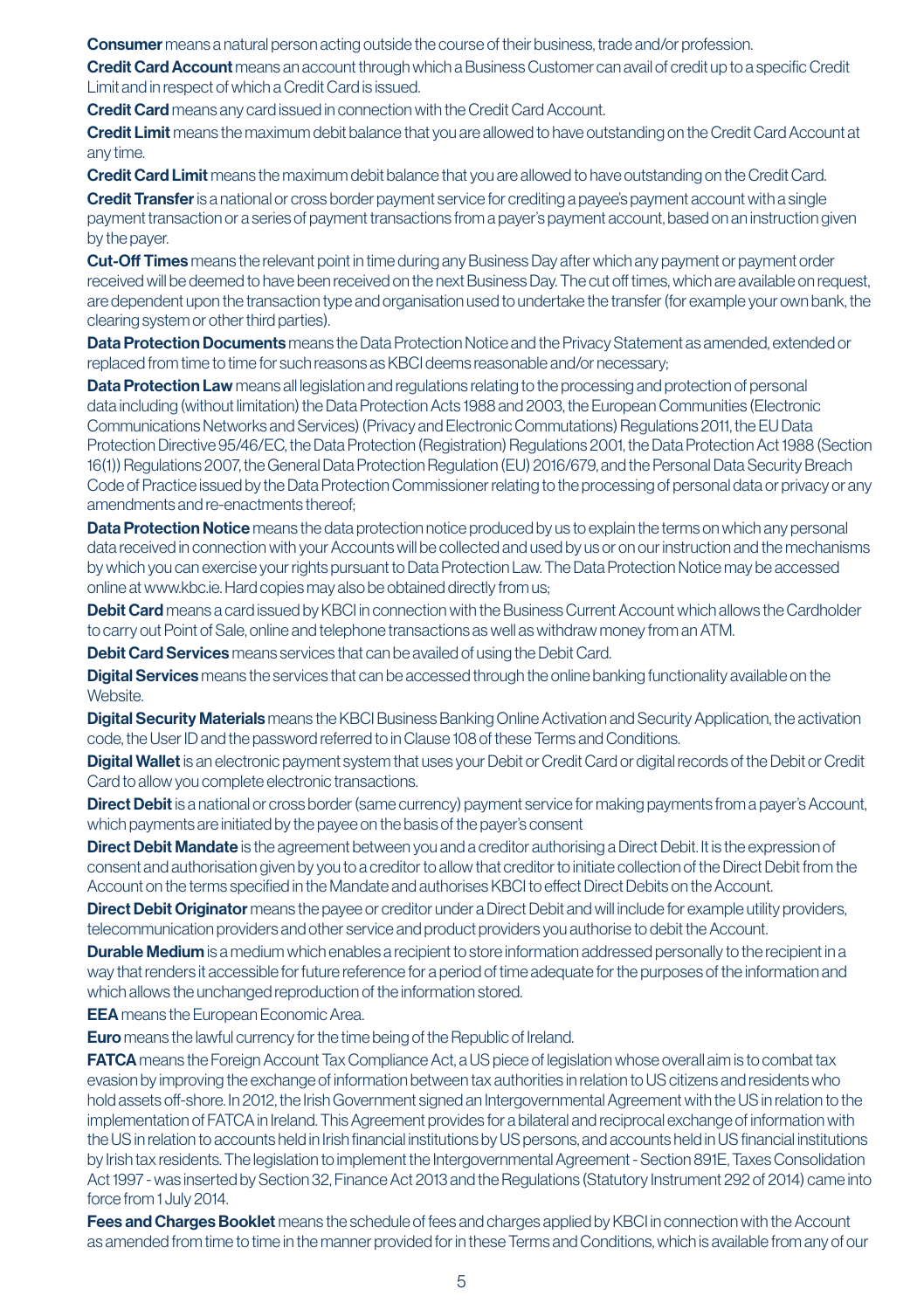offices, online at our Website or by contacting us at 1800 804 414 or business.support@kbc.ie and is called the Business Banking Fees and Charges Booklet.

GBP means British pound sterling.

IBAN means an international 22 character Bank Number identifier, which unambiguously identifies an individual payment account, the elements of which are specified by the ISO.

Interest shall be the interest calculated on Cleared Funds in a Business Deposit Account and/or Client Account at the rate agreed between the Bank and the Business Customer in accordance with these Terms and Conditions.

International Payment means a payment which is not a payment in accordance with the SEPA Regulations.

**Joint Account** means an Account opened in more than one name and includes an Account in the name of a partnership. KBC Bank Group means KBC Group NV and its subsidiaries.

KBCI Business Banking Online Activation and Security Application means the app that generates an activation code.

Letter of Sanction means the Letter of Sanction issued to you setting out the terms and conditions of the Overdraft Facility.

Lodgement means any deposit of money into the Account.

**MasterCard Securecode** means the system operated by MasterCard to authenticate an ecommerce transaction. **Maturity Date** means the date upon which a Fixed Term Account ends.

Micro-enterprise means an enterprise which employs fewer than 10 persons and whose annual turnover and/or annual balance sheet total does not exceed EUR 2 million as defined in Commission Recommendation 2003/361/EC of 6 May 2003 as may be amended from time to time.

**Operating Instructions** means the instructions issued from time to time by us to enable Business Customers to access. transact and utilise services provided by us using telephone, for Business Banking Internet or other technology-based communications.

Overdraft Facility means an authorised debit balance that may be offered to you at our discretion from time to time. Overdraft Limit means the amount of the authorised debit balance available in connection with your Overdraft Facility. Payment Instruction means any instruction received by us in accordance with these Terms and Conditions.

Payment Account means a Current Account, Client Account and/or a Credit Card Account.

**Payment Services Directive or PSD** means the Payment Services Directive 2007/64/EC as may be amended, updated or replaced by the Payment Services Directive 2015/2366 relating to payments services as transposed into Irish law.

PIN means your Personal Identification Number which is a unique 4 digit number issued by KBCI to be used in conjunction with the Debit Card or Credit Card to authorise transactions .

PISP means a payment initiation service provider.

Point of Sale or POS Transaction means a transaction in which the Debit Card is used to purchase goods and services from a retailer and/or merchant.

Point of Sale or POS Terminal means the equipment used by a retailer or merchant to authorise a Point of Sale Transaction.

**Privacy Statement** means the privacy statement for mobile and online banking which outlines how we deal with any personal data provided while visiting our website, while using our mobile banking applications (Apps) or when interacting with us through any of our social media or other interactive channels;

Same Day Value Payment means a payment made under our same day value payment service subject to conditions applicable at the time of payment.

Scheme Rules means the relevant Rulebook of the European Payments Council as in place in accordance with the SEPA Regulations and as may be amended from time to time relating to SEPA Direct Debits and Credit Transfers. The Scheme Rules are available on request.

Security Features means any PIN or other security code and/or the internet password issued by us to you in accordance with our Operating Instructions or other procedures, and such other personalised devices and/or security procedures that may be introduced in respect of the operation of an account from time to time.

SEPA means the Single Euro Payments Area in which cross-border Euro payments within the SEPA Area can be executed by citizens, companies and other economic actors using a single payment account and a single set of payment instruments that are subject to the same basic rules, conditions, rights and obligations as national direct debits and credit **transfers** 

SEPA Area means the countries which are part of SEPA.

SEPA Regulations means Regulation (EU) No 260/2012 of the European Parliament and of the Council of 14 March 2012 and Regulation (EC) No 924/2009 of the European Parliament and of the Council of 16 September 2009 on cross-border payments in the Community as amended.

Sole Trader means a natural person or persons acting in the course of their business, trade or profession.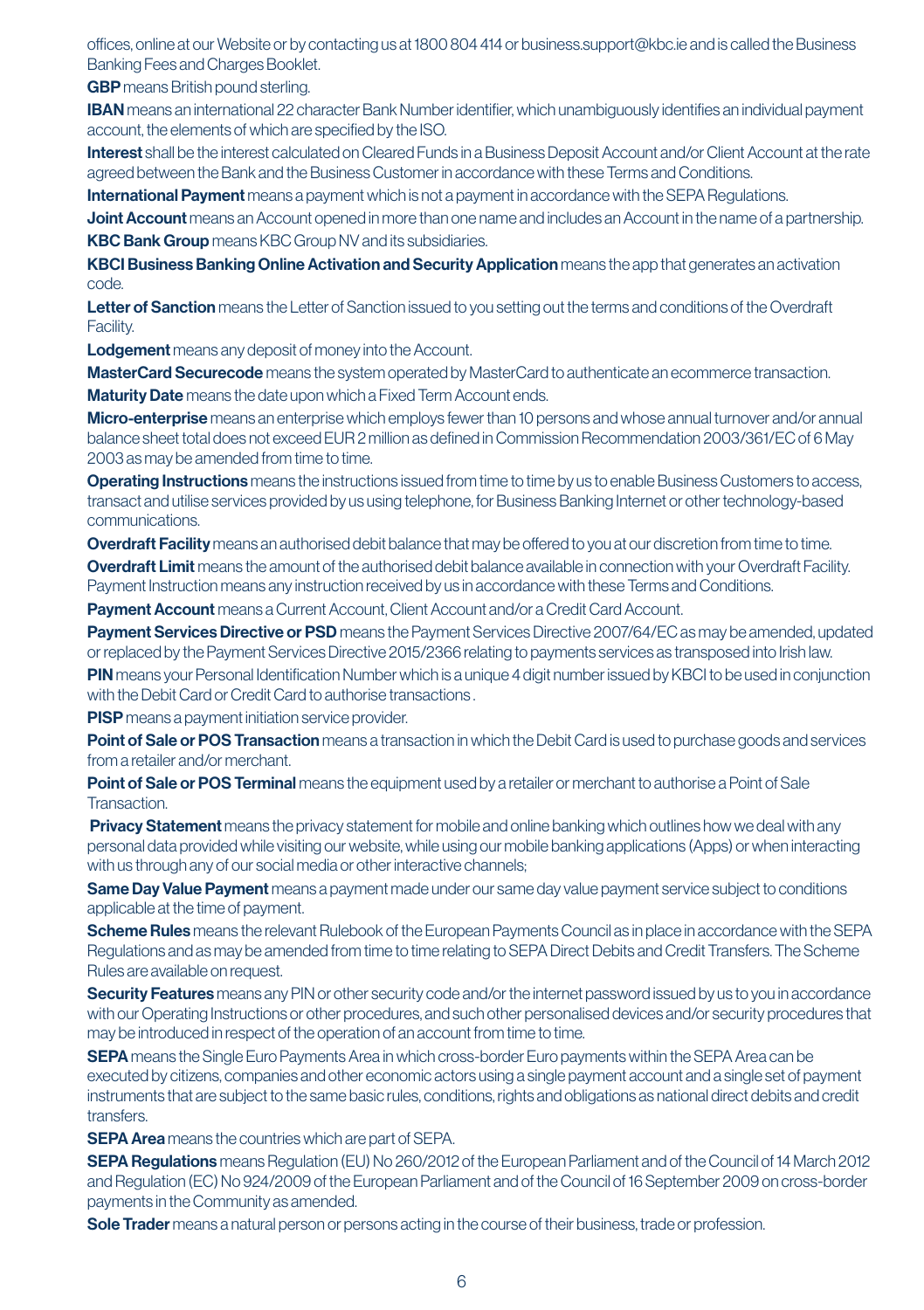Solicitor Account Regulations means the Solicitor Account Regulations 2014 enacted pursuant to Statutory Instrument 516 of 2014 as amended from time to time.

Standing Order means a single instruction received by us from you to execute a series of credit transfers of a specified amount at a specified frequency for a specified period.

**Terms and Conditions** means these terms and conditions as may be amended from time to time.

**TPP** means any payment service provider that you may use to provide services in respect of your Payment Account including AISP's, PISP's and CBPII's

Unique Identifier(s) means a combination of letters, numbers or symbols used to identify unambiquously the other payment service user and/or the payment account for a payment transaction (for example IBAN or BIC).

User means the Accountholder (or, in the case of joint accounts, each of whom) or any person authorised in accordance with these Terms and Conditions, to register for, access, Digital Services.

User ID means a unique username provided in order to access Digital Services.

We, our, us, KBCI or the Bank means KBC Bank Ireland plc and our successors and assigns.

#### Website means www.kbc.ie.

You or yours means the Accountholders and where appropriate, includes each Joint Accountholder and any person authorised in accordance with these Terms and Conditions to act on your behalf, including but not limited to authorised signatories and Cardholders.

#### 3. INTERPRETATION

- 3.1 In these Terms and Conditions, unless the context otherwise requires, a reference to:-
	- 3.1.1 clauses and schedules are to clauses of, and schedules to these Terms and Conditions, and the words "hereunder", "hereof" , "hereto" and words with similar meaning shall be deemed to be references to these Terms and Conditions as a whole and not to any particular recital, clause or schedule of these Terms and Conditions:
	- 3.1.2 the singular include the plural and references to the plural include the singular; and references to the male include the female and references to the female include the male; and references to the neuter singular gender throughout these Terms and Conditions shall include all genders and the plural;
	- 3.1.3 a "person" shall be construed so as to include any individual firm, company or body corporate, government, state or agency of the state, local or municipal authority, or government body or any joint venture, association, pension fund, trust, partnership or limited partnership (whether or not having separate legal personality);
	- 3.1.4 any statute or statutory provision shall be construed as a reference to the same as it may have been, or may from time to time be, amended, modified or re-enacted and shall include references to any provisions of which they are re-enacting (whether with or without modification);
	- 3.1.5 a "day" (including within the phrase "Business Day") shall mean a period of 24 hours running from midnight to midnight and references to a "month" shall mean a calendar month;
	- 3.1.6 dates which do not fall on a Business Day shall be construed as references to the immediately subsequent Business Day;
	- 3.1.7 any other document referred to in these Terms and Conditions is a reference to that other document as amended, varied, novated or supplemented or replaced (other than in breach of the provisions of these Terms and Conditions) from time to time; and
	- 3.1.8 any party include its successors and permitted assigns.
- 3.2 Headings and titles are for convenience only and do not affect the interpretation or construction of these Terms and Conditions.
- 3.3 In these Terms and Conditions, we may use examples to illustrate or explain something covered by a clause however the clause and the meaning thereof is not limited to those examples.

#### 4. TERMS AND CONDITIONS

- 4.1 These Terms and Conditions constitute the main terms and conditions applicable to the Account but they do not cover every possible situation that may arise. Where they do not cover a particular situation normal banking law and practice will apply.
- 4.2 These Terms and Conditions shall be binding on you when accepted by you and in any event you shall (unless otherwise stated) be deemed to have accepted these Terms and Conditions when you first start to operate the Account for example, by issuing an instruction, making or receiving a payment, accessing Digital Services or using your Debit Card or Credit Card or making a Lodgement to your Account.
- 4.3 In addition to the Terms and Conditions, the Account is also subject to all mandates, and other signing instructions that you give us, directly or where permitted through a third party in respect of your Account from time to time, the Fees and Charges Booklet, Business Deposit Rate Matrix and all application forms and instruction forms completed by you in connection with the Account all of which shall form part of our agreement with you in connection with the Account. The operation of your Account shall also be governed by banking law and practice generally.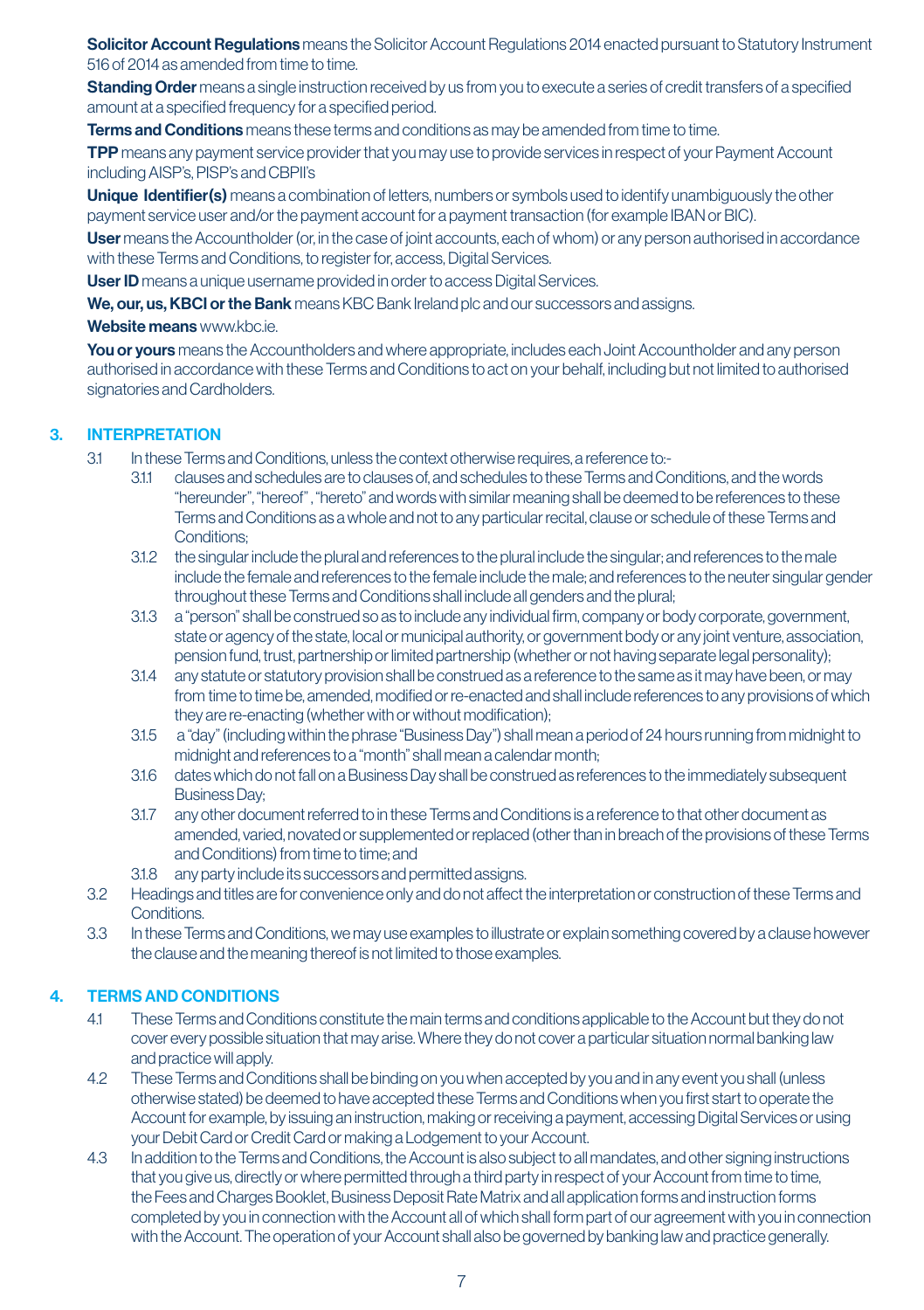- 4.4 The Terms and Conditions applicable to your Account are the General Provisions set out below together with the additional terms and conditions for the particular type of Account that you open. The Terms and Conditions only apply to the extent of the type of Account(s) that you hold with us. If there is any inconsistency between the General Provisions and the additional terms and conditions applicable to a particular type of account, the additional terms and conditions for that account type shall have precedence.
- 4.5 You may request a copy of these Terms and Conditions at any time. A copy may be provided on paper or another Durable Medium (such as an email addressed to you).
- 4.6 From time to time and at our discretion we offer promotions or special benefits or features with an account. These promotions, special benefits or features may be subject to additional terms and conditions which will be advised at the time. If there is any conflict between these Terms and Conditions and those of the promotion/special benefits or feature the latter will have precedence.
- 4.7 From time to time the Bank may facilitate the provision of products and/or services by a third party. Where you avail of these products and/or services they will be subject to the terms and conditions of the third party and to the fullest extent permissible by law we will not be liable for any direct, indirect or consequential loss or damage suffered by you resulting from or in connection with the use of those products or services or the performance by you or the third party of any obligations under the applicable terms and conditions and you hereby agree to indemnify the Bank in respect of any loss suffered by the Bank as a result of your breach of those terms and conditions. Any and all disputes or inquiries in respect of the said products and/or services should be directed by you to the third party.
- 4.8 These Terms and Conditions are effective from 30th July 2022 for existing customers and 30th May 2022 for New Customers.

## **PART B - General Provisions**

#### 5. IDENTIFICATION

- 5.1 Before you can open an Account and at anytime while you continue to hold and operate the Account, to ensure compliance with our obligations in relation to anti-money laundering, fraud prevention and the prevention of the financing of terrorism and to comply with taxation requirements e.g. DIRT, FATCA and CRS, you will be required to produce to us satisfactory evidence of your identity, current permanent address, the source of funds which make up any Lodgement and your Personal Public Service (PPS) Number, tax resident status and for non residents your Tax Identification Number. We will advise you at the time you apply to open an Account of the documentation that is required. We may request further documentation from you in order to support your application.
- 5.2 We reserve the right not to open an Account if we do not have satisfactory documentation to satisfy our legal and regulatory obligations in respect of anti-money-laundering, fraud prevention and/or the prevention of the financing of terrorism, FATCA and CRS or for any other reason in our absolute discretion.
- 5.3 You must immediately notify us in writing of any change in your registered business name, registered business address, the directors, authorised signatories, Cardholders or Users, telephone number or other contact details. Until you do so and until we acknowledge these changes, all correspondence will be sent to the last address you have given us.
- 5.4 If you are an employee or director of KBC Bank Ireland plc or you are connected professionally or related to an employee of KBC Bank Ireland plc, you must immediately notify us of this.

#### 6. CONFLICTS OF INTEREST

6.1 It is our policy to mitigate and where necessary avoid conflict of interest when providing services to our customers. If conflicts arise and they cannot be easily avoided, we will inform you of the potential conflict and will use reasonable endeavours to resolve such conflicts of interest to ensure you are treated fairly. You will be required to acknowledge the conflict of interest in a Durable Medium should you wish to proceed with the financial services.

#### 7. TELEPHONE CONTACT/ELECTRONIC COMMUNICATION

- 7.1 Subject to applicable law, we may contact you by post, phone, text message, fax, email, online or in person.
- 7.2 When you contact us about the Account we may ask you to confirm the previously nominated Accountholder password and personal password as applicable. If you are unable to provide the password(s) or if for any reason we doubt the validity of the inquirer we can request that the queries be submitted in writing to us, signed by the Accountholder(s) and/or authorised signatories.
- 7.3 Electronic Communications and Phone Calls
	- 7.3.1 Your Information may be processed, recorded and retained by us in electronic form. You agree, pursuant to the Electronic Commerce Act 2000, that KBC may communicate with you electronically in relation to your Account(s), and that it may rely on such electronic communications, records, originals and documents in any dealing with you. You shall not object to any electronic records being relied upon by us, including in any litigation, proceedings or other dispute proceedings' purely because they are in electronic form and may not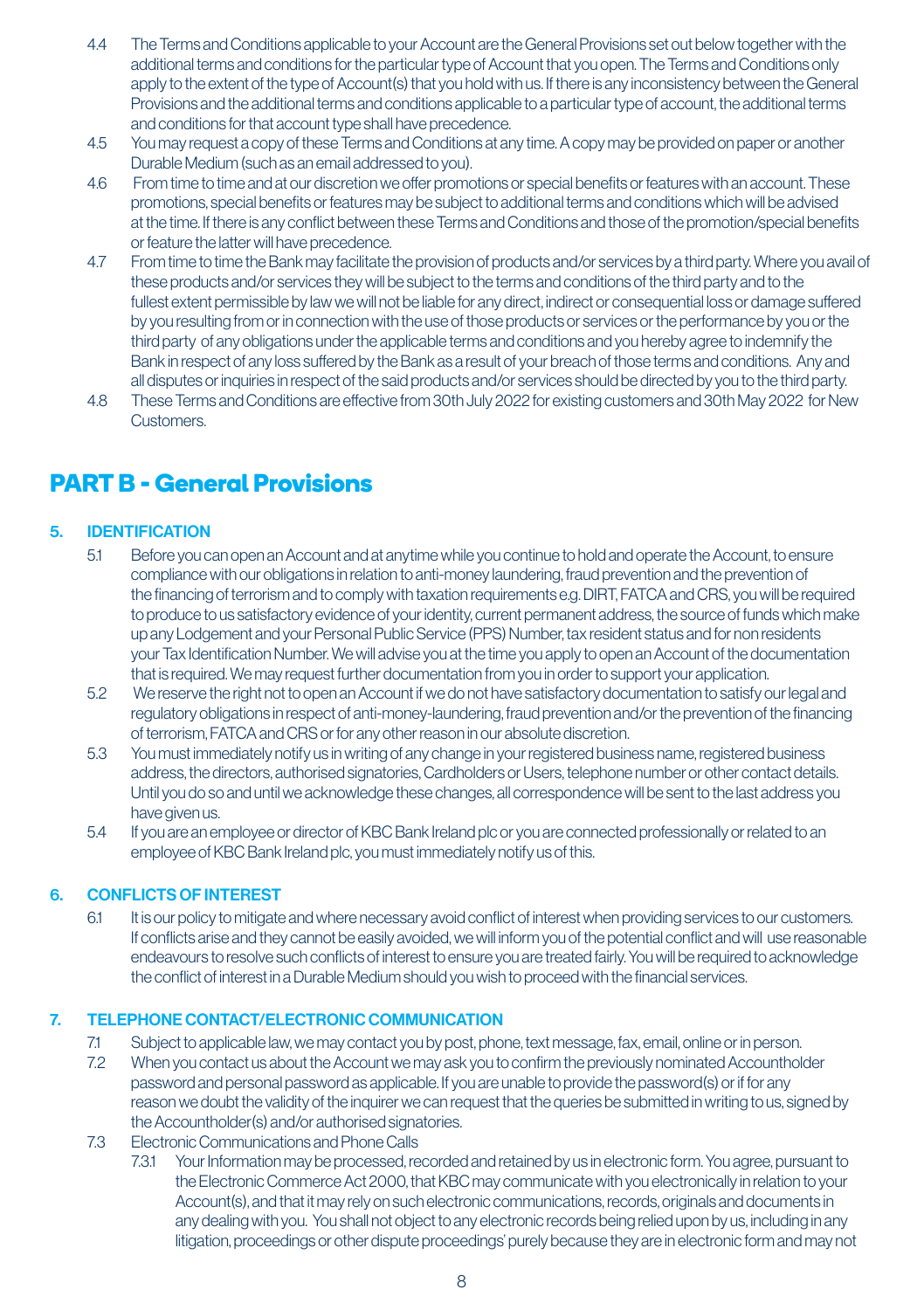be the best evidence available as to the matters to which they relate.

- 7.3.2 We may also monitor and record telephone calls made to and from us for fraud and crime prevention, to assist in improving customer services, to evidence instructions or to prevent or resolve disputes. You hereby consent and agree, pursuant to the Electronic Commerce Act 2000, to any such recording or transcript thereof being used in evidence in any litigation, arbitration, or other dispute proceedings.
- 7.4 You hereby authorise us to accept as legally binding and to act upon instructions communicated or transmitted to us by you or on your behalf by telephone, facsimile, electronic mail or any other electronic communications network or system operated by the KBCI ('electronic communications') as well as those delivered by hand, post or courier. We are not obliged to accept and act upon such instructions however such instructions shall be binding on you and unless we specifically request it, no written confirmation is required before KBCI can act on such electronic instructions. We shall not be required to inquire further into the authenticity and genuineness of the person purporting to communicate the instructions and shall be entitled to presume that the person we are dealing with is who they purport to be (subject to KBCI acting reasonably and in good faith) and that they are duly authorised to give such instructions. We may however at our absolute discretion seek such further authentication and/or confirmation in relation to the instructions as we determine to be necessary in the circumstances which may include requiring the Accountholder(s) to furnish such instructions in writing.
- 7.5 We shall not be liable, responsible or accountable for any consequence arising due to any misinterpretation of, non-receipt or delay in receipt of, the non-transmission or loss in transmission of, or the illegibility of, the electronic communication containing the instruction.
- 7.6 In consideration of us accepting instructions by way of electronic communication, you hereby undertake to indemnify us and keep us indemnified against all losses, claims, proceedings, actions, damages, costs, fees and expenses of whatever nature, howsoever incurred or sustained by us arising out of or in connection with such instructions so long as we have acted reasonably and in good faith.

#### 8. JOINT ACCOUNTS

- 81 Unless otherwise stated an Account can be opened in the name of more than one Business Customer, where such customers are individuals. The number of Accountholders permitted may be subject to a maximum limit to be determined by us at our sole discretion.
- 8.2 The obligations of the Accountholders to the Bank in respect of these Terms and Conditions and in relation to all operations in connection with a Joint Account, including where the Joint Account is the Account of a partnership, shall be joint and several.
- 8.3 A Joint Account will always operate on the basis that any one Accountholder is authorised to operate and provide instructions in respect of the Account without the authority or consent of the other Accountholder(s). Therefore the instructions of one Accountholder shall be deemed to be the instructions of all Accountholders. If you wish to place any limitations on the operation of a Joint Account you must advise us in writing signed by all Accountholders.
- 8.4 Correspondence and notices including statements in relation to the Joint Accounts will only be sent to or served on the principal Accountholder at the address provided to us on account opening unless amended in accordance with signing instructions. Any such correspondence and/ or notices so sent or served will be deemed to have been received and served upon all Accountholders.
- 8.5 In the event of any dispute or disagreement between joint Accountholders we will, until and unless new written instructions are received from all joint Accountholders, continue to rely on existing signing instructions.
- 8.6 Notwithstanding the above, if we become aware of any dispute, disagreement or incapacity of an Accountholder in relation to or in connection with a joint account (including but not limited to a dispute between joint Accountholders), we may suspend the operation of the Account with or without notice to you. If the Account is suspended no transactions or withdrawals will be permitted in respect of the Account until such time as we are satisfied that the dispute has been resolved. We shall not be liable for any losses, costs, fees or expenses that may arise as a result of the Account being suspended and you shall keep us fully indemnified against any costs, fees or expenses incurred by us in connection with the suspension of the Account.
- 8.7 If the Joint Account is the account of a partnership we may, notwithstanding any change in the name, constitution or membership of the partnership, by reason of death, insolvency, retirement, incapacity or otherwise of any partner, or the introduction of a new partner, in the absence of written notice to the contrary from the remaining partners, or the personal representatives of trustees of the departing partner:
	- 8.7. 1 continue to act on the instruction of the remaining partners having the full power to carry on the business of the partnership, as if there had been no change to the partnership.
	- 8.7. 2 in lieu of ruling the partnership's Account(s) and notwithstanding that the said Account(s) shall be overdrawn at the time, allow such Account(s) to continue to operate as if there had been no change to the partnership.
	- 8.7.3 exercise any right of set of and account to the partners for the time being as if there had been no change to the partnership.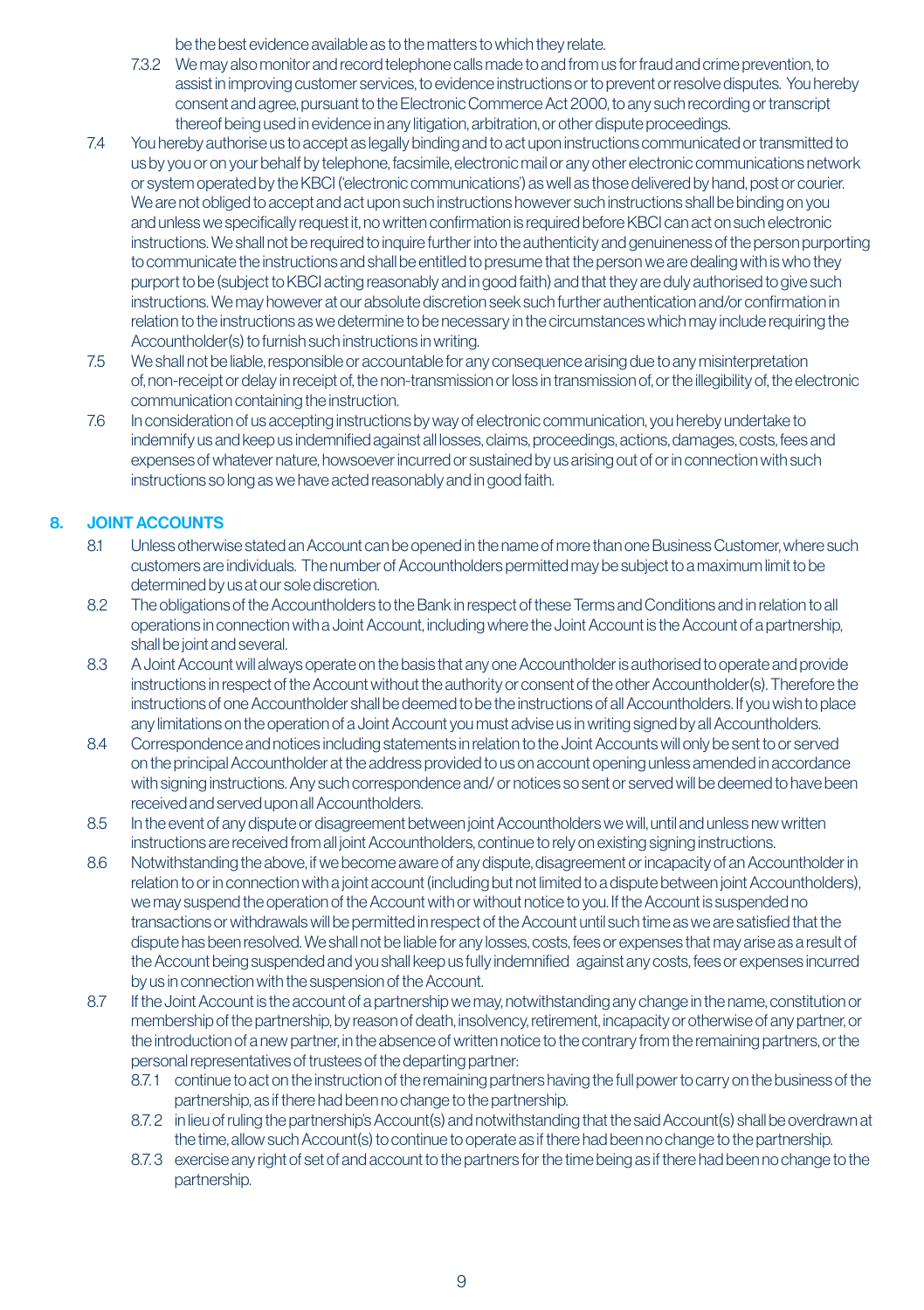WARNING:- If the Account is a Joint Account then either Accountholder may provide instructions in relation to the Account and generally operate the Account without the consent or knowledge of the other Accountholder. Should you wish to impose limitations on the operation of the Account please notify us in writing.

#### 9. DEATH OR INCAPACITY

- 9.1 We must be informed of the death or incapacity of an Accountholder who is a natural person or of any authorised signatory, Cardholder or User of the Digital Services and the necessary documentation in accordance with legal and regulatory requirements must be provided before any transaction will be permitted on the Account after the death or incapacity of an Accountholder, any authorised signatory, any Cardholder or User of Digital Services.
- 9.2 All payments made by us on the Account after the incapacity, death, bankruptcy of an Accountholder who is a natural person, an authorised signatory, Cardholder or user of Digital Services but before we have written notice thereof, will be valid and binding on you, your successors and estate.
- 9.3 Where the Business Customer is a joint Accountholder or a partnership on the death of one or more of the partners or of the joint Accountholders, the Account will become vested in the surviving partner(s) and/or joint Accountholders subject to receipt by us of all necessary legal, regulatory and testamentary documentation and without prejudice to any right we may have to enforce the deceased Accountholders obligations in respect of the Account against his estate.
- 9.4 On the death of an Accountholder who is a natural person any outstanding debit balance on the Account as at the date of death becomes the liability of their estate. In respect of Business Current Accounts and Credit Card Accounts on the death of a Cardholder, the Accountholder will be liable for any transactions on the Account using the Debit Card or Credit Card, after the date of death of the Cardholder. All Credit Cards and Debit Cards must be cut through the signature box, magnetic strip and chip and returned to us. In respect of Digital Services the Accountholder will be liable for any transactions carried out on Digital Services after the death of the user of Digital **Services**

#### 10. OPERATING AN ACCOUNT GENERALLY

- 10.1 A certificate from KBCI in connection with the balance and/or transactions on the Account shall in the absence of manifest error and until the contrary is proved be conclusive for the purposes of this agreement between us.
- 10.2 You may authorise a third party to operate the Account on your behalf. In order for us to accept instructions from the third party, you must comply with our procedures. Where you subsequently revoke the authority of the third party to operate the Account all payment instructions submitted and cheques written by the third party and dated prior to the date of revocation will be paid by the Bank unless we receive instructions in writing, including details of the cheque, in advance of any applicable cut-off time, to stop the cheque and payment instruction.
- 10.3 An Account will always operate on the basis that one Accountholder or authorised signatory is authorised to operate and provide instructions in respect of the Account without the authority or consent of the other Accountholder(s) or authorised signatory(s). Therefore the instructions of one Accountholder and/or authorised signatory shall be deemed to be the instructions of all. If you wish to place any limitations on the operations of an Account you must advise us in writing signed by all Accountholders and/or authorised signatories .
- 10.4 An Account may not be used for any illegal or improper purpose. We may at our sole discretion deem a purpose to be improper and may in those circumstances take such steps as we believe appropriate, including but not limited to refusing to accept a lodgement and/or, execute a transaction and/or closing of the Account. We shall not however be responsible for monitoring or ensuring the Account is not used for illegal or improper purposes.
- 10.5 We are required to carry out a variety of actions to manage and reduce the possibility of financial crime, this may lead to the delay, blocking, or refusing the making or clearing of any payment of the processing of a transaction using your Account. To the extent permissible by law neither KBCI nor any member of the KBC Group shall be liable to you or any third party in respect of any loss (howsoever it arose) that was suffered or incurred by you or a third party, caused in whole or in part in connection with the undertaking of such activity.
- 10.6 If at any time you suspect that your Account has been subject to any fraudulent, unauthorised or other improper use, you must notify us immediately. We may require you to provide us with details in writing.
- 10.7 If an erroneous or incorrect credit or debit is made to your Account we may, without notice to you, make any correcting entry to your Account, including but not limited to, reversing the credit or debit, if the item is so credited or debited in error or is not paid or is recalled by the paying bank (including when we are the paying bank) or if it is returned due to mistake, fraud or the operation of any applicable clearing rules.
- 10.8 Where there have been no client initiated transactions on your Account for a period of 15 years, we will notify you of same and if you fail to carry out a client initiated transaction in the further period specified in that notice we are required in accordance with our legal obligations to pay the funds held to the credit of the Account to the National Treasury Management Agency.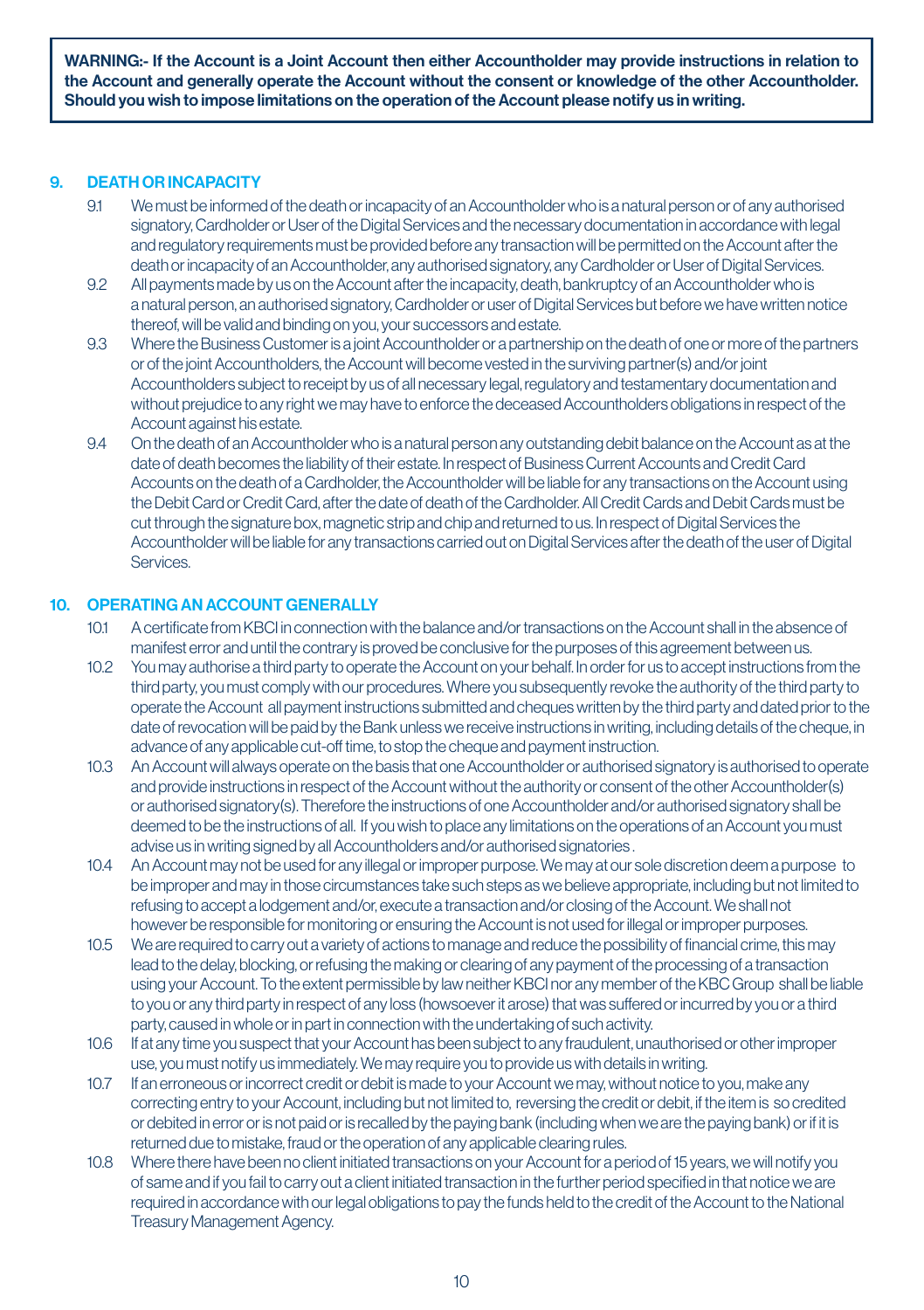- 10.9 We may act on the instructions of any statutory, governmental or regulatory department or authority where we are required to do so by law or regulation. You acknowledge and agree that to the extent permissible by law, neither KBCI nor any member of the KBC Group shall be liable to you or any third party in respect of any loss (howsoever it arose) that was suffered or incurred by you or a third party, which arises in connection with KBCI complying with its obligations.
- 10.10 The Accountholder is opening the Account in the course of its trade, business or profession and is not acting as a Consumer and accordingly does not have the protections of the Consumer Credit Act 1995 as amended, the European Communities (Consumer Credit Agreements) Regulations 2010 or the European Communities (Unfair Terms in Consumer Contracts) Regulations 1995 as amended.

#### 11. CLOSURE OF AN ACCOUNT

- 11.1 The Account will continue to operate until the Account is closed by either the Accountholder or by us in accordance with these Terms and Conditions. Any liability incurred by us or you prior to the closure of the Account will continue and be unaffected by such closure.
- 11.2 An Account may be closed in accordance with existing signing instructions. In the absence of signing instructions the written instructions of all the Accountholders and/or authorised signatories will be required to close an Account. Before the Account can be closed the balance on the Account must be zero and any outstanding debit balances on the Account must be discharged in full.
- 11.3 We may immediately close the Account or block payments from it if:
	- 11.3.1 we have reason to believe that you or any authorised signatory are no longer able to manage your financial affairs; 11.3.2 you die;
		-
	- 11.3.3 you cease trading or carrying on business;
	- 11.3.4 any representation, warranty or statement made by you to us is or becomes, in our opinion, untrue in any material respect or any documentation supplied to us by you is in our opinion false;
	- 11.3.5 you commit any serious or repeated breach of these Terms and Conditions;
	- 11.3.6 you are in breach of any other agreement with us-
	- 11.3.7 it becomes unlawful for you to continue to have the Account;
	- 11.3.8 we must do so to comply with any law, regulation or direction from a relevant competent authority or competent court;
	- 11.3.9 you enter into any arrangement with your creditors, are declared bankrupt or insolvent or judgment is obtained against you or are the subject of any analogous insolvency processes or proceedings in another jurisdiction;
	- 11.3.10 you use or we suspect that the Account, is being used for any unlawful, fraudulent or other inappropriate purpose;
	- 11.3.11 we reasonably decide at any time that all or part of the documentation you supplied did not comply with the requirements of the Criminal Justice (Money Laundering and Terrorist Financing) Act 2010.
	- 11.3.12 if we receive a Notice of Attachment from the Revenue Commissioners pursuant to Section 1001 and/or Section 1002 of the Taxes Consolidation Act 1997 in relation to any one or more of the Accountholders;
	- 11.3.13 for any reason this agreement or the Terms and Conditions become unenforceable or void; or
	- 11.3.14 You do not supply us with CRS and/or FATCA information.
	- 11.3.15 In addition, we can close the Account or block payments immediately in any of the following circumstances:
		- (i) In the case of a corporate entity
			- if a receiver, examiner, administrator is appointed over you and/or any of your assets; or
			- if a petition is presented or an order is made or a resolution is proposed or passed for your winding up; or
			- if you are unable to pay your debts within the meaning of Section 570 of the Companies Act 2014 or any re- enactment or amendment thereof.
		- (ii) In the case of a Joint Account:
			- if the partnership or co-ownership is dissolved or in our opinion is about to be dissolved; or
				- if there is a breach of the partnership agreement or co-ownership agreement establishing the partnership or co-ownership.
		- (iii ) In the case of a professional advisor, if it ceases to be registered with or be a member of its professional regulatory body or if in our opinion it is not acting in the best interests of its clients.
	- 11.3.16 there has been no transaction on your Account for more than 6 months, and the account balance is less than €10.
- 11.4 If you terminate both Debit Card Services and Digital Services we may at our discretion close your Business Current Account.
- 11.5 We do not have to notify you prior to closing the Account or blocking a payment from the Account for the reasons set out above.
- 11.6 We will not be liable to you or any third party for any loss, damage or expense incurred in connection with the closure of the Account or blocking of payments from the Account for the reasons set out above.
- 11.7 In addition to the above we may close the Account for any reason at any time by providing you with two months prior written notice unless otherwise permitted by law.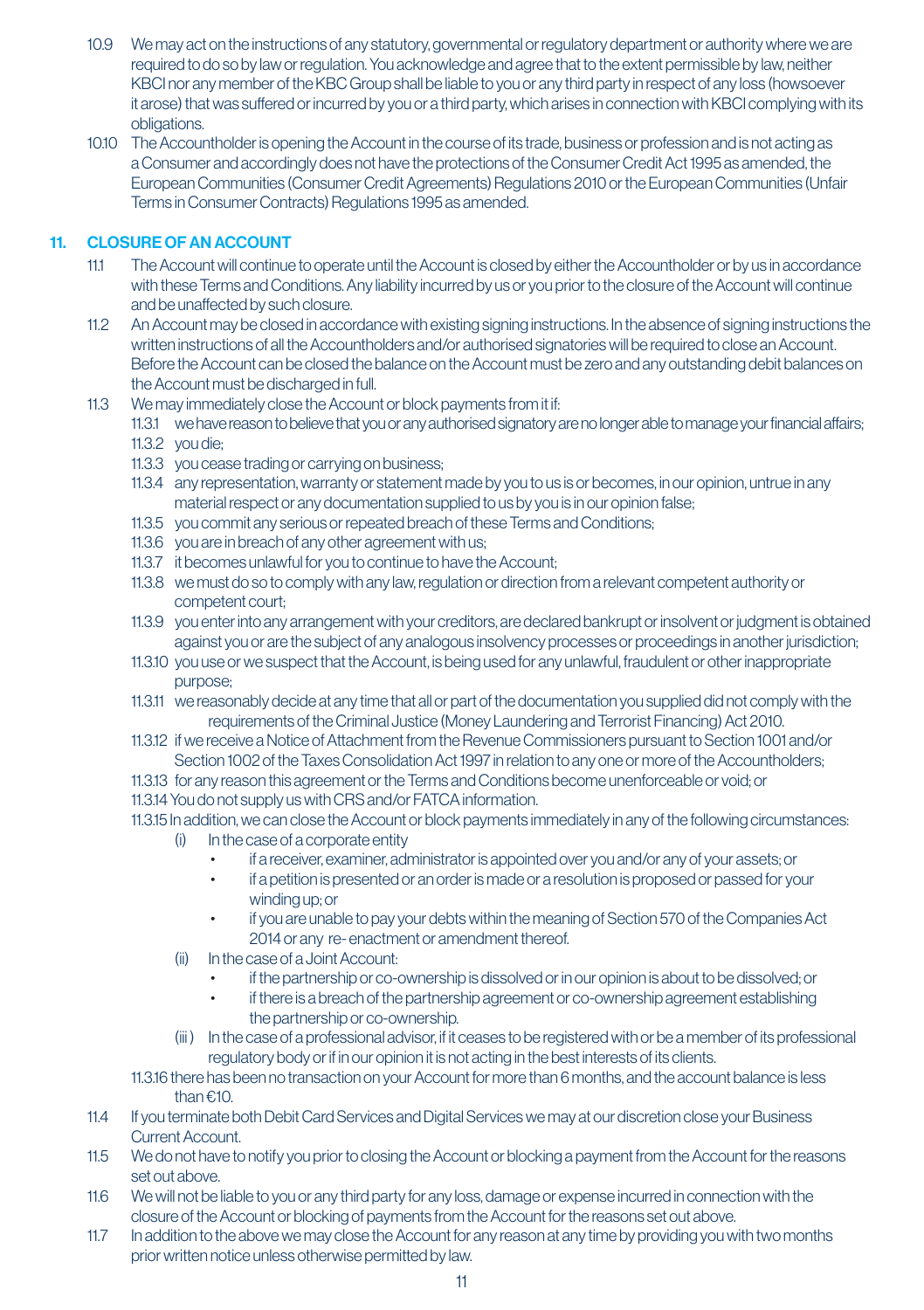11.8 We reserve the right in our absolute discretion to close the Account at any time before you first start to operate the Account.

#### 12. FEES AND CHARGES

- 12.1 We may apply fees and charges to the Account. The current fees and charges applicable are detailed in our Fees and Charges Booklet which is available from any of our offices, online at our Website or by contacting us at 1800 804 414 or Business.Support@kbc.ie.
- 12.2 We are legally obliged to collect government taxes that apply in respect of the Account, such as the duty on the Debit Cards and Credit Cards.
- 12.3 We may debit the Account for all fees, charges and government taxes for which you are liable. We may debit the Account for such fees, charges and government taxes even if to do so would cause the Account to become overdrawn or exceed the Credit Limit. Certain fees and charges such as current account maintenance fees may be applicable to the Account regardless of the usage on the Account. We will provide you with at least 10 Business Days' notice of any fees and charges which are to be deducted from the Account, where such fees and charges are in excess of €10.
- 12.4 Subject where applicable to us notifying the appropriate regulatory authority, we may from time to time amend or vary the fees or charges applicable to the Account. We will give you at least two months' notice of any change to the fees and charges. Where the change in fees or charges is to your benefit we may at our discretion apply the new fees and charges with shorter notice to you and/or where we are permitted by law to do so otherwise the relevant notice periods as referred to will apply.
- 12.5 We can determine at our sole discretion, the method by which we notify you of the changes to the fees and charges applicable to the Account. We may, without limitation, notify you by letter by way of an insert enclosed with your statement, electronic mail, telephone (including recorded message) and/or advertisement in an Irish national daily or weekly newspaper or on our website.
- 12.6 Our Fees and Charges Booklet sets out how fees and charges on the Account may be minimised.
- 12.7 You should be aware that depending on the particular transaction third party banks may apply a surcharge or fee which is outside of our control.
- 12.8 We may from time to time offer optional extras in conjunction with your Account. You are not obliged to avail of these optional extras. Terms and Conditions and/or fees and charges may be applicable to these optional extras.

#### 13. CREDIT REFERENCING AND REPORTING

- 13.1 You acknowledge that, as part of our normal procedures, we may carry out searches against you in the records held by credit reference agencies (including the Irish Credit Bureau and/or Central Credit Register) in connection with the Account and will also supply information to them about you. These searches may be conducted each time you apply for a new credit card, overdraft, or other credit facility and at the time of any extension review or variation of an existing credit arrangement (e.g. annually in the case of an approved overdraft facility or if you seek a limit increase on your credit card). Searches may also be conducted in the event of any breach by you of any credit agreement with us.
- 13.2 You should note that credit reference agencies will keep, for a period of at least five years, a record that a search has been made, and they will inform anyone else carrying out a similar search of the other searches made against you in the previous two years.
- 13.3 You acknowledge that we, members of the KBC Bank Group and any of our or their successors may carry out searches of the record held by the credit reference agencies, and will supply information to such agencies in relation to you and in relation to the conduct of the Account.
- 13.4 We may use and retain any information received as a result of a credit search to (i) make credit decisions in relation to you and (ii) to review the operation, management and performance of a credit facility provided by us (iii) to help detect or prevent fraud and/or (iv) statistical purposes.

NOTICE: Under the Credit Reporting Act 2013 lenders are required to provide personal and credit information for credit applications and credit agreements of €500 and above to the Central Credit Register. This information will be held on the Central Credit Register and may be used by other lenders when making decisions on your credit applications and credit agreements.

#### 14. TAXATION

- 14.1 In accordance with tax law, we are obliged to deduct Deposit Interest Retention Tax ("DIRT") from any interest paid to you on the account (unless you are entitled to an exemption and fulfil the required conditions). DIRT will be deducted at the applicable rate when interest is paid to you. DIRT rates are set by the government and are subject to change.
- 14.2 Some Accountholders, such as companies subject to Irish corporation tax, may be entitled, in certain circumstances, to be paid interest without the deduction of DIRT. It is the responsibility of Accountholders to seek any tax relief that may apply. Exemptions from DIRT are determined by the government and are subject to change.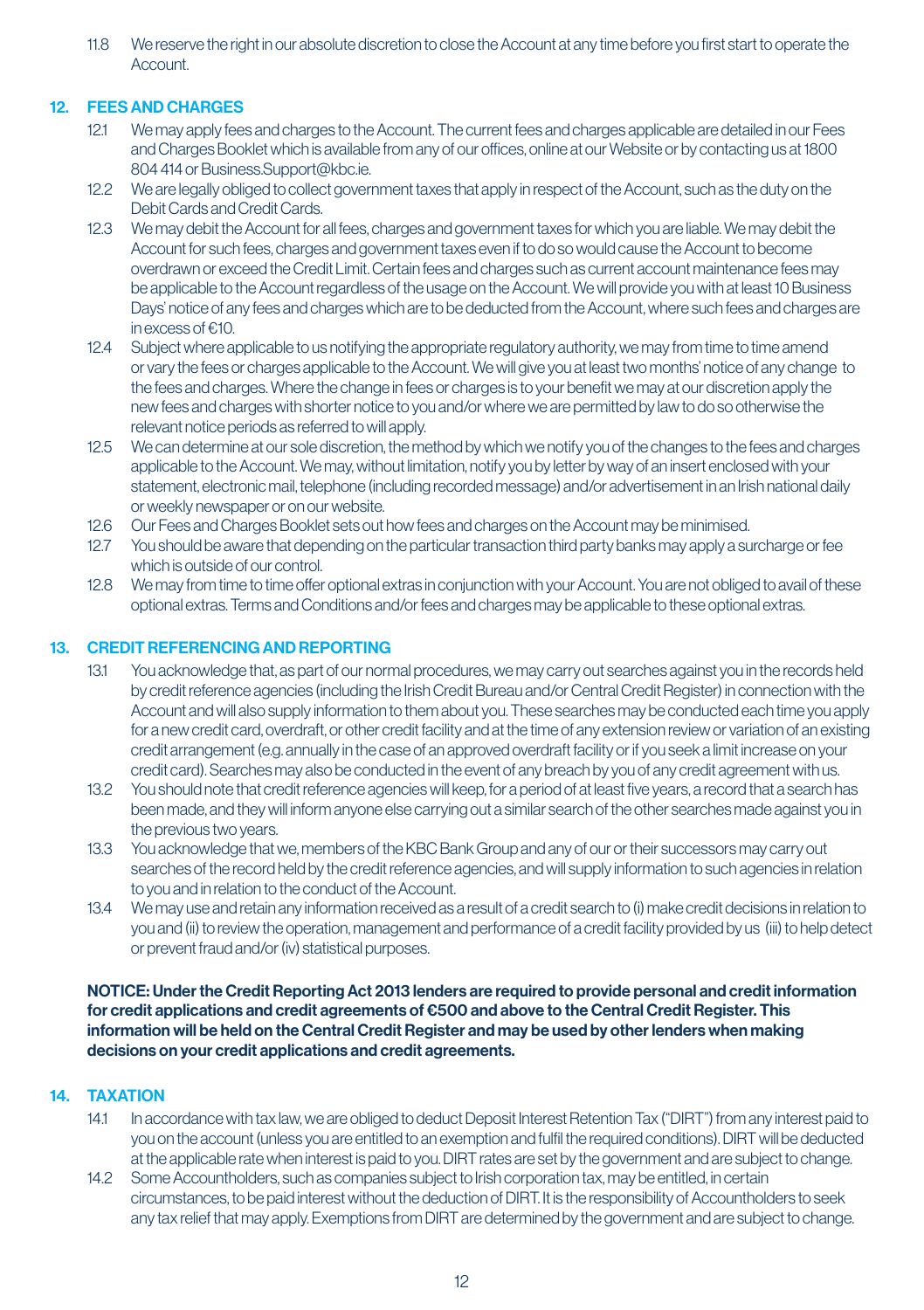- 14.3 A certificate of interest in respect of the Account, detailing the gross Positive Interest paid (as defined in clause 77.6 below), the DIRT deducted and the net Positive Interest on the Account will be generated annually and once generated issued to you on request.
- 14.4 Financial institutions in Ireland are required as a matter of law to collect information about a customer's tax arrangements. We will make all disclosures and provide all information required by the Revenue Commissioners and any other relevant authorities in accordance with applicable laws and regulations including without limitation FATCA, CRS and interest reporting regulations.
- 14.5 You must provide us with a completed and up to date CRS/FATCA self-certification form where there has been a change in your circumstances that may change the CRS/FATCA self-certification that you have previously provided to us.
- 14.6 Please note that KBCI are unable to offer taxation advice. For tax related queries please contact your professional tax advisor or the Revenue Commissioners. Further information on CRS and FATCA is available on the Revenue website https://www.revenue.ie/en/companies-and-charities/international-tax/aeoi/what-is-aeoi.aspx
- 14.7 We reserve the right to deduct monies from your Account in accordance with our legal obligations on the instructions of the Revenue Commissioners including without limitation on receipt of a Notice of Attachment issued pursuant to Section 1001 and/or 1002 of the Taxes Consolidation Act 1997.
- 14.8 We will provide all customer and account information as is required of us on receipt of a Notice from the Revenue Commissioners under Section 906A Taxes Consolidation Act. Customer Information Notice: Under Irish Tax Legislation (Section 891E, Section 891E and Section 891G of the Taxes Consolidation Act 1997 refers), financial institutions including KBCI are obliged to collect information on customer's tax arrangements. If you/the account holder and in certain circumstances the Controlling Persons has a tax residency outside of the Republic of Ireland or are a U.S. person, we are required to report (where relevant) the following details in respect of all accounts that you hold with us, and where relevant your Controlling Persons, to the Irish Revenue: name, address, date of birth, place of birth, account number, U.S. citizenship and/or jurisdiction(s) of tax residence, Tax Identification Number (TIN), account balance at year end and interest payments made in the calendar year. Irish Revenue will report this data to the tax authorities of each participating country where the customer and/ or Controlling Person is tax resident, or to the IRS in the case of U.S. tax residents and certain U.S. persons. If due to a change in circumstances, any certification on this form becomes inaccurate, please advise us promptly. You can find more information on http://www.revenue.ie/en/companies-and-charities/international-tax/aeoi/what-is-aeoi.aspx
- 14.9 If you are not resident in the Republic of Ireland for tax purposes you may be exempt from DIRT on the Account. It is your responsibility to seek any applicable exemption. The Bank will deduct DIRT from the Account of non-residents unless a fully completed non-resident declaration form and other verification documentation required has been received by us.
- 14.10 We will make all disclosures and provide all information required by the Revenue Commissioners and any other relevant authorities in accordance with applicable laws and regulations.

#### 15. SET-OFF

- 15.1 We may at any time and from time to time, as a continuous right, without notice or demand:
	- 15.1.1 apply in or towards satisfaction of any of your obligations to us (whether present or future, whether actual or contingent, whether incurred by you alone or with others or as principal or surety and whether or not then due) any monies (whether or not then due and irrespective of the currency of same) which we hold on your behalf; and
	- 15.1.2 combine or consolidate all or any of your accounts including the Account (whether or not then due and irrespective of the respective currencies thereof or the location of our offices) where they are maintained and whether maintained in your name or our name).
- 15.2 Where such application or combination requires the conversion of one currency into another, such conversion shall be calculated at a market rate of exchange customarily utilised by us in the usual course of our business (as conclusively determined by us).
- 15.3 Our rights under this Clause 15 are without prejudice to, and in addition to, any right of set-off, combination, consolidation or other similar right to which we may at any time be otherwise entitled (whether by operation of law, contract or otherwise) in any jurisdiction.
- 15.4 Nothing in this Clause 15 shall entitle the Bank to set-off monies held in a Client Account in or towards satisfaction of any of your obligations to us.

#### 16. SECURITY

16.1 Any security held now or at any future date shall be security for all liabilities to us. Additionally any and all legal and other costs associated with the completion of such security are your responsibility and will be debited to your Account as they arise and in so far as these Terms and Conditions permit.

#### 17. AMENDMENTS AND VARIATIONS

17.1 We reserve the right to amend these Terms and Conditions from time to time for such reasons as we deem reasonable and/or necessary. In particular we may amend these Terms and Conditions due to changes in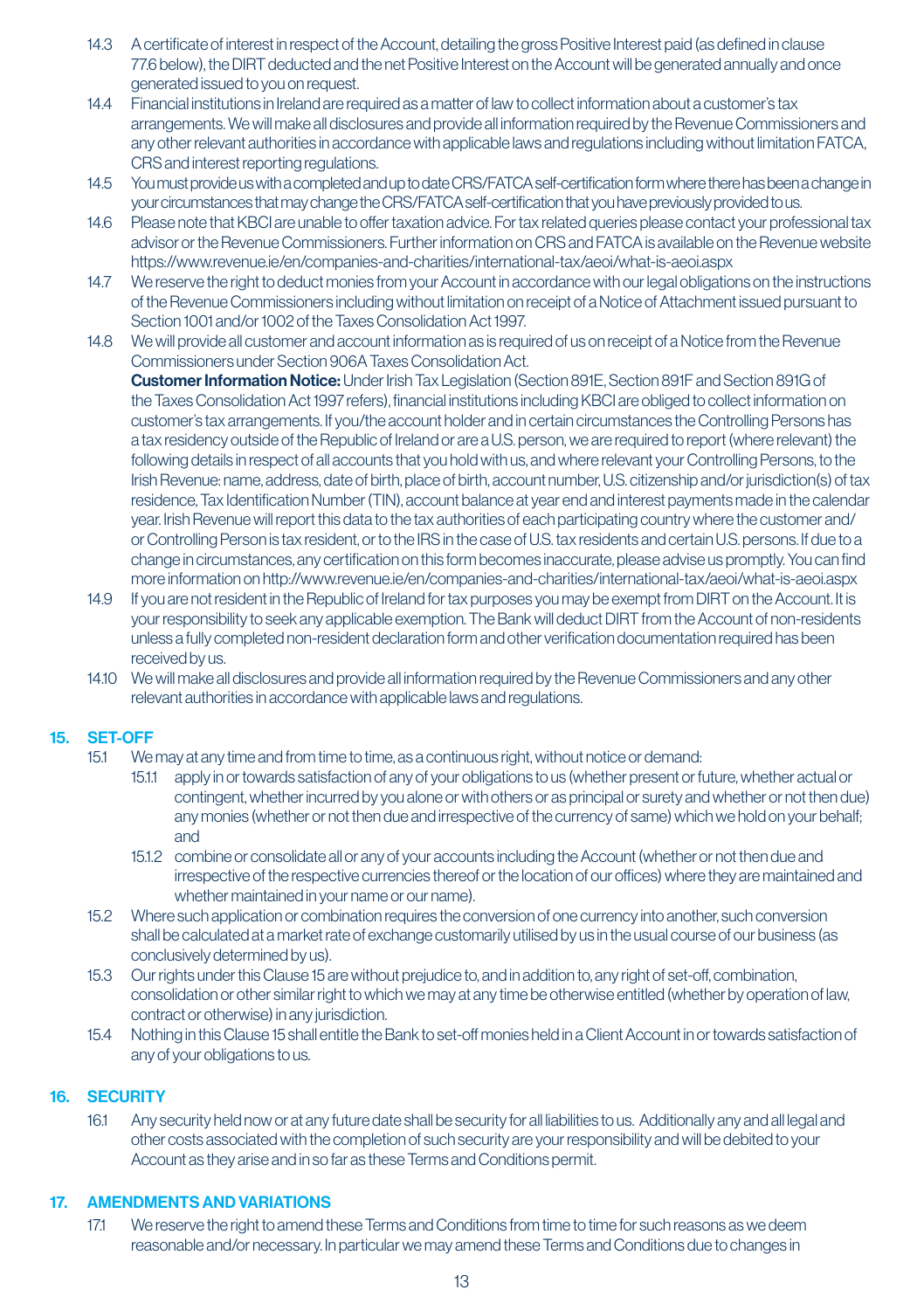legislation or regulation applicable to us or the operation of the Account and/or there is a change in technology, our IT systems and/or banking practice generally or as otherwise considered by us as reasonable and/or necessary.

- 17.2 We will give you at least two months notice of such amendments or variations unless otherwise permitted by law. Unless we are required by law to use a particular medium, notice will usually be provided via our website, on your Digital Service or we may place an advertisement in at least 2 daily national newspapers outlining the changes. Changes to an interest rate or exchange rate, which will not adversely affect you may be implemented as soon as practicable.
- 17.3 If you do not accept the amendment or variation, you will have the option to close the Account. If you do not close the Account prior to the date on which the changes come into effect you will be deemed to have accepted the amendments to the Terms and Conditions. In respect of Business Fixed Term Accounts, if you opt to close the account any broken funding charge to which you agreed when you opened your Account will apply. Alternatively you may request to continue with the Business Fixed Term Account until maturity on the basis of the previous terms and conditions however you will not be permitted to reinvest the funds on maturity on the basis of the previous terms and conditions.

#### 18. NOTICES

- 18.1 Letters to KBCI Business Banking can be posted to or delivered by hand and should be addressed to KBCI Business Support Team, KBC Bank Ireland plc., Sandwith Street, Dublin 2.
- 18.2 Any notices, requests, demands or statements sent to you shall be deemed given to you;
	- 18.2.1 if sent by prepaid ordinary post 48 hours after it was sent to your last known address;
		- 18.2.2 If given by hand, when delivered:
		- 18.2.3 if by telex, telefax or facsimile, when the transmission is completed and your answerback signal/facsimile confirmation is received; or
	- 18.2.4 if sent by email once it has been issued to the email address provided by you, provided that we do not receive a bounce back from this email address.
- 18.3 Any notice required to be served by you in connection with this agreement can be served by sending such notice by prepaid ordinary post to KBC Bank Ireland plc, Sandwith Street, Dublin 2, addressed to the Head of Business **Banking**

#### 19. FORCE MAJEURE

19.1 We will not be in breach of our obligations under these Terms and Conditions nor liable to you if we are prevented from or there is a delay in providing any service (including without limitation Debit Card Services and/or the Digital Services) to you or performing any of our obligations hereunder (including carrying out any transactions or instructions received in respect of the Account) where such failure or delay arises because of any act of God, fire, act of government or state, war, terrorism, civil commotion, insurrection, embargo, failure of computer or communication system, prevention from or hindrance in obtaining energy or other supplies, labour disputes of whatever nature, late or mistaken payment by an agent or any acts or omissions of our agents or third parties or any other reason beyond our control.

#### 20. ASSIGNMENT

- 20.1 You may not assign or otherwise transfer any of your rights, benefits or obligations under this agreement without our prior written consent. We may (without the need for any further consent from or notice to you) assign, transfer, mortgage, novate, charge or otherwise grant interests in or dispose of the whole or any part of our rights, benefits and obligations in connection with this agreement and the Account and any reference to us in this agreement shall be deemed to include any assignee, transferee, novatee, mortgagee, chargee, grantee or other disposee and our successors who shall be entitled to enforce and proceed upon and exercise all rights, powers and discretions under this agreement in the same manner as if named herein.
- 20.2 The Business Customer irrevocably agrees that the Bank may (without the need for any further consent from, or notice to, the Business Customer), assign, transfer, or otherwise grant interest in, or dispose of, or otherwise vest in any person the whole or any part of the debt or loan on the Account and/or any security held in respect thereof as part of a securitisation scheme, loan transfer, assignment or otherwise. The Business Customer further agrees to the disclosure of any information relating to the Account for the purposes of such securitisation scheme, transfer, assignment or otherwise.

#### 21. WAIVER

21.1 No time or indulgence which we may extend to you nor any waiver by us of any condition of the Terms and Conditions shall affect our rights and powers thereunder or affect our ability to enforce that term or condition at any time in the future.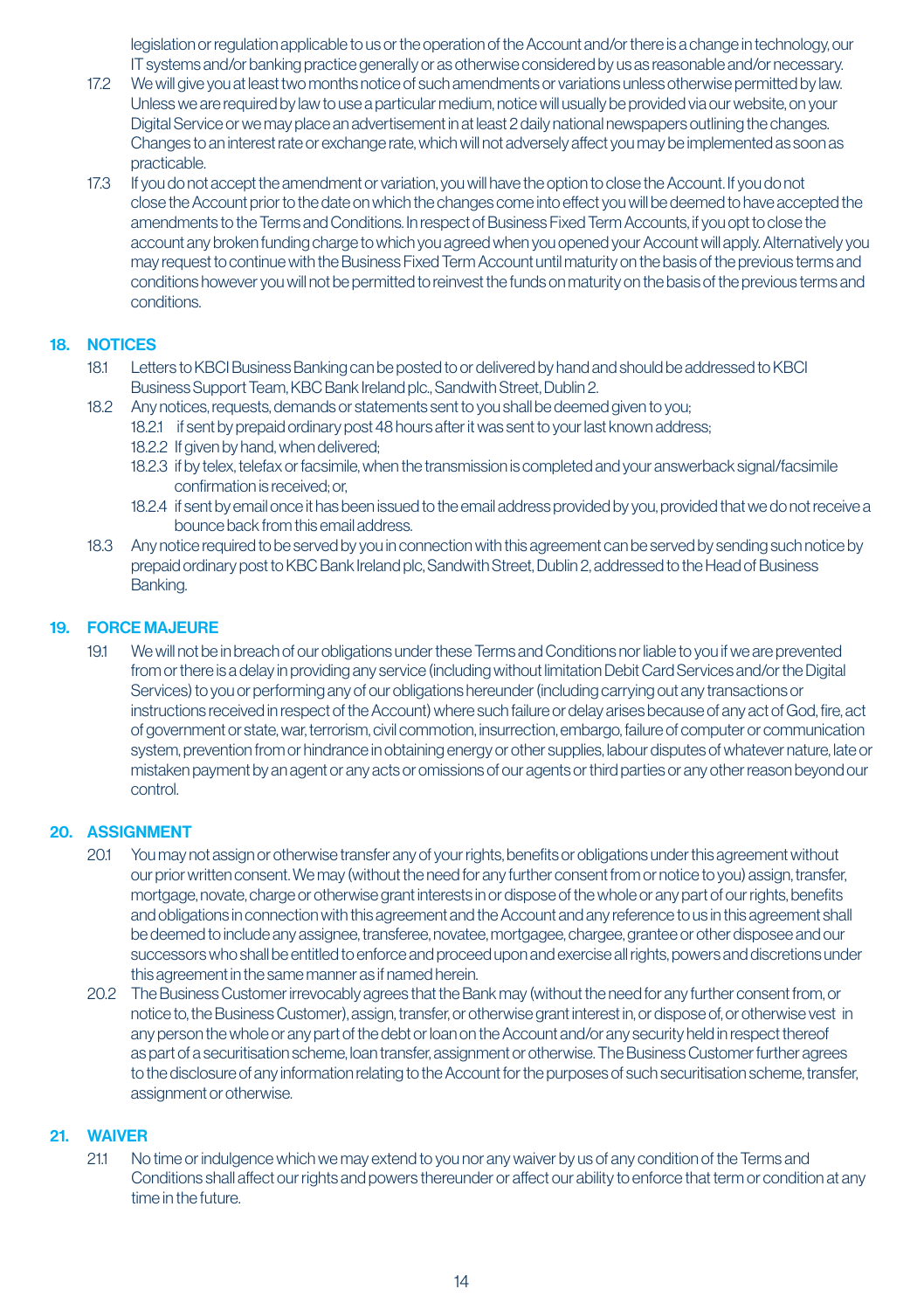#### 22. LIABILITY AND INDEMNITY

- 22.1 Subject to Clause 23 but to the fullest extent permissible by law we will not be liable for any direct, indirect or consequential loss or damage or loss of profits suffered by you resulting from or in connection with the performance by us of our obligations under these Terms and Conditions, the operation and management of the Account or the carrying out of transactions or instructions received in respect of the Account, including but not limited to, the acts or omissions of our agents or any third party, unless such loss, damage or liability is caused by our fraud, wilful default or gross negligence.
- 22.2 To the fullest extent permissible by law you hereby agree to indemnify us in full against any loss, damage or expense, including costs on a full indemnity basis, which we may incur as a result of any breach by you of these Terms and Conditions.

#### 23. STATUTORY RIGHTS

- 23.1 If there is any conflict between these Terms and Conditions and your statutory rights, including inter alia, rights contained in the PSD as applicable, your statutory rights will prevail.
- 23.2 These Terms and Conditions will not affect any legal liability or duty of care which we owe to you by law, any other duty we have to act with skill, care and diligence in connection with the provision of this financial service to you or any liability we owe to you for failure to exercise the degree of skill, care and diligence that may reasonably be expected of us in the provision of this financial service.
- 23.3 In addition to the periodic statements you receive in respect of your Account under the PSD where applicable you are entitled to request any payment information in relation to your account at any time by contacting us. We will provide this to you in paper or another Durable Medium.

#### 24. SEVERABILITY

24.1 Each of the clauses, sections and sub-sections of the Terms and Conditions is severable and distinct from the others. If at any time such clause, sections or sub-sections is or becomes invalid, illegal or unenforceable, this will not affect the validity, enforceability and legality of any of the other clauses, sections and sub-sections of these Terms and Conditions.

#### 25. LANGUAGE

25.1 These Terms and Conditions and all information which we supply to you and all other communications with you (either pre or post formation of an agreement with you) will be in English.

#### 26. CURRENCY

26.1 Unless otherwise stated, the currency of the Account shall be Euro or such other currency as may from time to time be the lawful currency of the Republic of Ireland.

#### 27. CONFIDENTIALITY

- 27.1 We observe a duty of confidentiality about your financial affairs. We shall be entitled and you hereby authorise us (without the need for any further consent from or notice to you) to provide any information concerning you to:
	- 27.1.1 any (or to any proposed) assignee, transferee, mortgagee, chargee, novatee, grantee, other disposee or successor of KBCI and their respective officers employees, agents and advisers;
	- 27.1.2 any credit reference agency;
	- 27.1.3 any other member of the KBC Bank Group and their respective officers employees, agents and advisers;
	- 27.1.4 any person with whom we have entered or propose to enter into contractual relations or who provides or proposes to provide services to us in connection with the Account and their respective officers employees, agents and advisers;
	- 27.1.5 (if there is more than one of you) the other(s) of you and their respective advisers, and
	- 27.1.6 to third parties (including without limitation law enforcement authorities) where KBCI is permitted, required or compelled to do so but only to the extent required by law or by the rules of any regulatory authority to which KBCI is subject to
- 27.2 We may (without the need for any further consent from or notice to you) make such enquires about you as we from time to time consider appropriate.
- 27.3 Insofar as the information mentioned in this Clause 27 consists of personal data within the meaning of the DPA the authority contained in this clause shall be a consent for the purposes of that Act.

#### 28. DATA PROTECTION

28.1 Our Data Protection Documents set out in detail how we use your personal data as well as our obligations pursuant to Data Protection Law. We keep the Data Protection Documents under regular review and any amendments and/or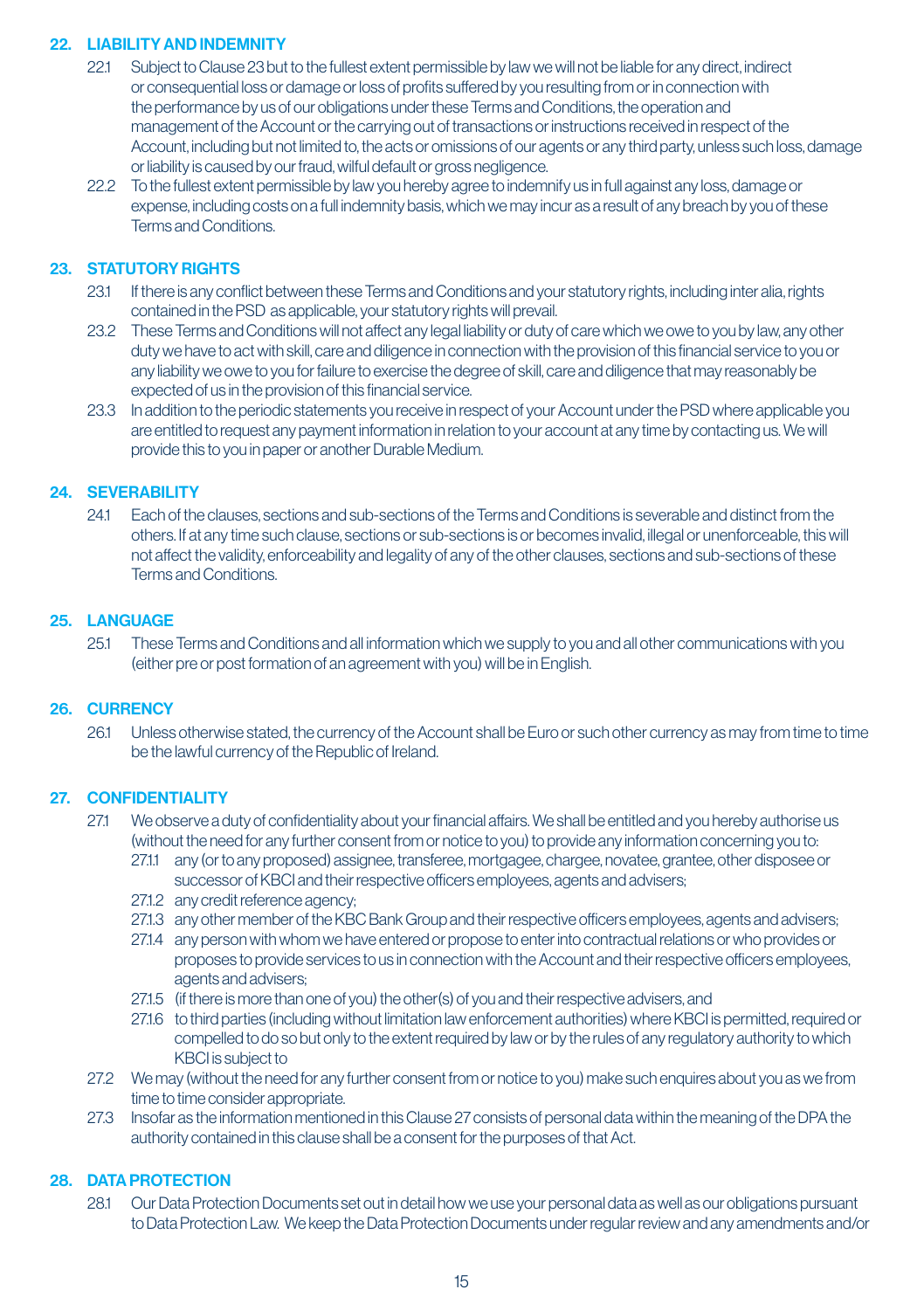updates made by us will be reflected within the relevant Data Protection Document made available online at www.kbc.ie. A hard copy may also be obtained directly from us. Should there be any conflict between these Terms and Conditions and the Data Protection Documents, these Terms and Conditions shall prevail.

28.2 The Business Customer confirms that they have provided each of the directors, officers, employees, authorised signatories and/or cardholders of the Business Customer with a copy of the Data Protection Notice which explains their rights as a data subject pursuant to Data Protection Law.

#### 29. ENTIRE AGREEMENT

29.1 You acknowledge that the application is made on the basis of these Terms and Conditions and is subject to these Terms and Conditions together with the authorisations, acknowledgements, instructions, mandates and consents contained in your application, the Business Deposit Rate Matrix and our Fees and Charges Booklet and that you have not relied on any representations or other information (whether oral or written) other than as set out herein to enter into this agreement.

#### 30. COMPLAINTS

- 30.1 At KBCI we pride ourselves on our customer service and it is our policy to ensure that all of your concerns are dealt with fairly and promptly. We aim to provide a quality and professional service to our customers and we welcome your suggestions as to how we can improve. If you have any complaint in relation to the services provided by us you should outline the nature of your complaint to us through our website at www.kbc.ie, by telephone on (01) 6646000 or in writing, addressing it to KBC Bank Ireland plc Complaints and Resolution Manager. This is strictly without prejudice to clause 4.7. Any complaints regarding the provision of services by third party, must be referred to the third party. The complaint will be fully investigated by us and a full response will be provided to you. While our investigation of any complaint is ongoing, we will provide you with a regular written update.
- 30.2 In respect of complaints regarding payment services we will respond at the latest within 15 Business Days of receipt of the complaint. In exceptional circumstances the final response will be issued within 35 Business Days.
- 30.3 In the event you are dissatisfied with the outcome of your complaint you may be entitled to refer your complaint to:- Republic of Ireland Customers:-

#### Financial Services and Pensions Ombudsman, Lincoln House, Lincoln Place, Dublin 2, D02 VH29. Telephone (01) 567 7000

Email:- info@fspo.ie, Website:- www.fspo.ie

The Financial Services Ombudsman may not investigate a matter which does not fall within its jurisdiction or has been the subject of legal proceedings before a court or tribunal.

- 30.4 If you are a limited company with a turnover of more than €3,000,000 you may make your complaint to the Central Bank of Ireland, New Wapping Street, PO Box 559, Dublin 1.
- 30.5 A copy of our complaints handling procedure is available on request, please contact the Complaints & Resolution Team on (01) 6646000 or download a PDF brochure from our website which outlines our complaints procedure in full.

#### 31. GOVERNING LAW AND JURISDICTION

- 31.1 The laws of Ireland apply as the basis for establishing relations with you prior to entering into any agreement with you.
- 31.2 You agree that the Account and these Terms and Conditions (including any amendments made thereto) shall be governed by and construed in accordance with the laws of Ireland and that the courts of Ireland shall have exclusive jurisdiction to resolve any disputes arising out of or in connection therewith.

#### 32. REPRESENTATIONS AND WARRANTIES

- 32.1 You hereby warrant to us that:-
	- 32.1.1 You have read these Terms and Conditions and understand the nature and risk of opening an Account and/or maintaining an Overdraft facility.
	- 32.1.2 all information supplied by you to us is true, accurate and complete in all material respects;
	- 32.1.3 you have made full disclosure to us of all information relating to you and your business affairs as are material or ought to be made known to any bank proposing to provide an Account and/or Overdraft Facility to you;
	- 32.1.4 there are no pending or to the best of your knowledge, information and belief threatened actions or legal proceedings before any court or tribunal against you nor are there any insolvency proceedings pending or threatened against you;
	- 32.1.5 you have never been made bankrupt and you have never applied for a Protective Certificate or been subject to a Debt Relief Notice, Debt Settlement Arrangement or Personal Insolvency Arrangement under the Personal Insolvency Act 2012 (as amended), and have never made any arrangement with creditors, had any court judgments for debt made against you or been in arrears with any existing or previous loan, or have been the subject of any analogous insolvency processes or proceedings in another jurisdiction;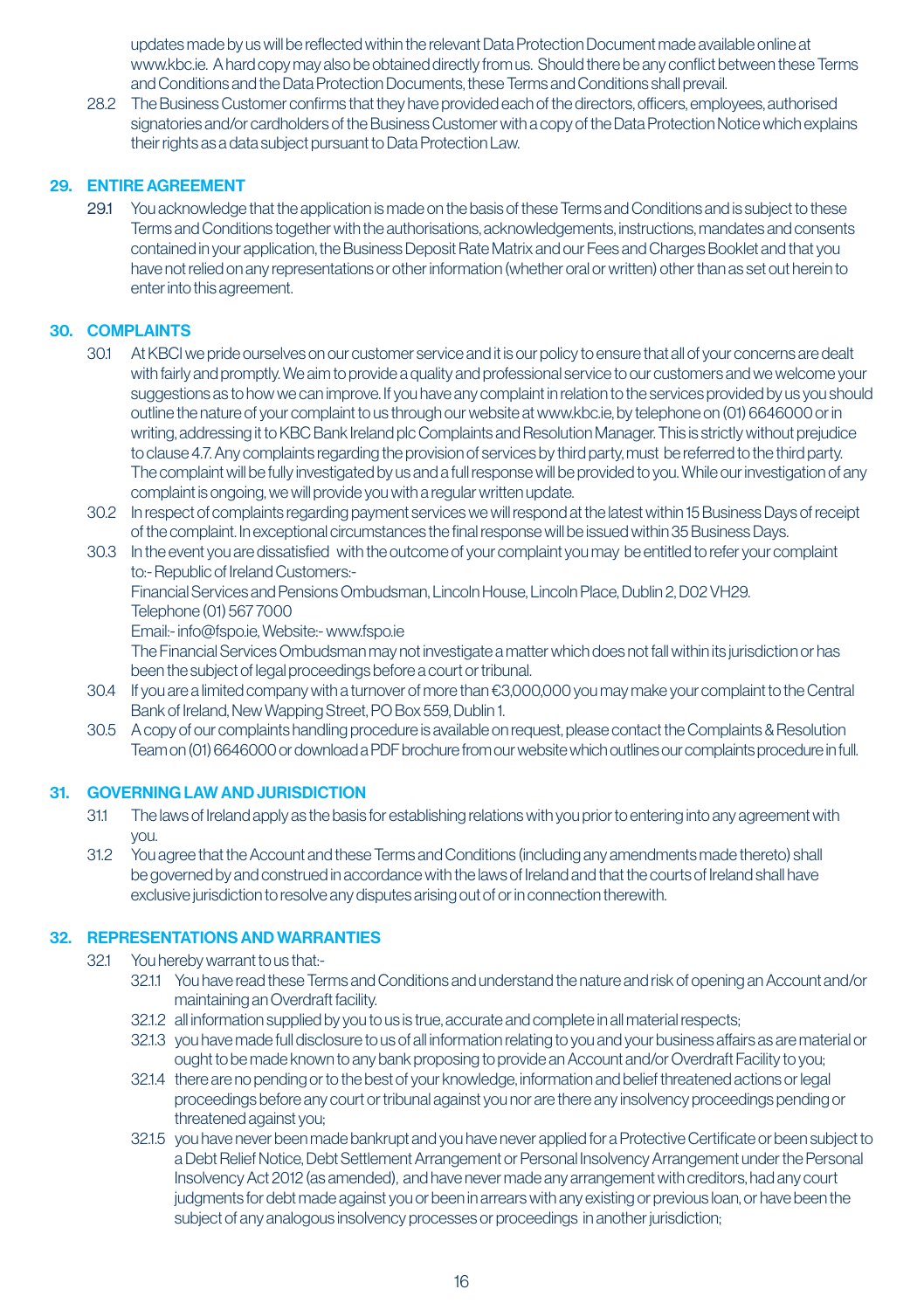- 32.1.6 the opening of an Account and/or entering into the Overdraft Facility and the acceptance of the Letter of Sanction and these Terms and Conditions by you and the performance of your obligations thereunder will not violate any applicable law or regulation or any agreement or document to which you are a party or which is binding on you; and
- 321.7 there has been no adverse material change in your financial circumstances, and
- 321.8 you have no criminal convictions.
- 32.2 Where the Accountholder is a corporate entity, you hereby warrant and represent to the Bank that
	- 32.2.1 You are duly incorporated and validly existing under the law of your jurisdiction of incorporation;
	- 32.2.2 The Application Form and/or Letter of Sanction has been duly and validly executed and does not contravene your constitutional documents and all consents necessary for the entering into and performance of any obligation in connection with opening and operation of an Account and/or the Letter of Sanction have been obtained, are in full force and effect and will remain in such force and effect at all times during the term of the Account and/or of the Overdraft.
	- 32.2.3 The opening of an Account and/or the entering into and the performance of any Letter of Sanction is within the Business Customer's corporate powers and has been authorised by all necessary corporate actions, does not contravene any law or regulation, or contractual restrictions binding on you and constitute legal valid and binding obligations on you enforceable in accordance with their terms; No filings, recordings or registrations with any public or official body or agency are necessary for the validity and enforceability of any Letter of Sanction;
	- 32.2.4 Full disclosure has been made to KBCI of all facts in relation to the Accountholder which ought properly to be made known to a lender contemplating the provision of facilities to an Accountholder.
- 32.3 Where the Account is a Joint Account you hereby represent and warrant to the Bank that:
	- 32.3.1 The Application Form and/or Letter of Sanction has been duly and validly executed and all necessary consents and authorisation to enable or entitle the Accountholder to open and operate an Account and/or to enter into any Letter of Sanction have been obtained and are in full force and effect and will remain in such force and effect at all times during the term of the Account and/or the Letter of Sanction.
	- 32.3.2 The terms and conditions applicable to the Account and/or Letter of Sanction are binding on the joint Accountholders and the opening of the Account and/or entering into the Letter of Sanction does not contravene any terms of co-ownership or partnership agreement or law or any other contractual restrictions binding upon you.
	- 32.3.3 you are not (and would not with the giving of notice or lapse of time or the satisfaction of any other condition or any combination thereof) be in breach of or in default under the co-ownership or partnership agreement;
- 32.4 These warranties are deemed to be given and repeated on:
	- (i) making an application,
		- (ii) the start date of an Account,
		- (iii) the date on which any interest is credited to an Account,
		- (iv) each monthly payment date where the Account is a Credit Card Account,
		- (v) the acceptance of the Letter of Sanction,
		- (vi) on each day that interest is payable under the Overdraft Facility and,
		- (vii) on the date of any renewal of the Overdraft Facility.

#### 33. CONTACT US

- 33.1 You can contact us-
	- (a) i n person by calling into any of our offices the location of which are set out on our website; or
	- (b) by telephone at 1800 804 414; or
	- (c) by email at business.support@kbc.ie ; or
	- (d) by writing to KBCI Business Support Team, KBC Bank Ireland Plc., PO Box 8666, Sandwith Street, Dublin 2.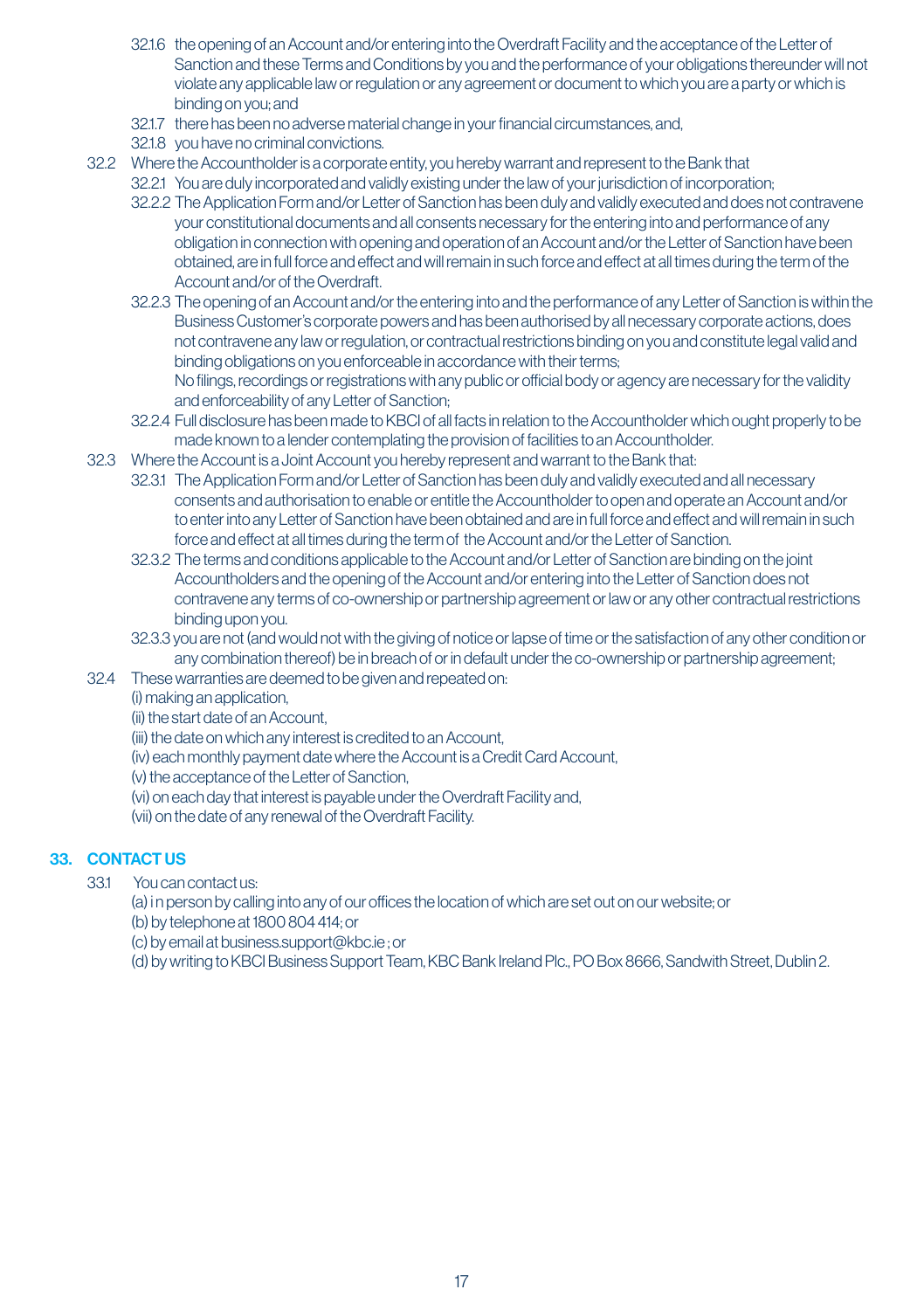## **PART C - Business Current Account**

#### 34. AVAILABILITY OF A BUSINESS CURRENT ACCOUNT

34.1 The Business Current Account is only available to a Business Customer whose principal place of business is in the Republic of Ireland.

#### 35. PURPOSE FOR WHICH A BUSINESS CURRENT ACCOUNT CAN BE USED

- 35.1 The Business Current Account can only be used to operate and manage the financial affairs of the business. For example it may be used to pay wages and office expenses.
- 35.2 The Business Current Account is a Euro account and lodgements to or payments from the current account in any other currency are not permitted. Non-euro Debit Card withdrawals may be made in accordance with Clause 59 below for which additional fees and charges will apply, however the withdrawal of non-Euro cheques or drafts is not permitted.

#### 36. OPENING A BUSINESS CURRENT ACCOUNT

- 36.1 To open a Business Current Account, you must complete an Application Form. You can submit your application by post, by delivering it to one of our offices or by hand-delivering it to a staff member of KBCI.
- 36.2 In operating and managing a Business Current Account, you may avail of Debit Card Services and Digital Services.

#### 37. OPERATING A BUSINESS CURRENT ACCOUNT GENERALLY

- 37.1 At all times, the Business Current Account must be operated in credit unless we have a separate agreement with you for an Overdraft Facility.
- 37.2 You must ensure that you have sufficient funds in the Business Current Account to meet all payments to be made from the Business Current Account.
- 37.3 We may at our absolute discretion decide whether to execute a transaction where the available Cleared Funds in the Business current account are less than the amount of that transaction. Where we decide to execute a transaction or any number of transactions in these circumstances this does not amount to any commitment by us to do so in the future. Fees and charges will apply to the Business Current Account as set out in our Fees and Charges Booklet.
- 37.4 Where on a particular day, there are insufficient Cleared Funds in the Business Current Account available to meet all transactions on that day, we may, at our absolute discretion prioritise transactions in whatever order we deem fit, including prioritising any payments due to us.
- 37.5 There is no cheque book facility on the Business Current Account but you may request a cheque from KBCI in accordance with Clause 42.2 below.
- 37.6 If at any stage you close your Business Current Account, all other products or benefits that require you to have or use a Business Current Account will cease.

#### 38. LODGEMENTS

- 38.1 Monies can be lodged to a Business Current Account by way of electronic fund transfer / Credit Transfer. Lodgements in a currency other than Euro will not be accepted. Monies lodged to the Business Current Account by electronic fund transfer / Credit Transfer will be credited to the Business Current Account on the Business Day they are received by us . All lodgements are subject to examination by us and we may make such inquiries regarding a Lodgement as we deem necessary.
- 38.2 You can lodge a cheque or banker's draft to a Business Current Account by sending it by post to KBC Current Account Team, KBC Bank Ireland plc., PO Box 12421, Sandwith Street, Dublin 2 or delivering it by hand to one of our offices.
- 38.3 Where multiple cheques are hand-delivered to our offices the cheques to be lodged must be placed in a sealed Bulk Lodgement Envelope supplied by us and you will be provided with a Bulk Lodgement Receipt in return. You are solely responsible for providing accurate and complete lodgement details and ensuring the contents of the Bulk Lodgement Envelope is correct and the amount and value of cheques we find contained in the Bulk Lodgement Envelope shall be conclusive.
- 38.4 Until we process the cheques in the Bulk Lodgement Envelope, they are held by us at your risk.
- 38.5 You may not draw against a cheque or banker's draft which has been lodged to the Business Current Account until the cheque/ bankers draft has cleared through the payment system. The cheque clearing period only commences once the cheque is received at our Head Office in Sandwith Street. From the date KBCI receives the cheque/bankers draft in Sandwith Street, it generally takes 7 business days to clear. We may, in our sole and absolute discretion, allow a shorter clearance period, in exceptional circumstances. The amount of your cheque/bankers draft will be credited to the Business Current Account on lodgement and be included in the Business Current Account balance. If a cheque/bankers draft is returned unpaid or recalled by the paying bank, we shall debit the Business Current Account with the amount of the cheque/bankers draft, and any interest we have paid on it and any fees or charges payable.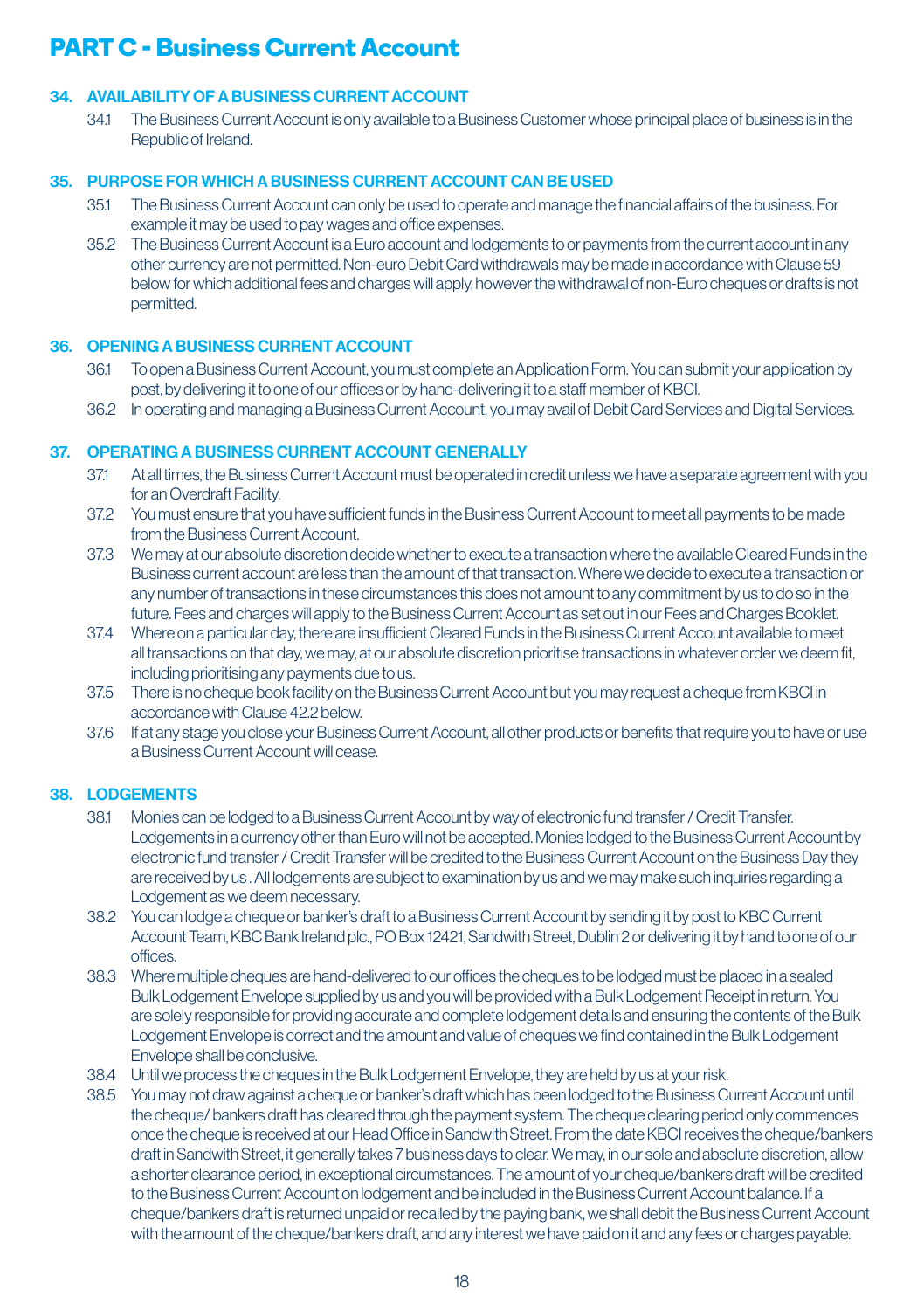- 38.6 Only cheques/bankers draft in euro will be accepted for lodgement to your Business Current Account. We can accept any cheque or bank draft drawn on an Irish Bank Account and made payable to the Business Customer or KBC Bank Ireland plc. Where a cheque is marked "Account Payee Only", we can only accept the cheque as a lodgement if the payee is either the Business Customer or KBCI. Where the above markings are not on a cheque and the payee is not the Business Customer or KBCI, then we may at our sole discretion accept the cheque if it is made payable to an individual/person and is endorsed by this individual/person on the back of the cheque. You hereby agree to indemnify us in full against any loss, damage or expense which we may incur as a result of or in connection with accepting third party cheques. We cannot accept cheques made payable to cash.
- 38.7 We may pay a post-dated cheque before its due date if presented and no liability will attach to the Bank for paying same.
- 38.8 There is no facility to lodge cash directly to a Business Current Account.
- 38.9 We may refuse to accept a Lodgement to a current account without providing a reason.

Limits may apply to the amount that can be lodged to your Business Current Account. These limits will be determined by us at our sole discretion and may vary from time to time without prior notice from us. These limits are available to customers on request.

#### 39. DIRECT DEBITS

- 39.1 Direct Debits are subject to the SEPA Core Direct Debit Scheme Rules.
- 39.2 You may set up Direct Debit(s) on the Business Current Account on a recurring or one off basis by completing a Mandate with the relevant Direct Debit Originator. You will be required to provide a Unique Identifier for the Business Current Account which is on your statement, is available on the Website or on request.
- 39.3 Where we receive Direct Debit instructions to collect monies from the Business Current Account from a Direct Debit Originator's bank we will execute the Direct Debit in accordance with that instruction and we may treat the instruction as having been authorised by you.
- 39.4 You must contact the Direct Debit Originator to amend or cancel a Mandate. Where you wish to instruct us to refuse a Direct Debit collection you must notify us by no later than 4.00pm on the Business Day immediately preceding the scheduled debit date. You must comply with the terms of the Mandate agreed with the Direct Debit Originator and must resolve any disputed Collections directly with the Direct Debit Originator.
- 39.5 Without prejudice to the rights and obligations otherwise set out in these Terms and Conditions, and in accordance with the Scheme Rules, you may instruct KBCI to refund a Direct Debit which has been collected from the Business Current Account up to eight weeks from the date on which the Business Current Account was debited. You are not obliged to but can give reasons for the instruction. You should send such instruction to KBCI in writing. This right is without prejudice to your responsibilities to seek resolution of any issue with the Direct Debit Originator or any related or corresponding rights of the Direct Debit Originator or other party.
- 39.6 You also have the right to place a limit on a Direct Debit from a particular Direct Debit Originator. In addition, you can limit the frequency at which a Direct Debit Originator can collect a direct debit from your Business Current Account. If you wish to place these limits on a Direct Debit Originator, you must request so in writing to us.
- 39.7 You have the right to block any Direct Debit Originators from setting up a direct debit on your Business Current Account. In order to do this, you should advise us in writing of any such Direct Debit Originators you wish to be prohibited from setting up a Direct Debit on your Business Current Account.
- 39.8 Where in our opinion there are insufficient funds in your Business Current Account to meet Direct Debits mandated to it, we may cease to facilitate Direct Debit services on your Current Account.

#### 40. CREDIT TRANSFER (INDIVIDUAL CREDIT TRANSFERS AND STANDING ORDERS)

- 40.1 Credit Transfers/Standing Orders are subject to the SEPA Credit Transfer Scheme Rules.
- 40.2 You can instruct us to make an individual or bulk/multiple Credit Transfer(s)/Standing Order(s) from the Business Current Account. You will be required to provide certain information in relation to the beneficiary account, including the Unique Identifier, the name of the beneficiary and the beneficiary's payment account number.
- 40.3 You may set up a Credit Transfer/Standing Order from a Business Current Account using the Digital Service or by completing and submitting to us a Credit Transfer/Standing Order Mandate Form which is available on request.
- 40.4 A completed instruction for a Credit Transfer will be executed as follows:
	- 40.4.1 Instructions received through our Digital Service received before midnight will be credited to the recipient account by the end of the next Business Day;
	- 40.4.2 Instructions received through our Digital Service received on or after midnight will be deemed to be received on the next Business Day and at the latest will be credited to the beneficiary's account by the end of the Business Day immediately following the Business Day on which the Payment Instruction is deemed to have been received by us.
	- 40.4.3 Paper instructions (i.e. those submitted in writing on a Standing Order Mandate Form / Credit Transfer form) will be credited to the beneficiary's account within two Business Days immediately following the Business Day upon which the written instruction is deemed to be received by us.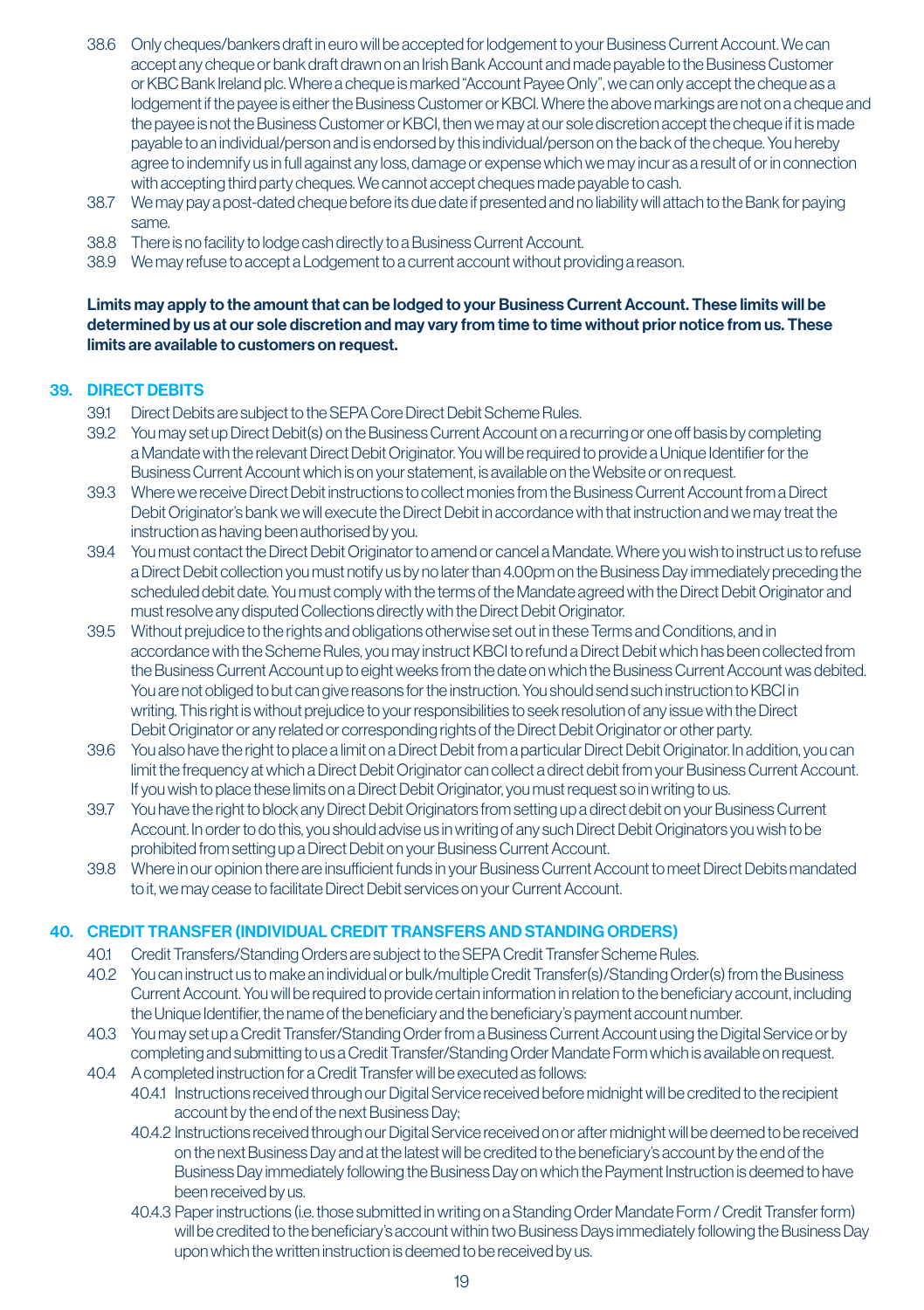- 40.5 Standing Orders will be executed on the day specified in the Standing Order Mandate Form (or the next business day if the day specified is not a business day). You may specify in the Standing Order Mandate form a specific date or dates when the transfer should be executed.
- 40.6 You can suspend / amend a single incidence of a recurring Standing Order, or cancel a Standing Order, by contacting us up to 4.00 p.m. on the Business Day preceding the date specified for payment of the relevant Standing Order. Such instruction must be made by contacting us at 1800 804 414.
- 40.7 We may cancel a Standing Order on a Business Current Account if it has been unpaid on more than one occasion and where it is reasonable to consider that the available funds on the current account are unlikely to be sufficient to meet future payments under the Standing Order.
- 40.8 Individual Credit Transfers Daily limits may apply on the Business Current Account in relation to the amount of funds that can be transferred and the number of transfers that can be done on any one day. These limits will be determined by us at our sole discretion and may vary from time to time without prior notice from us. These limits are available to customers on request.

#### 41. INTERNATIONAL PAYMENTS

41.1 We will take all reasonable steps to ensure that all International Payments are made in a timely manner. Any timeframe for such payment that we may provide is indicative only.

#### 42. WITHDRAWALS

- 42.1 You may withdraw cash from a Business Current Account from any ATM displaying the MasterCard Logo subject to Cleared Funds and daily limits.
- 42.2 No cheque withdrawals are permitted from a Business Current Account.
- 42.3 It is not possible to withdraw cash from a Business Current Account at any of our offices.
- 42.4 We may take such measures as are reasonably necessary in order to verify your identity and or veracity of any withdrawal instruction prior to the execution of your instruction.

#### 43. ACCOUNT STATEMENTS

- 43.1 Information on the Business Current Account will be available to you through the Digital Services. In addition, if quarterly e-statements are available as a feature you will be able to access these via the Digital Service. If you elect to receive paper statements these will be issued once a quarter by post to the address provided to us on account opening unless you have advised us of a change of address. Until such time as e-statements are exclusively available we will issue you a paper statement once a quarter. You may request that statements be provided on a monthly basis.
- 43.2 You can review your account information online and upon receipt of your statement you should examine it carefully and report any disputed transactions, errors or omissions to us. You must notify us without undue delay on becoming aware of an unauthorised or incorrectly executed transaction in accordance with Clause 62 and 63 of these Terms and Conditions and as otherwise provided for in these Terms and Conditions.
- 43.3 You may request duplicate statement(s) of a Business Current Account at any time however a fee (in accordance with our Fees and Charges Booklet) may be incurred and debited to the Business Current Account in respect of this service. You may request a statement by writing to us at KBCI Business Support Team, KBC Bank Ireland plc., PO Box 12421, Sandwith Street, Dublin 2 or phoning us at 1800 804 414.

#### 44. UNAPPROVED DEBIT BALANCES/UNAUTHORISED POSITIONS

- 44.1 In the event that the Business Current Account has an unapproved debit balance or for any reason the Business Current Account enters an unauthorised position, we may immediately require you to repay the debit balance and you are liable for the debt together with any fees, charges, penalties and surcharge interest payable in connection therewith.
- 44.2 In accordance with our Fees and Charges Booklet we may charge fees, surcharge interest and penalties in respect of any unapproved debit balance.

#### 45. DEBIT INTEREST

- 45.1 Where we have agreed to grant an Overdraft Facility on a Business Current Account you must pay interest (debit interest). Debit interest is calculated and charged as agreed in the Letter of Sanction for the Overdraft Facility, on a daily basis on the cleared daily debit balance on the Business Current Account. That is, allowance is not made for cheques, drafts or other credits lodged until value has been received or for credit interest accrued but not yet credited to the Business Current Account.
- 45.2 Where the Overdraft Facility is authorised the debit interest rate will be advised in the Letter of Sanction provided at the time the overdraft is agreed.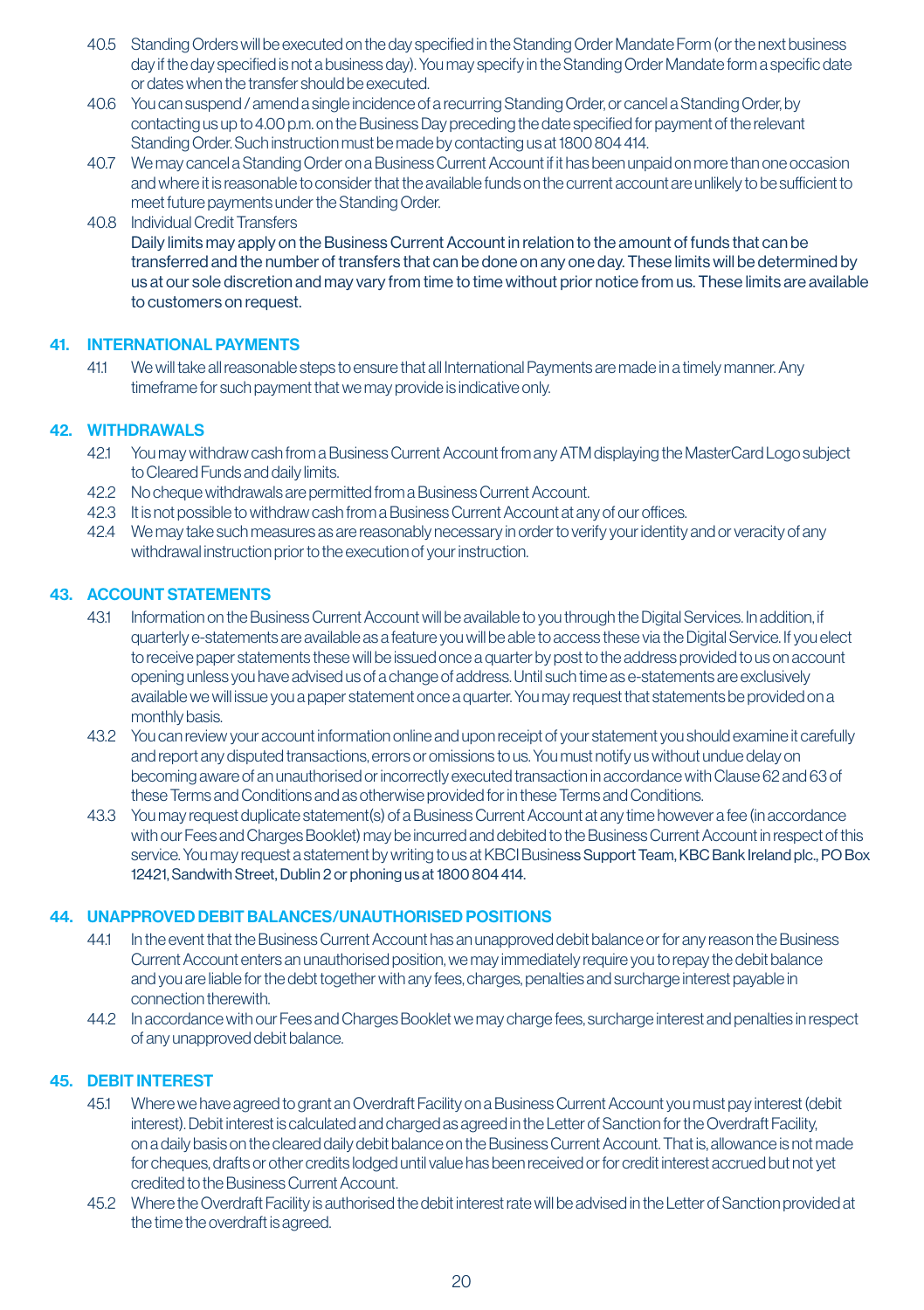45.3 Debit interest will be debited to the Business Current Account every quarter (or such other intervals as may be agreed) in arrears and on final payment.

#### 46. SURCHARGE INTEREST

- 46.1 We will also charge surcharge interest on a Business Current Account in the event that:
	- 46.1.1 the overdrawn balance on the Business Current Account is in excess of your authorised overdraft limit. In this case we will charge surcharge interest on the difference between the agreed overdraft limit and the amount by which the Business Current Account is overdrawn:
	- 46.1.2 there is an overdrawn balance on the Business Current Account after the repayment has been demanded, and any period for repayment expired, or after the term of the overdraft facility has expired.
	- 46.1.3 You overdraw a Business Current Account that does not have an agreed Overdraft Facility on the amount by which the Business Current Account is overdrawn.
- 46.2 Surcharge interest is in addition to Debit Interest.
- 46.3 Further details of surcharge interest are available in our Fees and Charges Booklet which is available from any of our offices online at our Website or by contacting us at 1800 804 414 or business.support@kbc.ie

#### 47. CREDIT INTEREST

- 47.1 Credit interest on the Business Current Account will be calculated on the daily balance outstanding on Cleared Funds and shall accrue from day to day and will be calculated on the basis of the actual number of days elapsed and the number of days in a year as from time to time corresponds with the normal banking practice which for Euro is presently based on a 365 day year. Any reference to 'per annum' or payments of an annual nature shall be construed accordingly.
- 47.2 Interest is payable quarterly and will be credited to the Current Account on the first Business Day of each quarter or such other dates as we may at our discretion determine.

## **PART D - Conditions of Use of Debit Card**

#### 48. USE OF DEBIT CARD GENERALLY

- 48.1 You may apply for a Debit Card for use in connection with the Business Current Account. The Debit Card and the Debit Card Services must only be used in accordance with these Conditions of Use and same may be varied from time to time by the introduction of new conditions. The use of the Debit Card and the provision of Debit Card Services is also governed by banking law and practice generally, and will be subject to fees and charges as set out in the Fees and Charges Booklet and the Terms and Conditions.
- 48.2 The Debit Card is for the sole use of the Cardholder to whom it is issued and is not transferable. Each Debit Card can only be linked to the Business Current Account for which it was issued. You may not provide your Debit Card to another party to execute transactions on your behalf.
- 48.3 A maximum of two Debit Cards can be issued for a Business Current Account at account opening or during the business relationship.
- 48.4 We may at our discretion refuse to accept a request to issue a Debit Card.
- 48.5 Transactions carried out by a Cardholder will reduce the balance on the Business Current Account. Please note that Cardholders will be entitled to use their Debit Card to the full extent permissible by these Terms and Conditions and unless otherwise provided by the Accountholder in writing.
- 48.6 A daily maximum transaction limit applies to the operation of a Debit Card. This limit will be determined by us at our sole discretion and may vary from time to time without prior notice from us. This limit is available on request. ATM providers and retailers may apply their own limits to cash withdrawals and these may be lower than the daily limit set by us.
- 48.7 The Accountholder is fully responsible for all transactions carried out by the Cardholders and KBCI does not accept any responsibility or liability in respect to same. The Accountholder must inform the Cardholders of these terms and conditions and each Cardholder is deemed to have accepted these Terms and Conditions.
- 48.8 The Debit Card is and remains the property of KBCI. We reserve the right at any time to cancel, suspend, recall or retain the Debit Card. We may at our sole discretion refuse to re-issue, renew or replace any Debit Card. A fee may be charged for the replacement of a Debit Card.
- 48.9 You should ensure that you have sufficient funds in your Business Current Account to cover any payments or transactions you enter into using the Debit Card. The fact that you may be issued with a Debit Card does not afford you any credit privileges in connection with the Business Current Account or any entitlement to overdraw on your Business Current Account except as may be provided by a separate credit agreement entered into between you and KBCI. KBCI may refuse to act on any instruction received in respect of any ATM services without liability to the Cardholder or Accountholder where sufficient cleared funds are not available or where an agreed overdraft facility is not in place on the account (where applicable), or where such an overdraft facility (if in place) would be exceeded if KBCI acted on the instruction.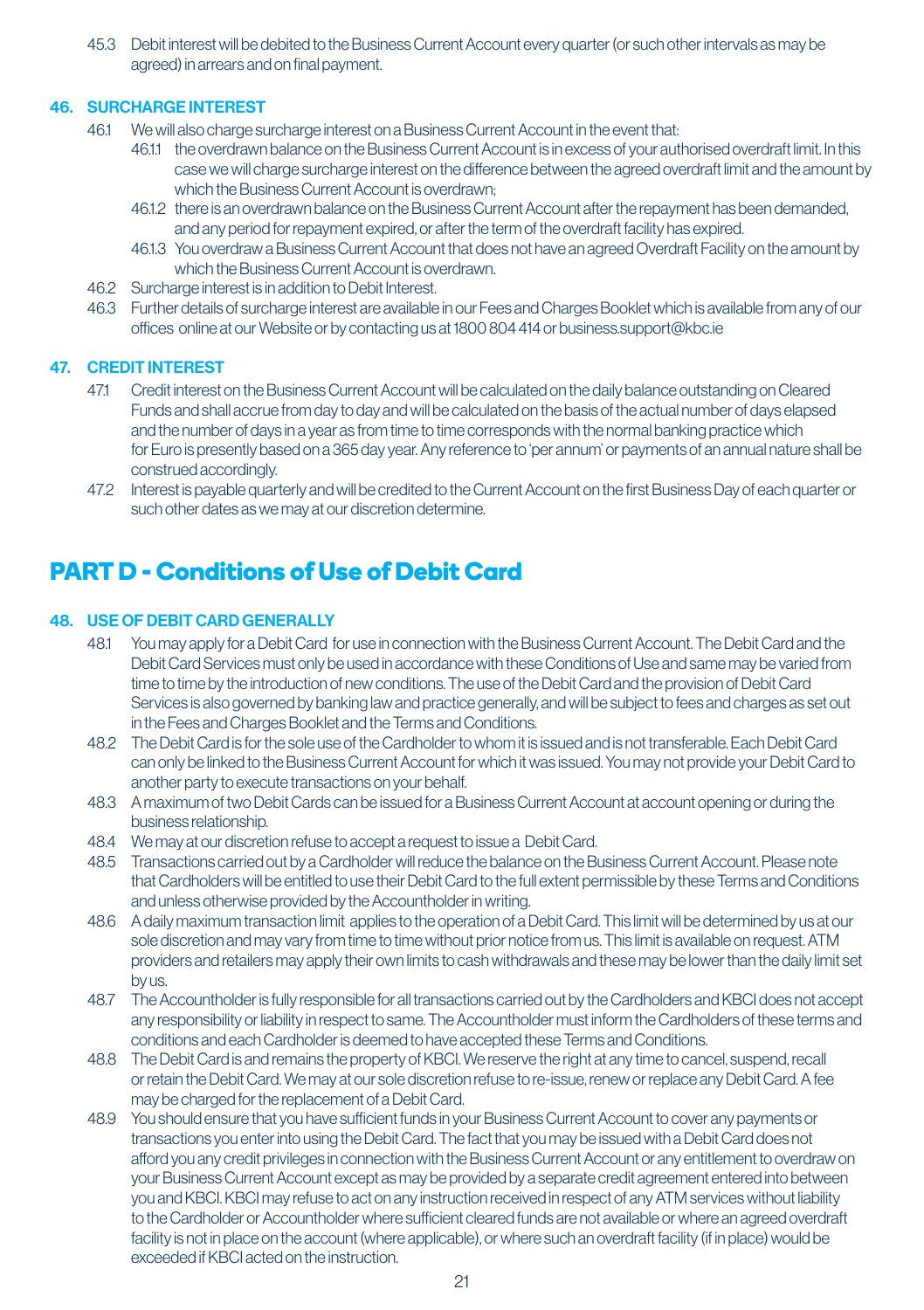- 48.10 You can use your Debit Card in conjunction with your PIN to authorise point of sale transactions and withdrawals from ATM's. You may also use your Debit Card in conjunction with your signature where Chip and PIN facilities are not available. You may also use your Debit Card number to authorise transactions by mail, telephone or online. Your Debit Card is enabled to effect contactless transactions.
- 48.11 You may not use your Debit Card if the Debit Card has expired, has been reported lost or stolen or has been suspended or cancelled or if the Business Current Account has been closed or terminated. You cannot use the Debit Card for any illegal purchase or improper purpose whatsoever.
- 48.12 We will usually debit your Business Current Account with the amounts of ATM withdrawals and Point of Sale Transactions within one business day following receipt by us of the transaction record. The entries relating to an ATM withdrawal or Point of Sale Transaction recorded in your Business Current Account are conclusive evidence that the withdrawal or Point of Sale Transaction occurred as so recorded save for manifest error. Balance enguiries through ATM's are not currently available.
- 48.13 Where a retailer becomes liable to make any refund to the Cardholder, KBCI will credit the amount to be refunded to the account only on receipt of a properly issued refund voucher or other appropriate verification of the refund by the retailer. KBCI will not be responsible for goods or services which it does not supply and will have no dealings with a retailer on behalf of the Cardholder or Accountholder.
- 48.14 The financial institution where their funds are received after a debit card transaction is processed have control over applying the transaction to the payee's account. KBCI are not responsible for this.
- 48.15 A Cardholder transaction may not be countermanded by a Cardholder or Accountholder for any reason and KBCI may debit the amount of any such payment to the Business Current Account. The Debit Card is liable for the annual Government Stamp Duty at the then applicable rate per card. You hereby authorise us to deduct Government Stamp Duty from your Current Account when they fall due.
- 48.16 The Debit Card is also liable for other fees and charges as detailed in our Fees and Charges Booklet available at www.kbc.ie/business. You hereby authorise us to deduct these fees and charges from your Business Current **Account**

#### 49. FIRST USE OF THE DEBIT CARD

- 49.1 As soon as you receive your Debit Card you should sign your Debit Card using a ball point pen.
- 49.2 You must memorise the PIN for your Debit Card and should not disclose the PIN to any other person. The notification of the PIN received from us should be destroyed immediately as it is not safe to retain.
- 49.3 You may change the PIN we have sent you at selected ATM's. PIN services are currently available at ATM's where the MasterCard symbol is displayed.

#### 50. SECURITY OF THE DEBIT CARD

- 50.1 You are required to take reasonable steps and to exercise due care to ensure the security, safety and confidentiality of your Debit Card, its details and PIN. You must not divulge your PIN to any other person or note the PIN on the Debit Card or anything else carried or associated with the Debit Card in such a way as third parties may be able to decipher or access the PIN. Failure to take such reasonable steps and or exercise due care will be considered gross negligence.
- 50.2 If at any time you suspect or have reasonable reason to believe that your Debit Card or its security details have been compromised, lost, stolen, copied or misappropriated or is being used in an unauthorised or fraudulent manner, you must contact us immediately by telephone at 1800 93 62 87 (+353 1 634 7963 from abroad.) We may at our discretion require you to submit the details in writing however this will not affect any action we may take on foot of the telephone conversation such as cancelling or suspending the Debit Card.
- 50.3 If you report your Debit Card as being lost or stolen in accordance with Clause 50.2 above you hereby irrevocably authorise us to suspend and or cancel your Debit Card. Once the Debit Card has been reported lost or stolen in accordance with Clause 50.2 above and we have cancelled or suspended it, the Debit Card may not be used again even if it is subsequently located and if located it should be destroyed.
- 50.4 You hereby agree to provide all necessary information and assistance and to co-operate fully with all investigations carried out in connection with the loss or theft of your Debit Card including those conducted by us internally and those carried out by the Garda Síochána or other third party investigative authority. You hereby authorise us to inform and disclose all relevant information in connection with the loss or theft of your Debit Card to any appropriate third party.
- 50.5 Where you have been a victim of fraud, we may require you to report it to An Garda Síochána.
- 50.6 We monitor Debit Card transactions for possible suspicious activities. If we believe suspicious activity is taking place or the Debit Card is or may be being used improperly, we may without having any liability to you for so doing, decline to authorise further transactions on the Business Current Account until we have contacted you and satisfied ourselves in that regard. We will endeavour to contact you before we take a decision to decline authorisation of such transactions however it may not always be possible for us to contact you before declining such transactions. You hereby agree and authorise us to take such actions as we deem necessary including suspending the Debit Card if it cannot be established that the transaction is a valid transaction.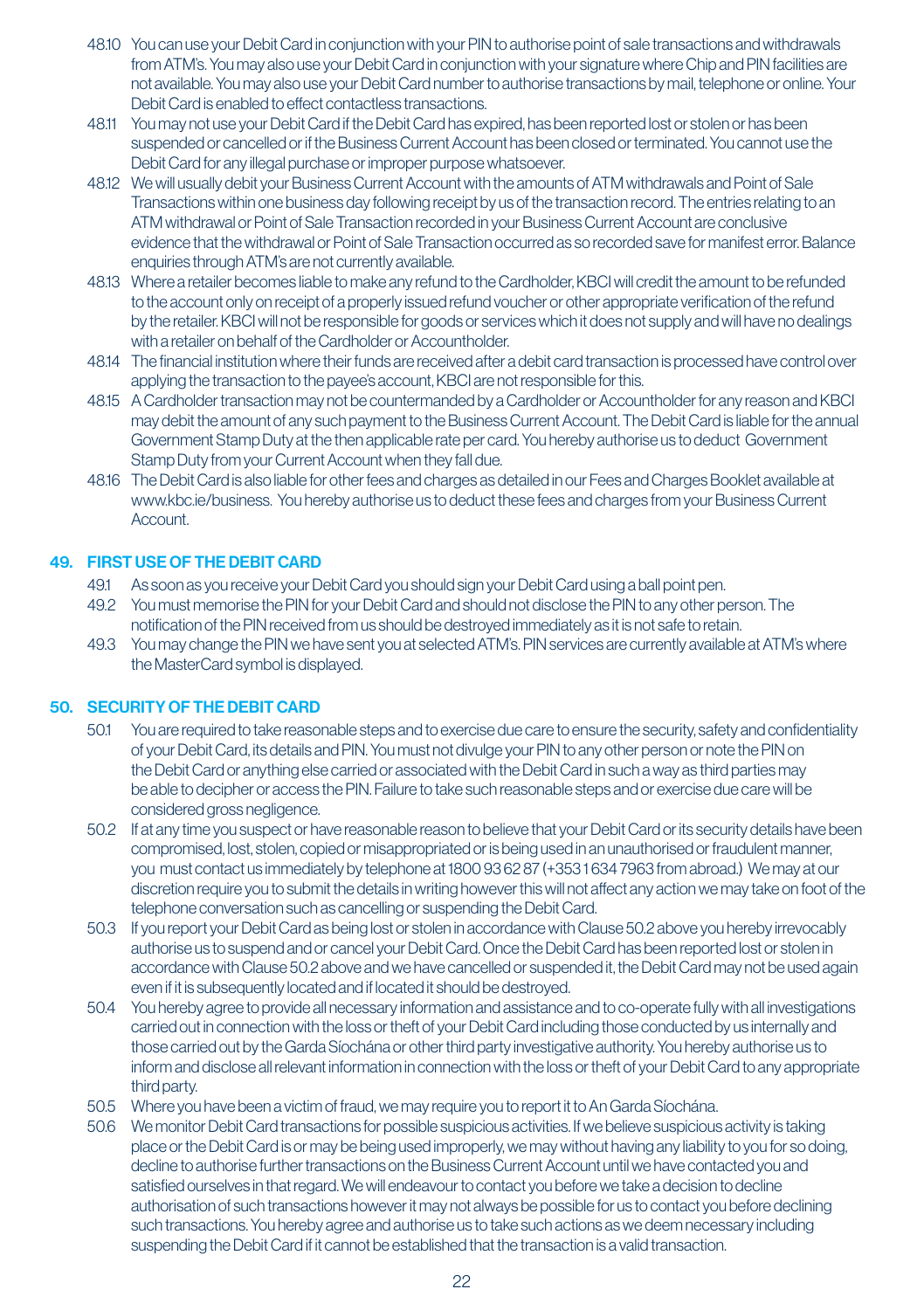- 50.7 We may refer a suspicious transaction to the retailer for verification with merchant services. KBCI will not be held liable for the acceptance or rejection of the transaction by the retailer or any delay in executing same or any failure or otherwise of the retailer to verify the transaction.
- 50.8 We will send the Debit Card and PIN to the address we hold for the Accountholder on our records. You should ensure that arrangements for the receipt of mail at that address are secure. If you change address you must immediately notify us in writing. If you fail to do so there is a risk that your mail could be intercepted resulting in fraud on the Business Current Account.

#### 51. LIABILITY FOR LOSS OR THEFT OF DEBIT CARD

- 51.1 Subject to Clause 62.4, you may only be liable for €50 in respect of unauthorised transactions carried out using your Debit Card. You are not liable for any transactions carried out using your Debit Card after you have reported it lost or stolen in accordance with Clause 50.2 above.
- 51.2 You will be fully liable for any unauthorised transactions carried out using your Debit Card if:-
	- 51.2.1 the unauthorised transactions occurred due to gross negligence or fraud on your part;
	- 51.2.2 you breach 50.1 above;
	- 51.2.3 if you fail to promptly report the loss or theft of your Debit Card to us in accordance Clause 50.2 above;
	- 51.2.4 you provided the Debit Card to a third party and they used it or passed it to someone else; and
	- 51.2.5 in breach of Clause 50.4 above you fail to co-operate in full with any investigation into the loss or theft of your Debit Card.

#### 52. CASH WITHDRAWALS

- 52.1 You can use your Debit Card in conjunction with your PIN to withdraw cash from an ATM where the MasterCard symbol is displayed or at retailers who offer a "cashback" service. When you make a withdrawal we will deduct the amount of the withdrawal from the Business Current Account and it will be immediately reflected on the available balance.
- 52.2 In respect of withdrawals from an ATM using your Debit Card, daily limits apply in relation to the amount of funds that can be withdrawn and the number of ATM withdrawals you can do from the Business Current Account on any one day. These limits will be determined by us at our sole discretion and may vary from time to time without prior notice from us. These limits are available on request at any time. ATM providers and retailers may apply their own limits to cash withdrawals and these may be lower than the daily limit set by us.
- 52.3 You can use your Debit Card in conjunction with your PIN to withdraw cash over the counter from for example a Bureaux de Change where the MasterCard symbol is displayed up to a specified limit. This limit will be determined by us at our sole discretion and may vary from time to time without prior notice from us. These limits are available on request at any time. Some over the counter providers such as Bureaux de Change apply their own limits to cash withdrawals and these may be lower than the daily limit set by us.

#### 53. POINT OF SALE TRANSACTIONS

53.1 When using your Debit Card for a Point of Sale Transaction you may be asked to either enter your PIN or hold your Debit Card against a card reader depending on the payment terminal or sign if a Chip and PIN is not available.

#### 54. CHIP AND PIN TRANSACTIONS

- 54.1 For transactions which require a Debit Card to be inserted into the POS Terminal you will be generally prompted to input your PIN into the POS terminal.
- 54.2 Some POS Terminals may require your signature if they do not have a Chip and PIN facility.
- 54.3 In respect of Point of Sale Transactions using your Debit Card, daily limits apply in relation to the amount of purchases that can be made and the number of Point of Sale transactions you can do from the Business Current Account on any one day. These limits are available on request.

#### 55. CARDHOLDER NOT PRESENT TRANSACTIONS

- 55.1 You may authorise a Point of Sale Transaction when you are not in the presence of a retailer or merchant for example over the telephone or online. This is called a "Cardholder not present" transaction and the retailer or merchant may ask for any or all of the following details:
	- Your Debit Card number,
	- Debit Card validation (last three digits on back of your card).
	- Debit Card expiry date,
	- Your name, address and telephone number,
	- The address to which goods should be delivered, and
	- The amount charged, date and time.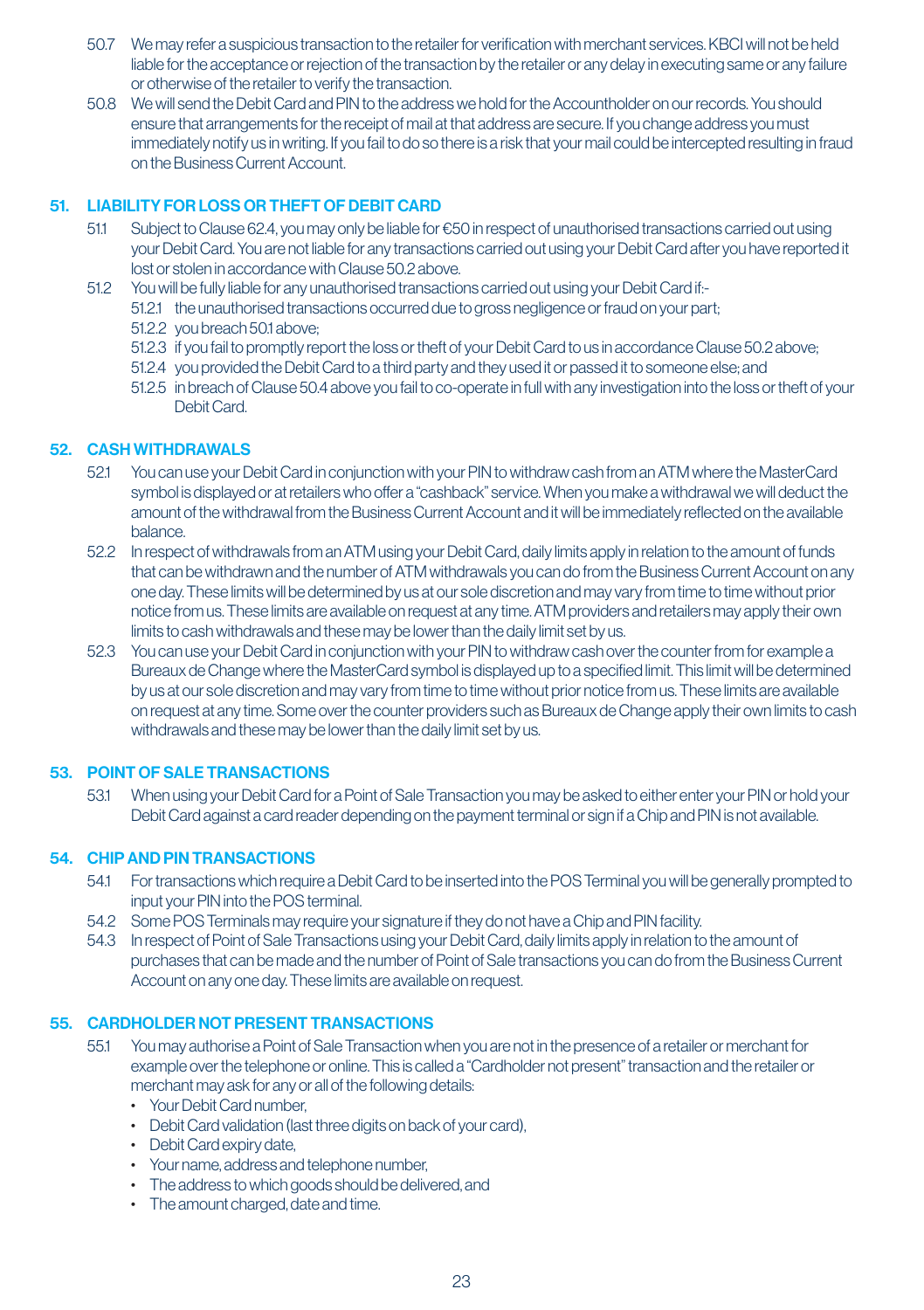- 55.2 Some retailers or merchants may require you to use MasterCard SecureCode to authorise a Cardholder not present transaction. In order to use the service, the Cardholder must have a valid mobile phone number registered to the Account. A unique one-time 8 digit numeric passcode will be sent via SMS to your mobile phone at the time authorisation is requested by the merchant. You must enter the unique one-time passcode when prompted. There is no requirement to register for MasterCard SecureCode. We bear no responsibility for any loss, damage, or expense you may incur as a result of authorising a transaction through MasterCard SecureCode. It is your responsibility to ensure KBCI holds your up to date mobile phone number to ensure you have continued use of the MasterCard SecureCode service. If we authorise a payment as a Cardholder not present transaction this will immediately reduce the available balance in the Business Current Account by the payment amount.
- 55.3 Some retailers or merchants will apply for pre authorisation of a payment when you give them your Debit Card number e.g. booking a hotel room. The pre authorisation amount will reduce the available balance on the Business Current Account as set out in Clause 55.2 above.
- 55.4 We have no obligation, responsibility or liability to you or the retailer/merchant concerning goods or services purchased using the Debit Card. You should contact the retailer or merchant if you have any query, complaint or dispute about the goods and services they supply to you. We will not negotiate or enter into any communication with a retailer or merchant on your behalf.
- 55.5 In some circumstances a retailer or merchant may require an authorisation from us to permit a particular transaction which exceeds the transaction limits to proceed. These transaction limits are set by the retailer and are in addition to any transaction limits we may have. The granting of this authorisation is at our discretion and has the effect of reducing the credit balance on the Business Current Account.
- 55.6 We have no obligation, responsibility or liability to you if a retailer or merchant refuses to accept your Debit Card or if the retailer or merchant fails to contact us for authorisation where required.
- 55.7 Once you have authorised a Point of Sale Transaction, it cannot be subsequently revoked (whether or not a voucher is signed or a PIN number verified) Where you have authorised a retailer or merchant to set up a continuous Payment Instruction on your Debit Card and you wish to cancel it, you must send a written cancellation notice to the retailer or merchant and keep a copy of the letter. Service of such a cancellation notice on a retailer or merchant shall not constitute, or be deemed to constitute, service of any such notice on us.
- 55.8 When a Point of Sale Transaction is authorised by use of a Debit Card and PIN, the use of the PIN will be regarded as conclusive evidence that the Point of Sale Transaction was authorised by you.
- 55.9 When a Cardholder not present transaction is authorised by the use of MasterCard SecureCode, this will be regarded as conclusive evidence that the Cardholder not present transaction was authorised by you. Use of the MasterCard SecureCode by you is subject to the terms and conditions of MasterCard SecureCode.
- 55.10 If a retailer or merchant initiates a refund in respect of a Point of Sale Transaction carried out on the Business Current Account we will only credit the Business Current Account with the amount due upon receipt and processing of the refund amount by us from the retailer or merchant. For non-euro Transactions the amount actually credited to the Business Current Account may, following deduction of relevant fees and charges, differ from the original amount of the Point of Sale Transaction processed on the Business Current Account.

#### 56. DIGITAL WALLETS

- 56.1 From time to time, through partnerships with other third parties the use of your Debit Card as a digital card may be facilitated. This means that we may facilitate your Debit Card being added to or kept in a digital wallet. A digital wallet is any electronic payment system operated by a third party service provider and is available on compatible mobile devices or watches. If you register your Debit Card for a digital wallet you can use your card stored on it to make payments to allow you pay for items.
- 56.2 If the use of your Debit Card as a digital card is facilitated, you will be asked to consent to the third party service provider's terms and conditions which govern your registration on, operation and use of the digital wallet. You acknowledge and agree that to the extent permissible by law, neither KBCI nor any member of the KBC Group shall be liable to you or any third party in respect of any loss (howsoever it arose) that was suffered or incurred by you or a third party, which arises in connection with your use of the digital wallet.

#### 57. CONTACTLESS TRANSACTIONS

- 57.1 A contactless transaction is one where you are not required to sign or enter your PIN in order to authorise the transaction.
- 57.2 You can use the Debit Card to make purchases for small amounts without using the Chip and PIN. The use of the Debit Card for a contactless transaction will be conclusive evidence that it is authorised by you.
- 57.3 When you make a payment using a contactless card reader you must place your Debit Card against the reader in the retail outlet. The Debit Card will be detected and the payment is completed without you entering your PIN. From time to time, for your security, we may ask you to conduct a Chip and PIN transaction in which case you must insert your card and enter your PIN.
- 57.4 There is a maximum limit on the value of each contactless transaction which is determined by us at our sole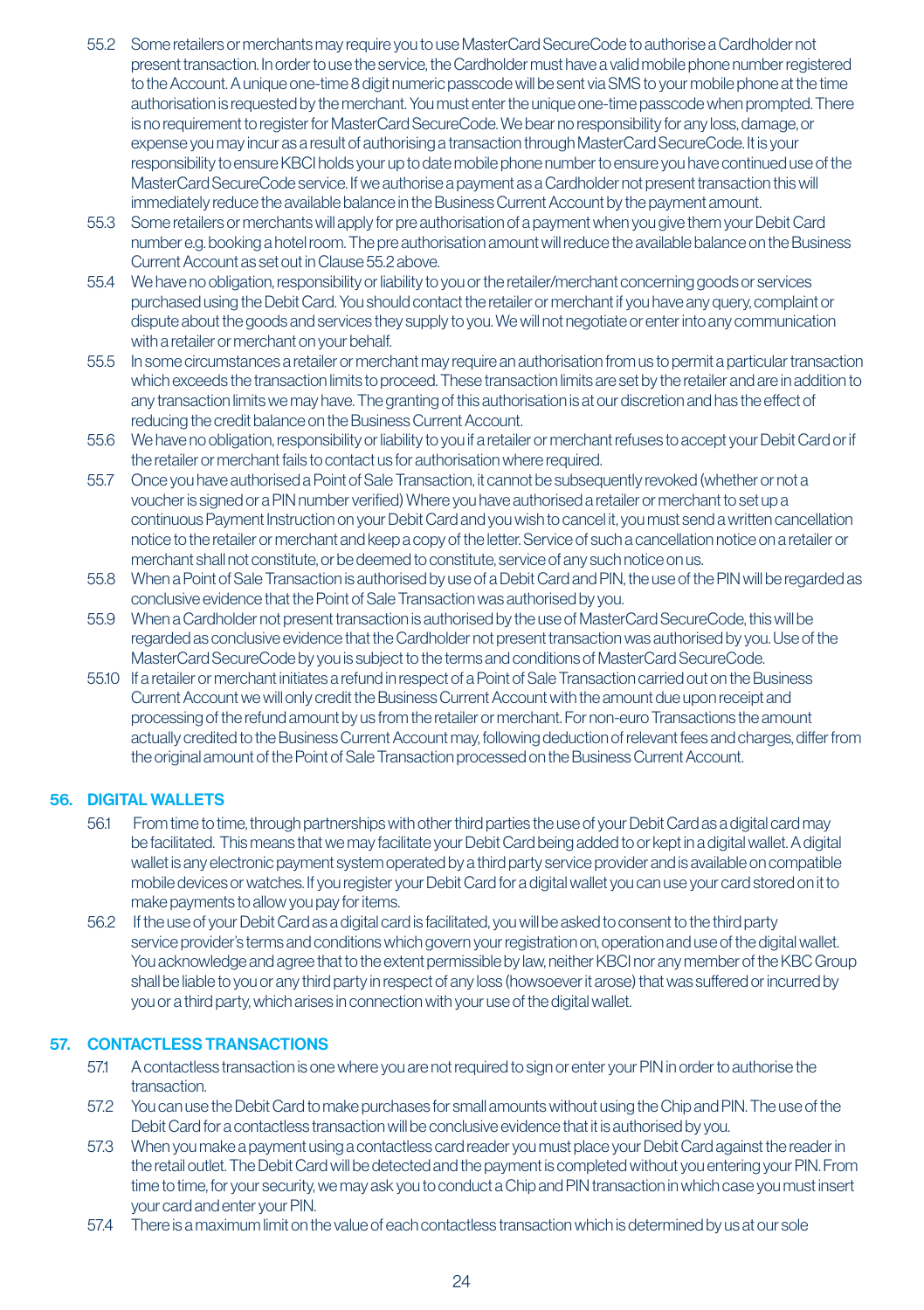discretion and may vary from time to time without prior notice from us. These limits are available on request at any time. In addition retailers or merchants may apply their own limits in respect of contactless transactions.

#### 58. AVAILABILITY OF DEBIT CARD SERVICES

- 58.1 KBCI is under no obligation to provide ATM facilities or Debit Card Services at any time or any location.
- 58.2 We shall not be responsible or liable for any malfunction, fault, suspension, breakdown, interruption or any other operational or technical problem with any system or service used to process transactions using Debit Cards. We may without liability to you suspend or discontinue Debit Card Services for such period of time as is required to remedy the problem. In addition we may at any time, where we believe at our absolute discretion that there is a real or potential security risk, suspend or discontinue the Debit Card Services until such security risk is resolved without liability to you.

#### 59. USE OF DEBIT CARD ABROAD OR IN FOREIGN CURRENCY TRANSACTIONS

- 59.1 Your Debit Card may be used in most countries worldwide. You should notify us in advance if you are planning to travel abroad. The use of your Debit Card while abroad is subject to local legal and regulatory requirements and your Debit Card may not be used in a foreign country for a purpose which is illegal under the laws of that country.
- 59.2 If you use your Debit Card for a non-euro transaction or withdraw cash in a country that is not a member of the Euro, the amount of any non-euro transaction will be converted to euro at the rate of exchange (as determined by MasterCard) applicable on the date the transaction or withdrawal is debited to your Account in accordance with the procedures of the applicable Scheme Rules. Accordingly the date of conversion may not be the date of the transaction or withdrawal. We have no control over when the transaction or withdrawal will actually be processed by the Scheme Rules. For transactions or withdrawals in EEA countries we can provide you with an indicative rate of exchange on the day of the transaction if you contact us, but as outlined above, this may not be the actual rate that will be applied as exchange rates may fluctuate between the date of a transaction or withdrawal and the date on which the transaction or withdrawal amount is debited to your Business Current Account.
- 59.3 Non Euro transactions will attract additional fees and charges and are charged to your account as they occur, typically the date the transaction is posted to your Business Current Account. These fees and charges are outlined in our Fees and Charges Booklet. In addition some ATM providers in other countries may charge a fee for use of their ATM facilities.

#### 60. CANCELLATION AND TERMINATION OF THE DEBIT CARD AND DEBIT CARD SERVICES

- 60.1 If you wish to cancel the Debit Card or cease using Debit Card Services, you must advise us in writing and then destroy the Debit Card by cutting through the chip and magnetic stripe. The cancellation of the Debit Card or the cessation of Debit Card Services on your Account will not automatically result in the closure of the Business Current Account.
- 60.2 If an Accountholder or authorised signatory is removed from the Business Current Account, any Debit Card in that Accountholder or authorised signatory's name will be automatically cancelled by us.
- 60.3 Where a card is issued in respect of an Account maintained by two or more persons then each Accountholder shall be jointly and severally liable for any indebtedness created or extended by the use of the Debit Card and shall so remain liable notwithstanding any cancellation of the Debit Card.
- 60.4 We may immediately suspend, block any Debit Card, cancel and/or refuse to issue or replace any Debit Card and cease to provide Debit Card Services to you if:
	- 60.4.1 you or we close your Business Current Account;
	- 60.4.2 we have reason to believe that you are no longer able to manage your financial affairs;
	- 60.4.3 you cease trading or carrying on business;
	- 60.4.4 you die;
	- 60.4.5 any representation, warranty or statement made by you to us is or becomes, in our opinion, incorrect or untrue in any material respect or any evidence subsequently comes to our attention that false documentation and/or information was provided to us in support of your application for the Debit Card and/ or Business Current Account;
	- 60.4.6 you commit any breach of these Terms and Conditions;
	- 60.4.7 you are in breach of any other agreement with us;
	- 60.4.8 it becomes unlawful for you to continue to have a Debit Card;
	- 60.4.9 we must do so to comply with any law, regulation or direction from a relevant competent authority or competent court;
	- 60.4.10 you enter into any arrangement with your creditors, are declared bankrupt or insolvent or judgment is obtained against you, or, if with respect to a corporate entity, a wind-up commences, your assets become subject to a receivership, administration or any form of legal protection from your creditors, or you are the subject of any analogous insolvency processes proceedings in another jurisdiction or we consider that you may be unable to discharge your obligations to us;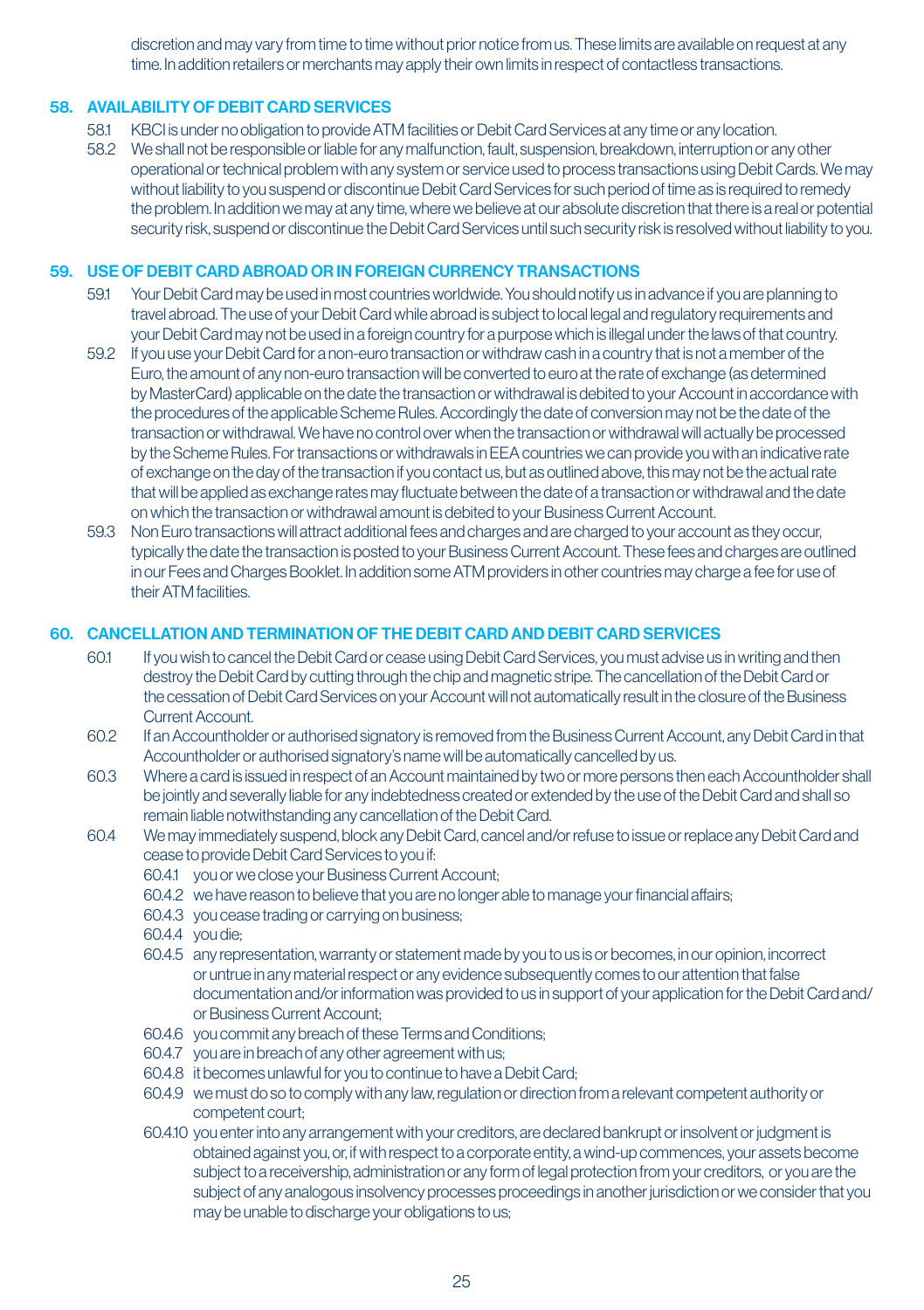- 60.4.11 the Business Current Account is overdrawn without, or in excess of, an agreed overdraft limit.
- 60.4.12 you use or we suspect that the Business Current Account, Debit Card Services or your Debit Card is being used for any unlawful or other inappropriate purpose;
- 60.4.13 we receive a notice of attachment from the Revenue Commissioners pursuant to Section 1001 and/or Section 1002 of the Taxes Consolidation Act 1997; or
- 60.4.14 for any reason this agreement or the Terms and Conditions becomes unenforceable or void.
- 60.4.15 we reasonably decide at any time that all or part of the documentation you supplied did not comply with the requirements of the Criminal Justice (Money Laundering and Terrorist Financing) Act 2010.
- 60.5 After the suspension and/or blocking of a Debit Card we may provide you with notice of such suspension. Whilst the Debit Card is suspended and/or blocked, we may cancel any Debit Card and/or refuse to issue, renew or replace any Debit Card by giving you 2 months' notice whereupon you must cut all Debit Cards in two (through the signature box, magnetic strip and Chip).
- 60.6 If the Cardholder has not used the card in the last 12 months, KBCI may not automatically reissue a card. If the Business Current Account is closed, you must immediately pay all sums owing on the Business Current Account and debit interest, fees and charges will be charged up to the date of closure and Debit Card Services will not be available after the date of closure of the account.
- 60.7 In addition to the above we may cancel your Debit Card and cease to provide you with Debit Card Services at any time for any reason by providing you with two months prior written notice, unless otherwise permitted by law.

## **PART E - Payment Services**

#### 61. PAYMENT INSTRUCTIONS

- 61.1 Before a payment is made from the Account, you must comply with all applicable procedures including where required, either by written or electronic instruction to us through the Digital Service, providing us with the relevant and completed Payment Instruction. We may take such measures as are reasonably necessary in order to verify your identity and or veracity of any instruction prior to the execution of your instruction.
- 61.2 You are solely responsible for the accuracy of each Payment Instruction which you send to us or which we receive as authorised by you. We are not responsible for any delay or error which arises from incomplete, unclear, inconsistent or mistaken instructions which you give us or by us accepting, where we exercise our discretion to do so, an instruction in a form other than what is required in these Terms and Conditions. Where you give us incorrect instructions (in particular where you provide us with incorrect Unique Identifier) we shall not be liable for acting in accordance with any part of those instructions.
- 61.3 We will accept and endeavour to implement any Payment Instruction received by us in relation to the Account provided that:
	- 61.3.1 You follow all applicable procedures including those contained in these Terms and Conditions.
	- 61.3.2 You have duly completed and authorised all Payment Instructions or we have otherwise received and accepted instructions on your behalf in relation to a Direct Debit or otherwise;
	- 61.3.3 We are not prevented from following the instruction by any law or regulation or other circumstances beyond our reasonable control;
	- 61.3.4 You have sufficient cleared and available funds in the Account; and
	- 61.3.5 All other conditions including these Terms and Conditions have been fulfilled
- 61.4 If for any reason, including those in Clause 61.3, we decline to accept or refuse a Payment Instruction in respect of a transaction that is subject to the PSD (this would exclude for example cheques and other negotiable instruments), we will notify you of this as soon as possible and at least within the required timeframe and where possible we will also notify you of the reasons for not accepting the Payment Instruction, unless restricted by law or regulation from doing so.
- 61.5 Once received by us for execution, Payment Instructions are irrevocable.
- 61.6 Our ability to execute a Payment Instruction in a timely manner is dependent on our receiving a complete Payment Instruction from you by the relevant Cut Off time.
- 61.7 We may use intermediary or agent banks and clearing and settlement systems of our choice to execute any payment.
- 61.8 You must notify us without undue delay on becoming aware of any unauthorised or incorrectly executed payment from the Account. We will consider whether there has been undue delay, having regard to all the circumstances including those set out in Clause 63.1.1.4 and otherwise in these Terms and Conditions.
- 61.9 We will ensure that each complete Payment Instruction received from you and accepted by us is credited to the beneficiary's account in accordance with these Terms and Conditions and is credited on the next Business Day where we are also the beneficiary's bank.
- 61.10 Where you wish to make a payment by a particular deadline, you should allow additional time to the execution times contained in these Terms and Conditions for the beneficiary's bank to process and make that payment available to the beneficiary.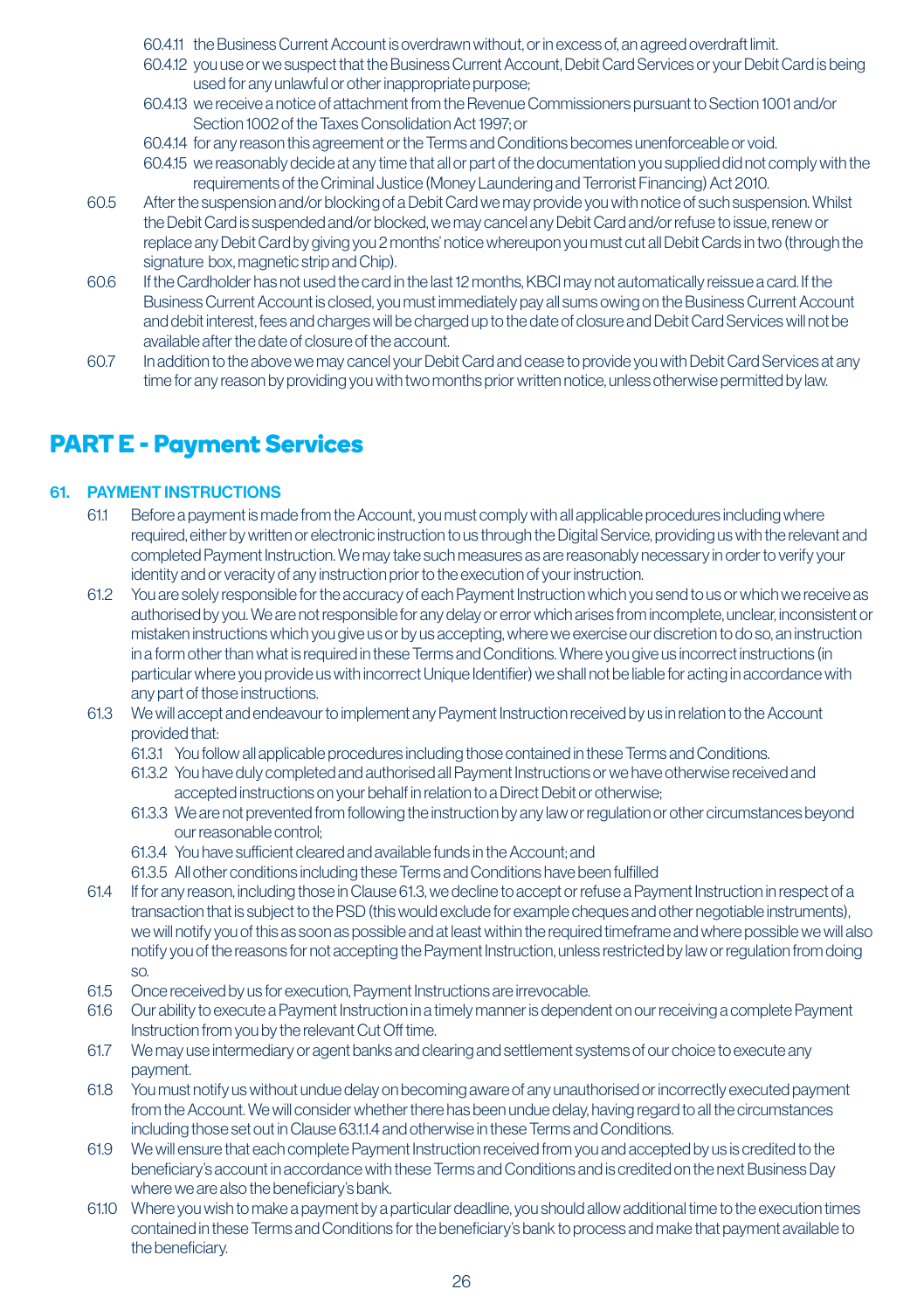- 61.11 In respect of online credit transfers, daily limits may apply in relation to the amount of funds that can be transferred and the number of transfers that can be done from the Account on any one day. These limits will be determined by us at our sole discretion and may vary from time to time without prior notice from us. These limits are available to customers on request.
- 61.12 The above terms and conditions apply to individual payment requests and bulk payments made through the online service. In the case of a payment request (individual or bulk) that has a future date set, you must ensure that you have sufficient funds in the debiting account to meet the payment request prior to the instruction being debited.

#### 62. UNAUTHORISED PAYMENTS

- 62.1 Subject to clause 22 and these Terms and Conditions, we will, in accordance with our obligations under the PSD, refund to you the amount of any payment or withdrawal debited from the Account which was not authorised by you and where necessary restore the Account to the state it would have been in had the transaction not taken place, unless there is undue delay on your part in notifying us of the unauthorised payment.
- 62.2 We will normally consider that there has been undue delay in this regard if you fail to notify us within 30 days after receipt by you of a statement for the Account showing the relevant debit to the Account.
- 62.3 In any event a failure to notify us within 13 months of the payment being debited to the Account will always amount to undue delay.
- 62.4 If the unauthorised payment resulted from the lost or theft of a Debit Card, Credit Card, or any of the Security Materials or your failure to keep the Security Materials safe and secure, you may be liable for all losses suffered. However if you are a consumer or a micro-enterprise you may only be liable for the first €50 of loss suffered by you.
- 62.5 We will have no liability under this Clause 62 for any loss suffered by you:
- 62.5.1 Where you have acted fraudulently.
- 62.5.2 Where you have intentionally, fraudulently or with gross negligence, not used in accordance with these Terms and Conditions or have failed to keep safe and secure any of the Digital Security Materials or other security features or procedures; and/or
- 62.5.3 Where you have intentionally, fraudulently or with gross negligence, failed to notify us without undue delay of the loss, theft or misappropriation of any Security Feature or breach of any security procedure.
- 62.6 For the avoidance of doubt if we subsequently discover, as a result of an investigation, that the unauthorised transaction was an authorised transaction we will debit the Account with the amount refunded and additionally re-charge the Account with any fees, charges and/or interest as applicable. You may also be responsible for the reasonable costs of such investigation. If you are not a consumer or micro-enterprise you will be responsible for demonstrating that the payment was unauthorised.

#### 63. INCORRECTLY EXECUTED AND NON EXECUTED PAYMENTS

- 63.1 Subject to clause 22 and these Terms and Conditions, we will, in accordance with our obligations under the PSD and subject to the following requirements, be liable to you for the correct execution of any Payment Instruction to make a payment from the Account properly given by you to us in accordance with the requirements of these Terms and Conditions. However, this Clause only applies where:-
	- 63.1.1 each of the following conditions is met;
		- 63.1.1.1 you are a Consumer or a Micro-Enterprise.
		- 63.1.1.2 the beneficiary's Bank is located in the EEA.
		- 63.1.1.3 you provided us with the correct Unique Identifier for the payment in question;
		- 63.1.1.4 there is no undue delay on your part in notifying us of the incorrect or non-executed payment. You hereby agree to notify us as soon as possible and in any event within 30 days of receipt of the account statement and failure to do so will be normally considered as an undue delay. In any event a failure to notify us within 13 months of the incorrect payment will always amount to undue delay; and,
- 63.2 where none of the events detailed in Clauses 58.2 and 101.3 prevent us from making payment.
- 63.3 We shall have no liability to you under this Clause where we can prove to you and, where relevant, the beneficiary's bank, that the payment was received by the beneficiary's bank within the applicable timeframe.
- 63.4 Where we are liable under this Clause, we will refund to you, without undue delay, the amount of the non-executed or incorrectly executed payment and, where applicable, restore the Account to the position it would have been in, had the non-executed or incorrectly executed payment not taken place.
- 63.5 Regardless of the issue of liability, where you notify us of an incorrectly executed payment, we will make immediate efforts to trace the whereabouts of the defective payment and inform you of the results of such efforts. If as a result of our investigation we establish that the Payment Instruction received by us was correctly executed, we reserve the right to debit the Account with our charges and any fees or charges levied or sought from us by any other banks involved in investigating the payment.
- 63.6 For the avoidance of doubt, but subject to the foregoing, where we are providing you with services to which the PSD applies, we will be liable to you for any charges for which we are responsible and any interest levied by us to which you are subject as a result of our non-execution or defective execution of a payment.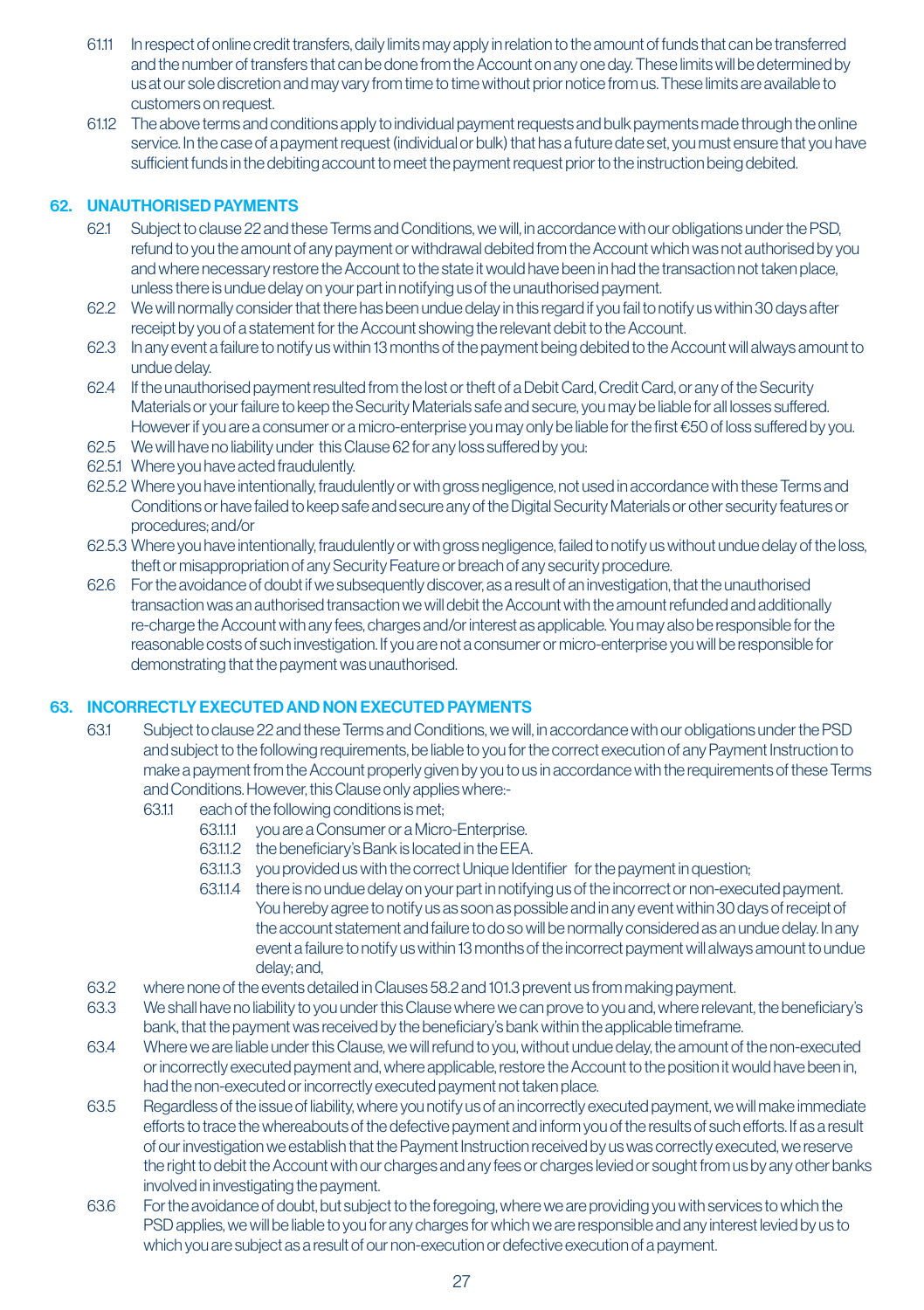## **PART F - Overdrafts**

#### 64. AVAILABILITY OF AN OVERDRAFT FACILITY

- 64.1 You may apply for an Overdraft Facility on your Business Current Account. The approval of an Overdraft Facility on your Business Current Account is at our discretion and subject to credit criteria and assessment.
- 64.2 If we approve an Overdraft Facility on your Business Current Account, the Overdraft Facility shall be subject to the terms of the Letter of Sanction and these Terms and Conditions.
- 64.3 Where there is any conflict between the Letter of Sanction and these Terms and Conditions, the Letter of Sanction shall prevail.
- 64.4 These Terms and Conditions will be binding on you when accepted and in any event you are deemed to have accepted these Terms and Conditions when you first avail of and drawdown the Overdraft Facility and on every subsequent drawdown and renewal of the Overdraft Facility.

#### 65. PAYMENTS

65.1 You will make all payments under the Overdraft Facility without set-off or counterclaim and (save as required by law) free and clear of any withholding or deduction for any present or future taxes duties or other charges. If you are obliged by law to make any such withholding or deduction, you will pay to us additional amounts to ensure that we receive a net amount equal to the full amount we would have received if no such withholding or deduction had been required.

#### 66. VARIATION OF THE OVERDRAFT LIMIT

- 66.1 At your request we may at any time, at our sole discretion and subject to credit criteria and assessment, reduce or increase the Overdraft Limit. We may also at any time, at our own initiative and discretion, reduce the Overdraft Limit by giving you 14 days prior notice in writing of such variation. On a reduction of your Overdraft Limit any debit balance in excess of the Overdraft Limit will become immediately repayable and subject to a surcharge in accordance with Clause 69.5 below. If we agree, at our discretion, to increase your Overdraft Limit we will confirm this in writing.
- 66.2 In operating within the Overdraft Limit you must take account of interest and other charges debited to the Business Current Account during the term of the Overdraft Facility and lodgements made to the Business Current Account that have not yet cleared (i.e. remain subject to the possibility of non-payment).

#### 67. NO IMPLIED LIMIT AS A RESULT OF AN EXCESS

67.1 We are not obliged to permit you to exceed the Overdraft Limit. However, if on any occasion or occasions (however frequently) we do permit you to exceed the Overdraft Limit:- (a) this is not, in any circumstances, to be taken as an implied increase in the Overdraft Limit; and (b) we will not be obliged, in any circumstances, to permit you to exceed the Overdraft Limit on any other occasion or occasions; and

(c) you will be liable for any interest surcharge in accordance with the terms of the Letter of Sanction.

#### 68. MINIMUM PERIOD IN CREDIT

68.1 The Overdraft Facility is subject to the condition that the Current Account must operate in credit for a minimum period of 30 days (consecutively or otherwise) in any twelve month period.

#### 69. INTEREST AND FEES

- 69.1 Interest will be payable on the cleared daily debit balance under the Overdraft Facility at the rate indicated in the Schedule on the Letter of Sanction as varied from time to time. That is, allowance is not made for cheques, drafts or other credits lodged until value has been received or for credit interest accrued but not yet credited to the Account. The rate indicated in the Schedule to the Letter of Sanction is the KBCI Business Overdraft Rate which is the reference rate for the purposes of the Overdraft Facility. You can obtain details of the current KBCI Business Overdraft Rate on our website, in any of our offices or by contacting us directly.
- 69.2 Interest will be debited to the Business Current Account quarterly in arrears (or at such other intervals as are notified to you from time to time) and on final payment.
- 69.3 The interest rate applicable to the Overdraft Facility is a variable rate and will vary in amount from time to time. We will give you at least 30 days notice of any change in the rate in accordance with Clause 17.2.
- 69.4 Interest will accrue from day to day and be calculated on the basis of the actual number of days elapsed and the number of days in a year as from time to time corresponds with the normal banking practice for the currency concerned which for the Euro is presently 365 days based on a 360 day year and will be payable as well after as before any judgment or demand.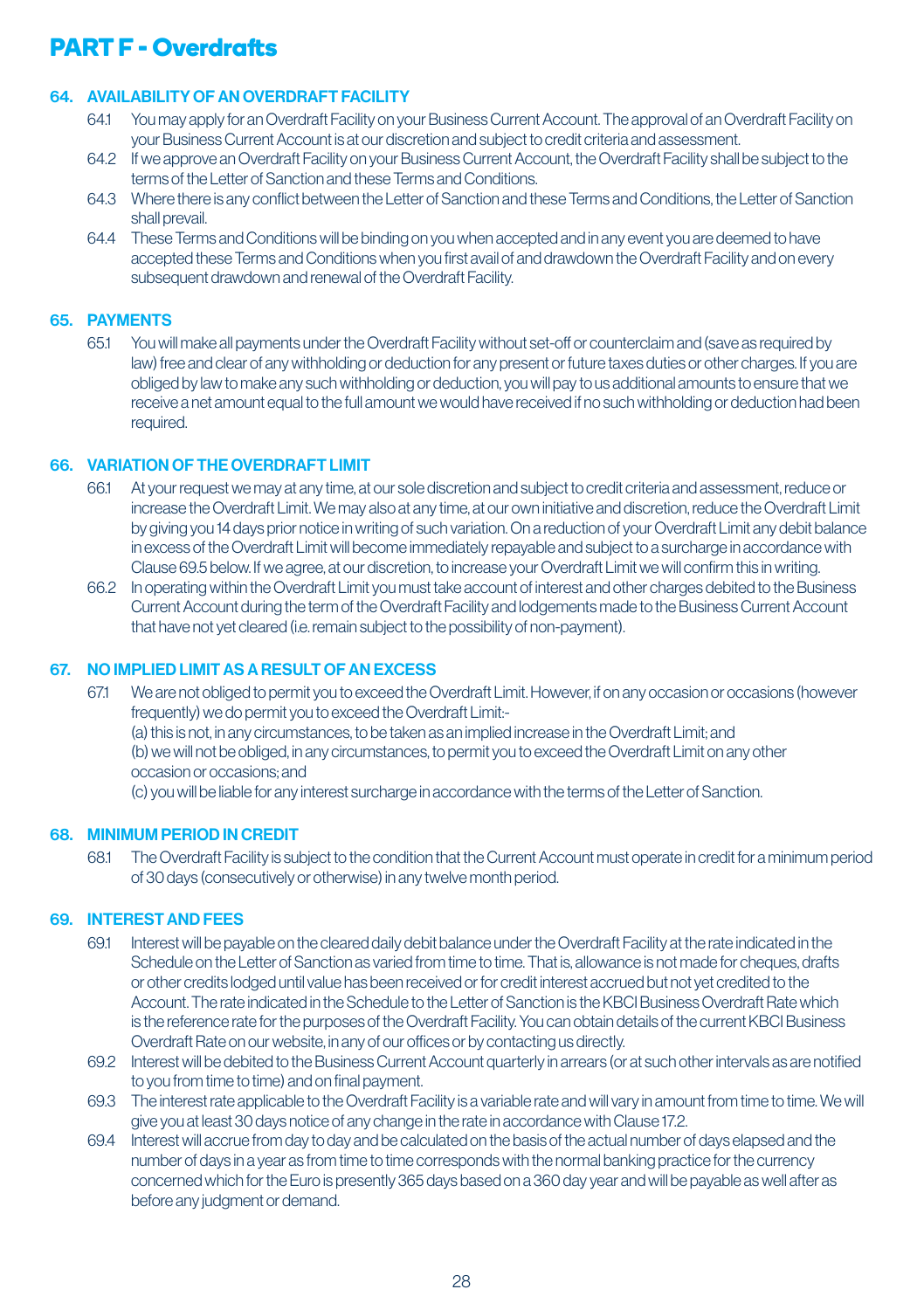- 69.5 A surcharge (in addition to the standard rate of interest applicable to the Overdraft Facility) will apply to any drawings under the Overdraft Facility in excess of the Overdraft Limit and will be debited to the Business Current Account quarterly in arrears (or at such other intervals as we may from time to time notify to you) and on final payment. Our current rate of surcharge is set out in our Fees and Charges booklet.
- 69.6 We reserve the right from time to time to increase the rate of surcharge if we determine that a higher rate is necessary to adequately compensate us. At the time any such increase is put into effect, the new rate will not exceed the rate then currently charged by us on excess drawings on accounts that it considers to be of the same type as the current account. Any variation in the surcharge rate will be notified in the same way as a variation in the interest rate. If you do not agree with the increase in the rate of surcharge you may terminate this Overdraft Facility.

#### 70. NO COMMITMENT TO FURTHER LOANS

70.1 Nothing in the Letter of Sanction or these Terms and Conditions shall be construed as requiring us to provide any further loan facilities to you and the provision of any further loans shall be solely at our discretion.

#### 71. COSTS AND EXPENSES

71.1 You will pay on a full indemnity basis all costs and expenses (including, without limitation, legal fees) and VAT thereon incurred by us in connection with the set up and renewal of the Overdraft Facility and or in connection with the preservation or enforcement of our rights in relation to the Overdraft Facility.

#### 72. JOINT AND SEVERAL LIABILITY

- 72.1 If the Accountholder comprises of more than one person, for example a partnership, your liability in respect of the Overdraft Facility shall be joint and several and the act or default of any of you shall be deemed to be the act or default of all of you. We may grant time or indulgence to, or release, any of you without affecting our rights against the other(s) of you.
- 72.2 Each of you who has effectually accepted the Letter of Sanction shall be bound by its terms even if any other person intended or expressed to be bound by its terms is not be so bound.
- 72.3 None of you shall as against us be entitled to any of the rights or remedies legal or equitable of a surety as regards the indebtedness, obligations or liabilities of any of the other of you or be entitled in competition with or priority to us to claim or exercise any of the rights (in the nature of contribution or otherwise) of one joint (or joint and several) debtor against another.

### **PART G - Business Deposit Accounts**

#### 73. AVAILABILITY OF BUSINESS DEPOSIT ACCOUNTS

- 73.1 We offer two different types of business deposit accounts. Business Demand Deposit Account and Business 12 Month Fixed Term Deposit. The Business 6 Month Fixed Term Deposit was taken off sale for new customers on 18th December 2020 and is only available to those who held this account type before this date.
- 73.2 Unless otherwise stated, a Business Deposit Account is available to a Business Customer whose principle place of business is the Republic of Ireland.
- 73.3 There may be maximum and minimum balances applicable to a Business Deposit Account, these are set out in our Business Deposit Rate Matrix and in Clause 82 below.

#### 74. OPENING A BUSINESS DEPOSIT ACCOUNT

- 74.1 To open a Business Deposit Account, you must complete an Application Form. You can submit your application by post, by delivering it to one of our offices or by hand-delivering it to an employee of KBCI.
- 74.2 The Business Deposit Account will be opened on receipt of a fully completed Application Form but will not become operational until we receive all Anti-Money Laundering documentation in a form satisfactory to us. Interest will not accrue on any Lodgements to the Business Deposit Account until that time. As part of the Application form you will be required to nominate the bank account into which all withdrawals are to be made. This bank account must be in the name of the Business Customer who is opening the Business Deposit Account.
- 74.3 We reserve the right to refuse to open a Business Deposit Account or to accept any Lodgement without providing a reason.
- 74.4 If you require the return of your Lodgement(s) prior to the submission of sufficient documentation for Anti Money Laundering purposes, you must make a request in writing to us for the return of same. We will return the Lodgement(s) provided no directions have been issued to the contrary by any regulatory body, law enforcement agency, court or other legal process.
- 74.5 In addition if you provide sufficient documentation for anti-money laundering purposes that facilitate the opening of the Business Deposit Account but do not make a Lodgement to your Business Deposit Account within 60 days of account opening we reserve the right to close the Business Deposit Account and will provide you with appropriate notification.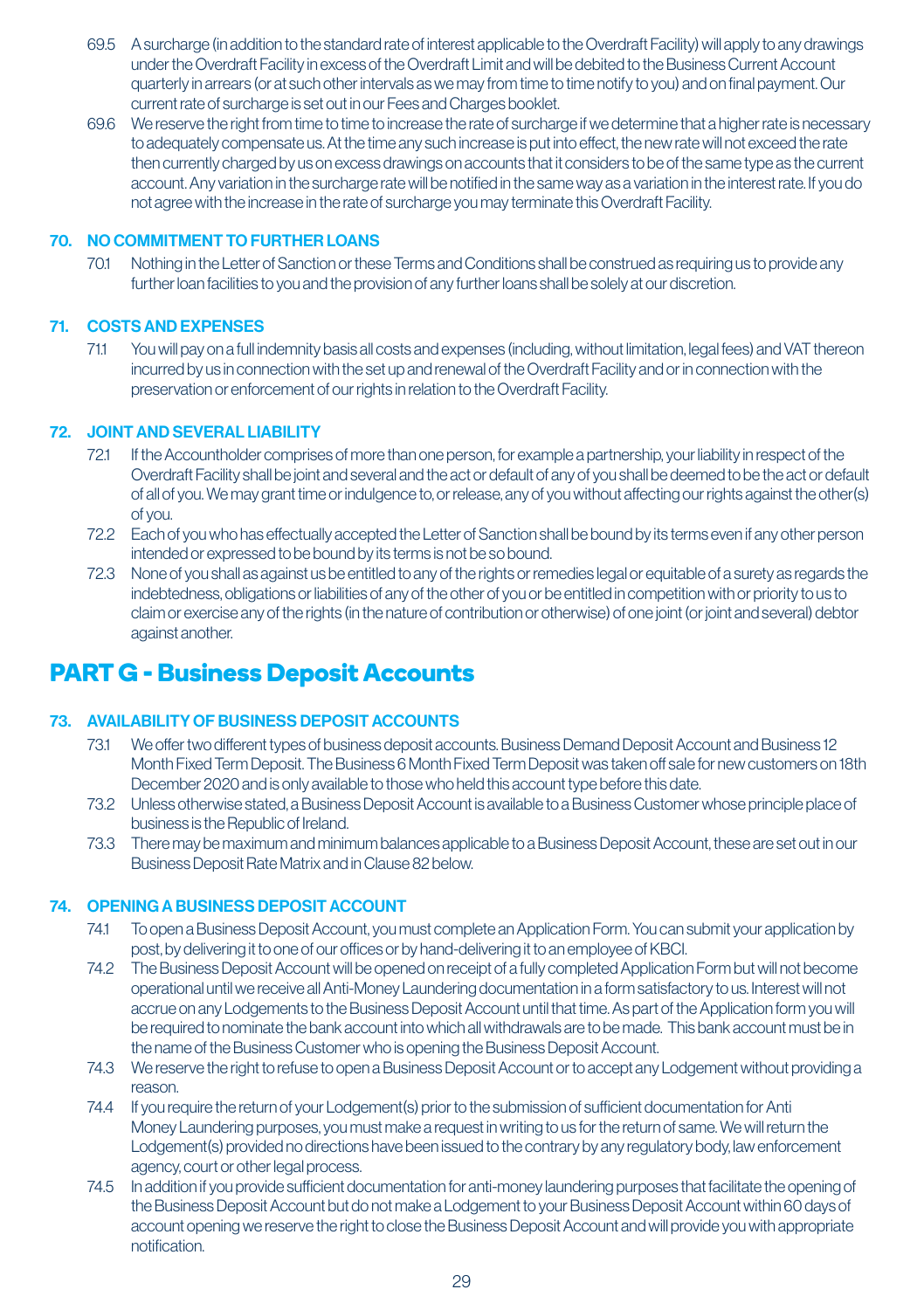#### 75. OPERATING A BUSINESS DEPOSIT ACCOUNT GENERALLY

- 75.1 Standing orders and direct debits are not permitted from the Business Deposit Account unless otherwise stated.
- 75.2 If an incorrect amount is debited or credited to your Business Deposit Account we may make any necessary entry on your Business Deposit Account to correct the error without any reference to you.
- 75.3 If you have registered for our digital service you will where permitted by the terms of the Business Deposit Account and subject to the terms and conditions of digital access, be able to transfer money between your KBCI Business Demand Deposit Accounts.

#### 76. LODGEMENTS

- 76.1 We will generally accept for lodgement to the credit of your Business Deposit Account cheques, bank drafts and electronic payments. We do not accept cash for lodgement to your Business Deposit Account. However, we reserve our right to refuse to accept a specified Lodgement to your Business Deposit Account. We shall not be required to provide you with an explanation as to the reason why we will not accept a Lodgement to your Business Deposit Account.
- 76.2 We may reverse (i) any erroneous credit or debit to your Business Deposit Account and/or (ii) any credit made to your Business Deposit Account if the item so credited is not paid or is recalled by the paying bank (including where we are the paying bank) or is returned to us due to mistake, fraud or the operation of any applicable clearing rules.
- 76.3 Only cheques/bankers draft in euro will be accepted for lodgement to your euro Business Deposit Account and only cheques/bankers draft in GBP will be accepted for lodgement to your GBP Business Deposit Account. There will be no conversion of currency. We can accept any cheque or bank draft drawn on an Irish Bank Account and made payable to the Business Customer or KBC Bank Ireland plc. Where a cheque is marked "Account Payee Only", we can only accept the cheque as a lodgement if the payee is either the Business Customer or KBCI. Where the above markings are not on a cheque and the payee is not the Business Customer or KBCI, then we may at our sole discretion accept the cheque if it is made payable to an individual/person and is endorsed by this individual/person on the back of the cheque. You hereby agree to indemnify us in full against any loss, damage or expense which we may incur as a result of or in connection with accepting third party cheques. We cannot accept cheques made payable to cash.
- 76.4 We reserve the right to refuse cheques or other negotiable instruments which are drawn on Euro or GBP accounts held outside the Republic of Ireland.
- 76.5 Without prejudice to the foregoing, Lodgements can be made to your Business Deposit Account on the following basis which depends on the type of Business Deposit Account you have opened:-
- 76.5.1 Business Demand Deposit Accounts

Unless otherwise provided for in Clause 82 below, you must make an initial lodgement to your Business Demand Deposit Account by credit transfer or cheque on account opening and thereafter you can make additional lodgements to your Business Demand Deposit Account subject to any agreed minimum or maximum amount. Any Lodgements made by cheque may not be withdrawn (subject to any agreed limits on the amount of withdrawals) until the cheque has cleared.

76.5.2 Business Fixed Term Accounts

Unless otherwise provided for in Clause 82 below, you can only make one Lodgement to the Business Fixed Term Account on opening the Business Fixed Term Account. However we may at our discretion permit additional lodgements to a Business Fixed Term Account provided they are received within 15 days of the initial lodgement to the Business Fixed Term Account. No additional lodgements will be accepted after 15 days of the initial lodgement to the Business Fixed Term Account unless otherwise permitted by the Additional Terms and Conditions applicable to the Account.

- 76.6 In respect of any Lodgements into your Business Deposit Account, the Business Deposit Account will be subject to applicable Cut Off Times and cheque clearing periods. Monies lodged to the Business Deposit Account by Electronic transfer/Credit transfer will be credited to the account on the Business day they are received by us. Monies lodged to the Business Deposit Account by cheque/ bankers draft will be credited to the account on the date they are received at our Head Office in Sandwith St. Cheques/ bankers draft are subject to cheque clearing periods. The cheque clearing period commences once the cheque is received at our Head Office in Sandwith Street. From the date KBCI receives the cheque/bankers draft in Sandwith Street, the cheque clearing period is generally 7 business days.
- 76.7 We reserve the right to deduct transaction charges, where applicable, from any Lodgement prior to applying or crediting the Lodgement to the Business Deposit Account.
- 76.8 Any monetary limits on the amount of any lodgements will be determined by us at our sole discretion and may vary from time to time without prior notice from us.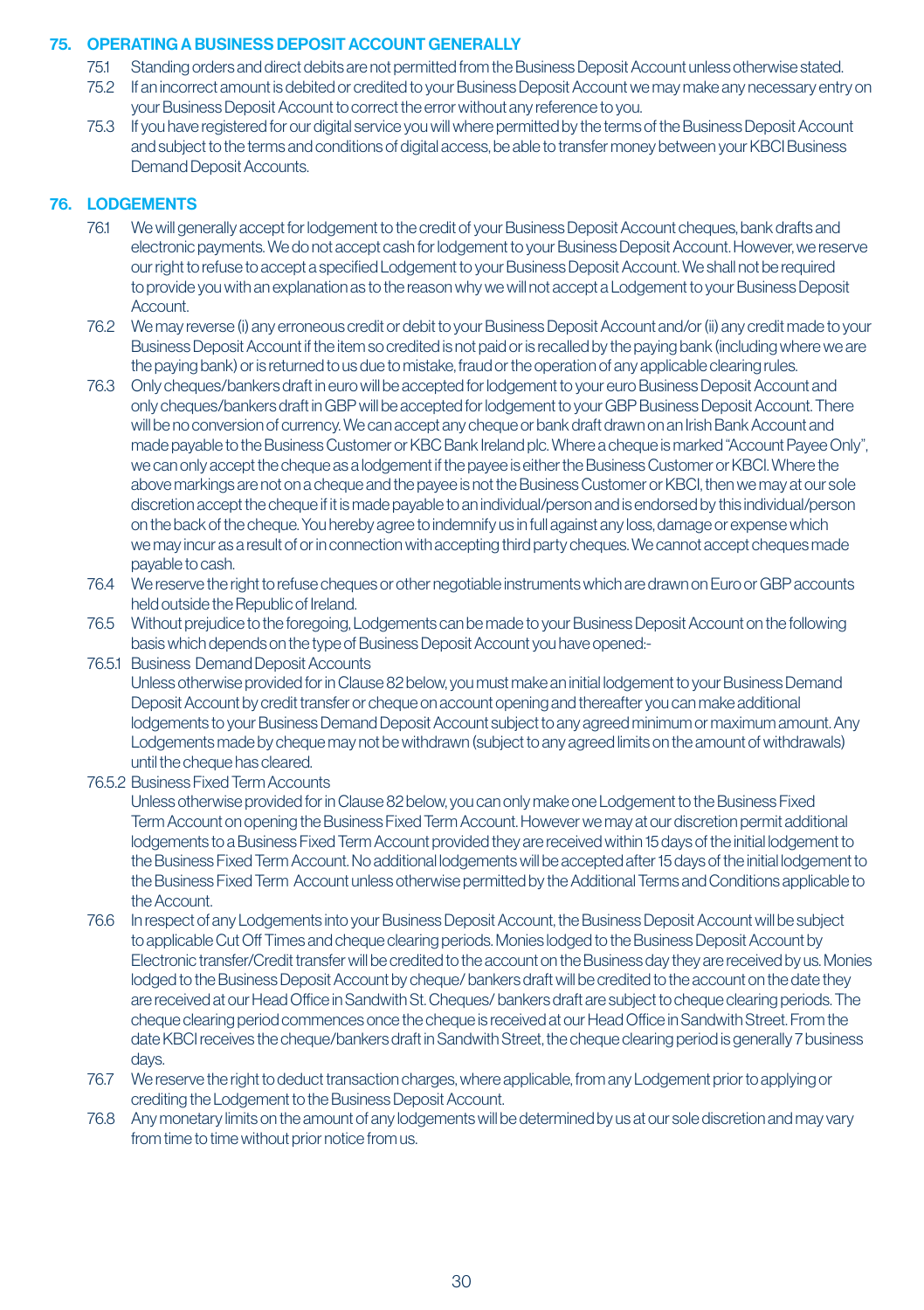#### 77. INTEREST

- 77.1 The rate of interest may be<br>(i) positive where we n
	- (i) positive, where we pay interest to you<br>(ii) positive, where the interest rate is 0% a
	- (ii) neutral, where the interest rate is 0% and therefore no interest is paid by us or you
	- (iii) negative, where you have to pay interest to us<br> $f(x)$  a combination of any of the above dependant
	- a combination of any of the above dependant on the balance in your accounts. That is, one interest rate may apply to cleared funds up to a certain balance in the account and a different rate may apply to the cleared funds over this balance.

The interest rate applicable to your Business Deposit Account is set out in our Business Deposit Rate Matrix.

- 77.2 Interest is calculated on cleared funds in respect of any lodgements into your Business Deposit Account. If a lodgement is made before the applicable cut off times, then it will be credited with the amount from that day. If a lodgement is made after the applicable cut off times, then it will be credited with the amount from the next business day.
- 77.3 Interest on cleared funds will be calculated on the daily balance on the Business Deposit Account and shall accrue from day to day and will be calculated on the basis of the actual number of days elapsed and the number of days in a year as from time to time corresponds with normal banking practice for the currency concerned. At present, in the case of deposits in euro is 365 days based on a 360 day year, and in the case of deposits in sterling is 365 days based on a 365 day year. Any reference to 'per annum' or payments of an annual nature shall be construed accordingly.
- 77.4 We reserve the right, at all times to vary any and all variable rates of interest (including introducing and applying negative rates of interest), by giving 60 days notice to you. We may notify you of such variation by any means permitted by law or regulation and available to us at that time including by text, email, letter or through our Digital Services. Where the variation is to your benefit we may implement such variation as soon as practicable and notify you thereafter.
- 77.5 Interest on different types of Business Deposit Accounts:
	- 77.5.1 Business Demand Deposit Accounts

Interest on a Business Demand Deposit Account is a variable rate and may be positive, neutral, negative or a combination of these, as set out in clause 77.1 above. The rate of interest applicable to the Business Demand Deposit Account is determined by reference to the relevant Business Deposit Rate Matrix applicable from time to time.

77.5.2 Business Fixed Term Accounts

The rate of interest on a Business Fixed Term Account will be the prevailing rate as per the Business Deposit Rate Matrix applicable on the day that the first Lodgement is made to the Business Fixed Term Account. This may be positive, neutral, negative or a combination of these, as set out in clause 77.1 above. The rate of interest on a Business Fixed Term Account is set for the entire period of the fixed deposit and interest will accrue from the date upon which the first lodgement is made to the Business Fixed Term Account.

77.6 Where the interest calculation results in interest being due to you ("Positive Interest") we will credit any Interest due to your Business Deposit Account in accordance with Clause 77.3-77.5 above. Where the interest calculation results in Interest being payable to us ("Negative Interest") we will debit the interest due from your Business Deposit Account in accordance with clause 77.8.2 below.

The interest rate applicable to your Business Deposit Account is set out in our Business Deposit Rate Matrix.

- 77.7 Positive Interest may be subject to Deposit Interest Retention Tax or 'DIRT' where appropriate. Please refer to Clause
	- 14.
- 77.8 Negative Interest
	- 77.8.1 You hereby authorise and instruct us to debit any Negative Interest from your Business Deposit Account when it becomes due and payable in accordance with these Terms and Conditions. You acknowledge that this will reduce the balance in the Business Deposit Account.
	- 77.8.2 In respect of Business Deposit Demand Accounts any negative interest accrued on your account will fall due and be debited from your Account on the last business day of the month, or any other date within the month which we may determine, and will be deducted from the cleared funds available in your account. In respect of Business Fixed Term Accounts any Negative Interest will fall due and be debited from your account on Maturity.
	- 77.8.3 If the balance in the Business Deposit Account is not sufficient to pay all or part of the Negative Interest you agree to pay the Negative Interest (or any part thereof) within 10 business days of the date it is due to be paid or on demand when requested by us, and your account may have a balance of less than zero until this is paid.
	- 77.8.4 You agree to maintain sufficient funds in the Business Deposit Account to discharge Negative Interest. We reserve the right to refuse a withdrawal instruction or withhold any part thereof where we believe that the withdrawal would result in the balance in the Business Deposit Account not being sufficient to discharge Negative Interest when it becomes due and payable.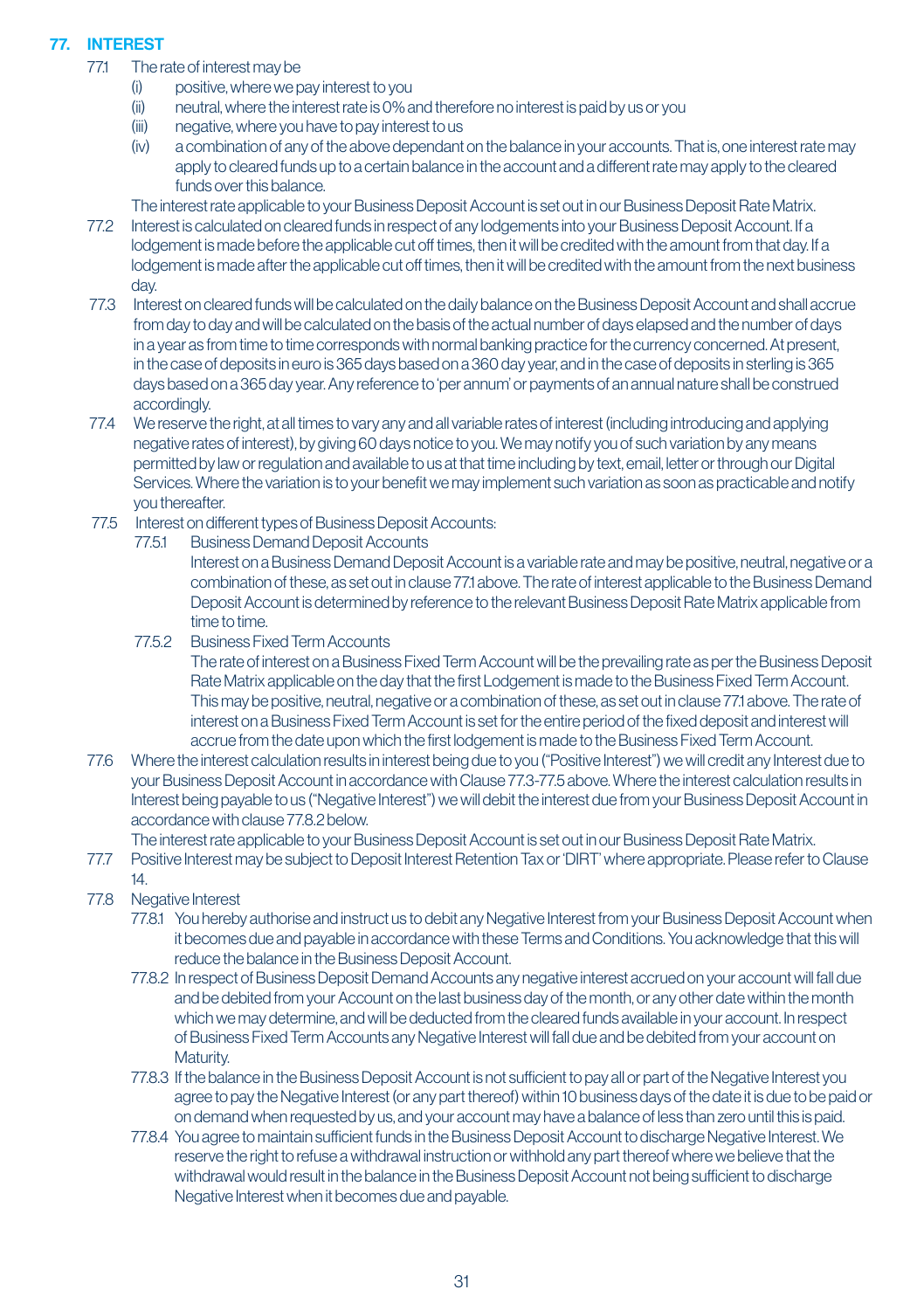#### 78. WITHDRAWALS

- 78.1 You must ensure that cleared funds are maintained in your Business Deposit Account to meet any withdrawals. There is no overdraft facility on the Business Deposit Account. As noted in clause 77.8.4 we reserve the right to refuse a withdrawal instruction or withhold any part thereof where we believe that the withdrawal would result in the balance in the Business Deposit Account not being sufficient to discharge Negative Interest when it becomes due and payable.
- 78.2 In respect of withdrawals from the Business Deposit Account the date of receipt of the withdrawal instruction will be the Business Day on which your original written instruction is received by us. We will only accept an original withdrawal instruction at the time the withdrawal is required. For Business Demand Deposit Accounts, the withdrawal must be required within five days of the withdrawal instruction and for Business Fixed Term Accounts, the withdrawal must be required within thirty days of the withdrawal instruction. You cannot submit a withdrawal instruction for a future date.
- 78.3 Withdrawals can be made by way of electronic fund transfer to the account nominated by you in the Application Form. The nominated account must be in the name of the Accountholder. If you wish to change the nominated account you must send us a written instruction signed by the authorised signatories confirming the new account details, however this new account must also be in the name of the Accountholder. No cheque withdrawals or cash withdrawals are permitted.
- 78.4 Business Demand Deposit Accounts 78.4.1 Subject to Clause 82 below, you may withdraw funds from a Business Deposit Demand Account at any time. 78.4.2 Unless otherwise stated in Clause 82 below all withdrawal requests must be made in writing to KBCI.
- 78.5 Business Fixed Term Accounts
	- 78.5.1 Unless otherwise provided for in Clause 82 below, no withdrawals or partial withdrawals may be made from a Business Fixed Term Account during its term.
	- 78.5.2 With the exception of those outlined in Clause 82 Fixed Term Accounts do not permit any access to the funds held in the Business Deposit Account prior to the Maturity Date of the Business Deposit Account. In exceptional circumstances, we may at our sole discretion and subject to reasonable conditions permit a withdrawal from an account before the Maturity Date. Where a withdrawal is permitted in exceptional circumstances, the Account must be kept in credit at all times.
	- 78.5.3 Any cost (including without limitation broken funding charges) that is incurred for an exceptional withdrawal shall be borne by you and paid to us. Details of any costs will be notified to you where we agree to an exceptional withdrawal. Where a breakage charge is applied for an exceptional withdrawal and there is insufficient interest accrued in the Business Deposit Account to cover the cost of breaking the fixed term deposit, the balance of the breakage cost may be deducted from the initial amount lodged by you resulting in the closing balance of the Business Deposit Account being less than the amount initially lodged by you.
- 78.6 Any monetary limits on the amount of any withdrawals will be determined by us at our sole discretion and may vary from time to time without prior notice from us.

#### 79. MATURITY OF BUSINESS DEPOSIT ACCOUNTS

- 79.1 A letter will be sent to you giving 10 business days notice in relation to the maturity of a Business Fixed Term Account. This does not apply where the term of the Business Fixed Term Account is less than 30 days.
- 79.2 Matured funds will be available after close of business on the Maturity Date however may not be credited to an external account until the next Business Day.
- 79.3 As part of the Application you will be required to nominate the bank account into which all withdrawals are to be made on maturity. This bank account must be in the name of the Business Customer who is opening the Business Fixed Term Account.
- 79.4 Unless we receive instructions from you before the Maturity Date, the full balance in the Business Fixed Term Account, after interest is paid, will be re-invested in a similar fixed term product at the prevailing interest rate for that product on that date, as outlined in the Business Deposit Rate Matrix. If on the maturity date there is no similar fixed term product available, the full balance in the Business Fixed Term Account, after interest is paid, may be re-invested in an alternative deposit account offered by us or we may close your account. This will be advised when we notify you of the pending maturity of the account. If you do not wish for the funds to be re-invested in the alternative deposit account proposed by us, you should contact us prior to the maturity date with your instructions.
- 79.5 If your instruction is inaccurate or incomplete funds will be re invested in same manner as set out in clause 79.4
- 79.6 At maturity, additional lodgements or requests for withdrawals must be received within 15 days of the Maturity Date. No further lodgements or withdrawal requests are permitted within the term.
- 79.7 In relation to Business Fixed Term Accounts, we will only accept re-investment instructions in writing signed by all the Accountholders or two Authorised Signatories (unless you have placed a limitation on the Business Fixed Term Account in accordance with Clause 8.3 and 10.3 above). This instruction for full or partial re-investment should be received before the Maturity Date.
- 79.8 If you re-invest your funds on maturity, the terms and conditions applicable to your Account shall be the Bank's then current Terms and Conditions for Business Deposit Accounts.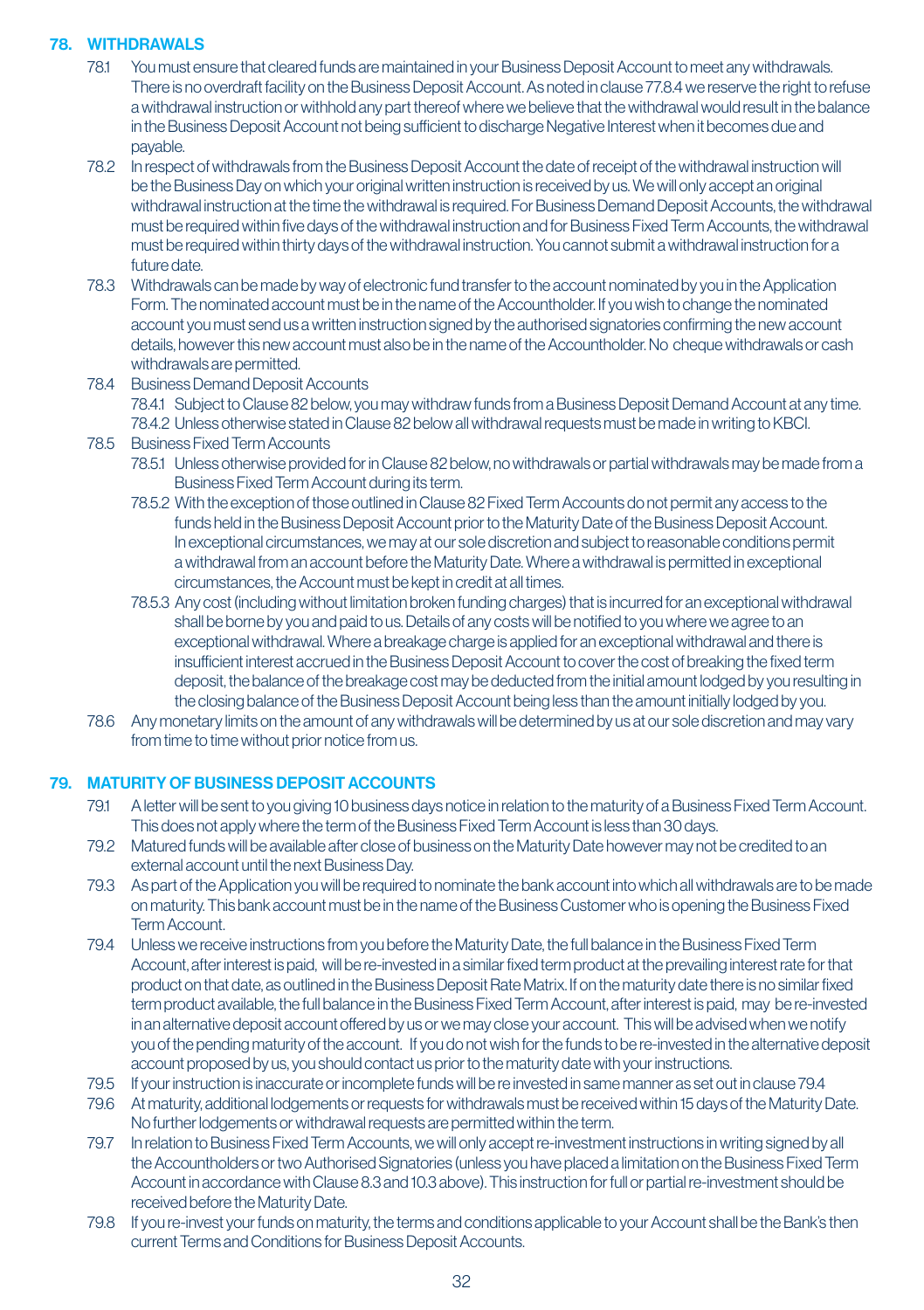- 79.9 On maturity funds will not automatically be lodged to the account nominated in the Application Form unless we receive your written instruction to do so.
- 79.10 Funds reinvested at maturity must be reinvested in an Account in the same currency.

#### 80. DEPOSIT GUARANTEE SCHEME

- 80.1 The European Union (Deposit Guarantee Schemes) Regulations 2015 (as amended) (the "Deposit Guarantee Regulations") provides for the establishment of a compensation scheme and payment, in certain circumstances, of compensation to clients who hold qualifying deposits (known as eligible deposits) with authorised credit institutions. KBC Bank Ireland plc is a member of that compensation scheme. This scheme is administered and run by the Central Bank of Ireland and is funded by the credit institutions covered by the scheme.
- 80.2 Compensation may be payable where deposits lodged with KBC Bank Ireland plc by clients and held by KBC Bank Ireland plc cannot be returned to those clients for the time being and there is no reasonable or foreseeable opportunity of KBC Bank Ireland plc being able to do so.
- 80.3 A right to compensation will only arise if the client holds an eligible deposit as defined under the Deposit Guarantee Regulations.
- 80.4 This scheme provides for the protection of deposits irrespective of currency. Protection under the scheme guarantees 100% of all deposits held by one depositor subject to a maximum compensation payment of €100,000.
- 80.5 You will be provided with a 'Depositor Information Sheet' when opening an Account and on an annual basis thereafter. You must acknowledge receipt of the Depositor Information Sheet before entering into a deposit contract.

#### 81. BUSINESS DEPOSIT ACCOUNT STATEMENTS

- 81.1 A confirmation letter will be issued to the Accountholder on the opening of the Business Deposit Account and a statement in a Durable Medium will be issued to you at least annually thereafter.
- 81.2 If e-statements are available as a feature you will be able to access these via the Digital Service. If you elect to receive paper statements these will be issued annually by post to the address provided to us on account opening unless you have advised us of a change of address. Until such time as e-statements are exclusively available we will issue you a paper statement annually.
- 81.3 On receipt of your confirmation and statements you should examine them carefully and report any disputed transactions, errors or omissions to us. You must notify us without undue delay on becoming aware of an unauthorised or incorrectly executed transaction provided for in these Terms and Conditions.

#### 82. ADDITIONAL TERMS AND CONDITIONS FOR PARTICULAR BUSINESS DEPOSIT ACCOUNTS

- 82 .1 In addition to our standard terms and conditions for Business Deposit Accounts, the following additional terms and conditions apply in connection with the following specific Business Deposit Accounts:
- 82.2 Business Deposit Demand Account
	- 82.2.1 The Business Deposit Demand Account is a Business Deposit Demand Account and is available in euro only.
	- 82.2.2 Any positive interest accrued is credited to the Business Deposit Demand Account on closure of the account or on a semi-annual basis or such other dates as we may at our discretion determine. Any Negative Interest will be debited in accordance with clause 77.8.2.
	- 82.2.3 A withdrawal facility is permitted on the Business Deposit Demand Account, however you must keep the Account in credit at all times.
	- 82.2.4 The interest rate applicable on a Business Deposit Demand Account is determined by the balance (including Interest) in the Business Deposit Demand Account as set out in our Business Deposit Rate **Matrix**
- 82.3 Business 12 Month Fixed Term Deposit Account
	- 82.3.1 The Business Deposit Demand Account is a Business Deposit Demand Account and is available in euro only.
	- 82.3.2 The minimum deposit amount is detailed in the Deposit Rate Matrix.
	- 82.3.3 The interest rate applicable on a Business 12 Month Fixed Term Account is determined by the total sum invested in the Business 12 Month Fixed Term Account on the date the funds are invested and the applicable rates as set out in our Business Deposit Rate Matrix. The interest rate is also detailed in the confirmation letter which will issue to you in accordance with Clause 81.1. The term of the Account is 12 months and no withdrawals can be made during this period.
	- 82.3.4 The term commences on the day you first make a lodgement into the Business 12 Month Fixed Term Deposit Account.
	- 82.3.5 Positive Interest and Negative Interest is credited and/or debited to a Business 12 Month Fixed Rate Deposit Account on maturity.
- 82.4 Business 6 month Fixed Term Deposit Account (removed from sale for new accounts on 18th December 2020)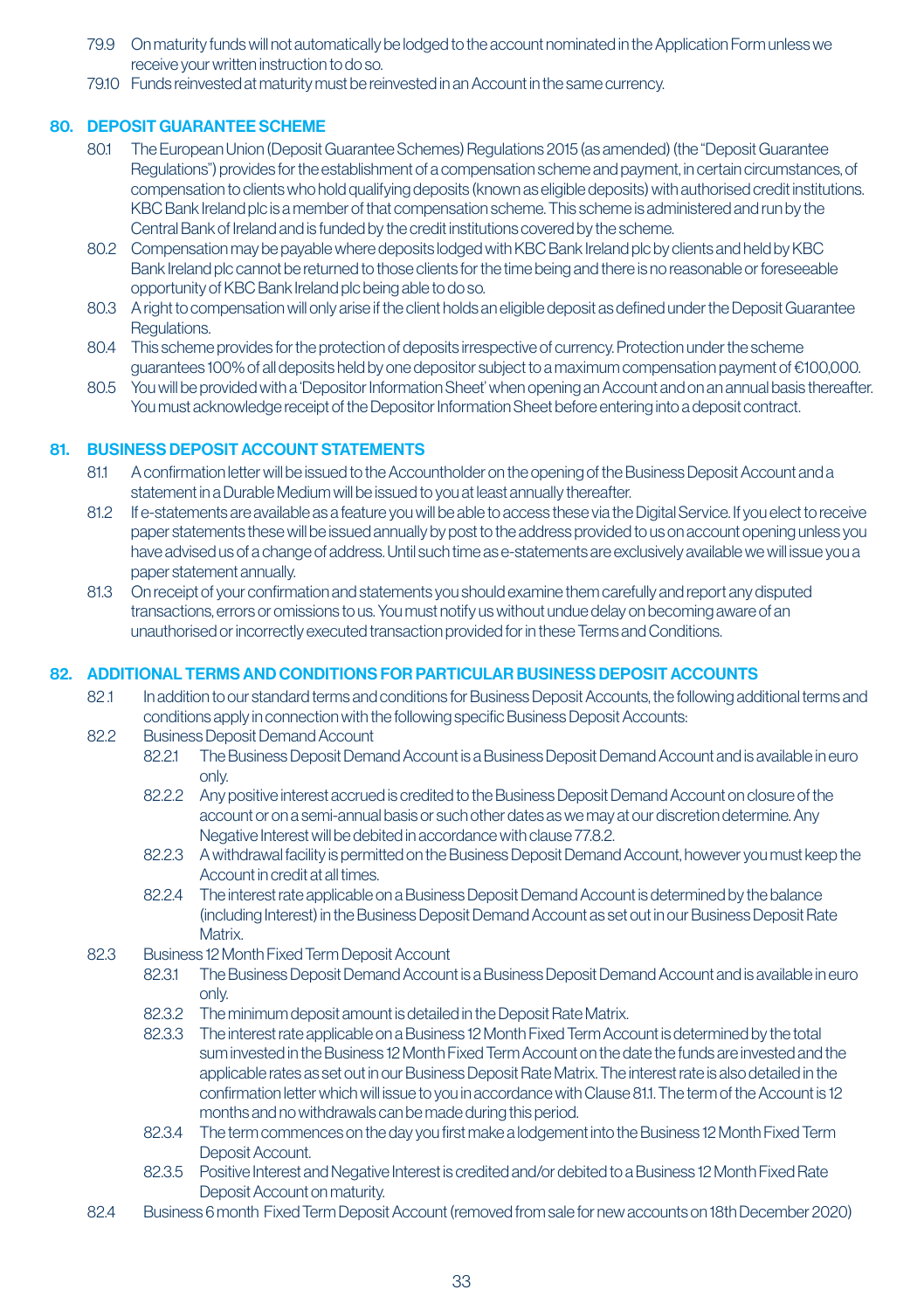- 82.4.1 The Business 6 Month Fixed Term Deposit Account is a Business Fixed Term Account and is available in euro only to existing accountholders since 18th December 2020. It is not available to new customers.
- 82.4.2 The minimum deposit amount is detailed in the Deposit Rate Matrix
- 82.4.3 The interest rate applicable on a Business 6 Month Fixed Term Account is determined by the total sum invested in the Business 6 Month Fixed Term Account on the date the funds are invested and the applicable rates as set out in our Business Deposit Rate Matrix. The interest rate is also detailed in the confirmation letter which will issue to you in accordance with Clause 81.1. The term of the Account is 6 months and no withdrawals can be made during this period
- 82.4.4 The term commences on the day you first make a lodgement into the Business Deposit Account.
- 82.4.5 Positive Interest and Negative Interest is credited and/or debited to a Business 6 Month Fixed Rate Deposit Account on maturity.

## **PART H - Client Accounts**

#### 83. AVAILABILITY OF CLIENT ACCOUNTS

- 83.1 Unless otherwise stated, a Client Account is available to a Business Customer whose principle place of business is the Republic of Ireland for the purposes or holding and/or receiving client monies.
- 83.2 Where the Business Customer is subject to regulation within the Republic of Ireland they must, where applicable, hold a licence or be authorised to operate within the Republic of Ireland by the appropriate Regulatory Body.
- 83.3 You must at all times comply with any applicable laws and regulations in relation to the holding of client monies and you hereby warrant that you will so comply and further that you will not contravene any law or regulation in operating the Client Account, including, but not limited to, the Solicitors Account Regulations as may be amended from time to time.
- 83.4 The Client Account will be a Business Demand Deposit Account and is available in euro only.
- 83.5 A Client Account is available as an optional extra to a holder of an existing business banking product from KBC. There is no obligation to avail of this optional extra. The name on the Client Account must match the name(s) on the existing business banking product.
- 83.6 A business customer does not have to open a Client Account to be able to avail of other business banking products. Our fees and charges are set out in our fees and charges brochure. There is no additional fee payable for operating a Client Account.
- 83.7 Where a business banking product holder closes their remaining products and their only remaining product held is a Client Account, we reserve the right not to open any further Client Accounts for this customer.
- 83.8 If you already hold one or more Client Account(s), you are not permitted to open any additional Client Account(s).

#### 84. OPENING A CLIENT ACCOUNT

- 84.1 To open a Client Account, you must complete an Application Form. You can submit your application, by post, by delivering it to one of our offices or by hand-delivering it to an employee of KBCI.
- 84.2 The Client Account will be opened on receipt of a fully completed Application Form but will not become operational until we receive all Anti-Money Laundering documentation in a form satisfactory to us. Interest will not accrue on any Lodgements to the Client Account until that time. This account must be in the name of the Business Customer who is opening the Client Account and must include the words "Client Account".
- 84.3 We reserve the right to refuse to open a Client Account or to accept any Lodgement without providing a reason.
- 84.4 If you require the return of your Lodgement(s) prior to the submission of sufficient documentation for Anti Money Laundering purposes, you must make a request in writing to us for the return of same. We will return the Lodgement(s) provided no directions have been issued to the contrary by any regulatory body, law enforcement agency, court or other legal process.
- 84.5 In addition if you provide sufficient documentation for anti-money laundering purposes that facilitate the opening of the Client Account but do not make a Lodgement to your Client Account within 60 days of account opening we reserve the right to close the Client Account and will provide you with appropriate notification.
- 84.6 Client Accounts may be subject to a maximum balance to be determined by us in our sole discretion. This maximum balance may be varied at any time without notice to you and is available on request.

#### 85. OPERATING A CLIENT ACCOUNT GENERALLY

- 85.1 Standing orders and direct debits are not permitted from the Client Account unless otherwise stated.
- 85.2 If an incorrect amount is debited or credited to your Client Account we may make any necessary entry on your Client Account to correct the error without any reference to you.
- 85.3 If you have registered for our Digital Service you may where permitted by these terms and conditions and subject to the terms and conditions in relation to digital access, be able to transfer money between your KBCI Demand Deposit **Accounts**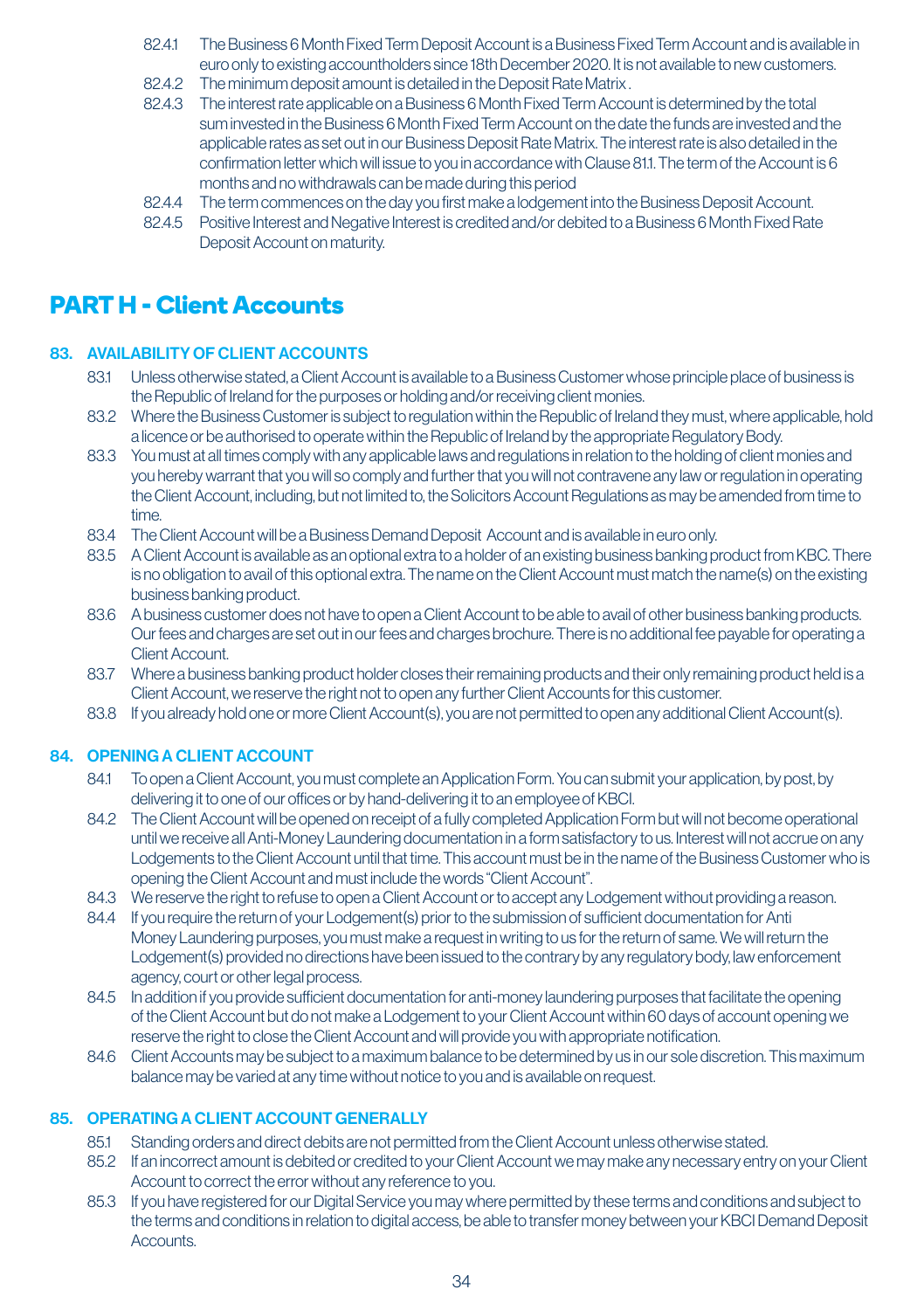#### 85.4 The right to set-off in Clause 15 does not apply to Client Accounts.

#### 86. LODGEMENTS

- 86.1 We will generally accept for lodgement to the credit of your Client Account cheques, bank drafts and electronic payments. We do not accept cash for lodgement to your Client Account. However, we reserve our right to refuse to accept a specific Lodgement to your Client Account. We shall not be required to provide you with an explanation as to the reason why we will not accept a Lodgement to your Client Account.
- 86.2 We may reverse (i) any erroneous credit or debit to your Client Account and/or (ii) any credit made to your Client Account if the item so credited is not paid or is recalled by the paying bank (including where we are the paying bank) or is returned to us due to mistake, fraud or the operation of any applicable clearing rules.
- 86.3 Only cheques/bankers draft in euro will be accepted for lodgement to your Client Account. We can accept any cheque or bank draft drawn on an Irish Bank Account and made payable to the Business Customer or KBC Bank Ireland plc. Where a cheque is marked "Account Payee Only", we can only accept the cheque as a lodgement if the payee is either the Business Customer or KBCI. Where the above markings are not on a cheque and the payee is not the Business Customer or KBCI, then we may at our sole discretion accept the cheque if it is made payable to an individual/person and is endorsed by this individual/person on the back of the cheque. You hereby agree to indemnify us in full against any loss, damage or expense which we may incur as a result of or in connection with accepting third party cheques. We cannot accept cheques made payable to cash.
- 86.4 We reserve the right to refuse cheques or other negotiable instruments which are drawn on Euro accounts held outside the Republic of Ireland.
- 86.5 Without prejudice to the foregoing, Lodgements can be made to your Client Account on the following basis:
	- 86.5.1 Unless otherwise provided for, you must make an initial lodgement to your Client Account by credit transfer or cheque on account opening and thereafter you can make additional lodgements to your Client Account subject to any agreed minimum or maximum amount. Any Lodgements made by cheque may not be withdrawn (subject to any agreed limits on the amount of withdrawals) until the cheque has cleared.
- 866 In respect of any Lodgements into your Client Account, the Client Account will be subject to applicable Cut Off Times and cheque clearing periods. Monies lodged to the Client Account by Electronic transfer/Credit transfer will be credited to the account on the Business day they are received by us. Monies lodged to the Client Account by cheque/bankers draft will be credited to the account on the date they are received at our Head Office in Sandwith St. Cheques/bankers draft are subject to cheque clearing periods. The cheque clearing period commences once the cheque is received at our Head Office in Sandwith Street. From the date KBCI receives the cheque/bankers draft in Sandwith Street, the cheque clearing period is generally 7 business days.
- 86.7 We reserve the right to deduct transaction charges, where applicable, from any Lodgement prior to applying or crediting the Lodgement to the Client Account.
- 86.8 Any monetary limits on the amount of any lodgements will be determined by us at our sole discretion and may vary from time to time without prior notice from us.

#### 87. INTEREST

- 87.1 The rate of interest may be
	- (i) positive, where we pay interest to you
	- (ii) neutral, where the interest rate is 0% and therefore no interest is paid by us or you
	- (iii) negative, where you have to pay interest to us
	- (iv) a combination of any of the above dependant on the balance in your accounts. That is, one interest rate may apply to cleared funds up to a certain balance in the account and a different rate may apply to the cleared funds over this balance.

#### The interest rate applicable to your Client Account is set out in our Business Deposit Rate Matrix.

- 87.2 Interest is calculated on cleared funds in respect of any Lodgements into your Client Account. If a lodgement is made before the applicable Cut Off times, then it will be credited with the amount from that day. If a lodgement is made after the applicable Cut Off times, then it will be credited with the amount from the next business day.
- 87.3 Interest on cleared funds will be calculated on the daily balance on the Client Account and shall accrue from day to day and will be calculated on the basis of the actual number of days elapsed and the number of days in a year as from time to time corresponds with normal banking practice for the currency concerned. At present, in the case of deposits in euro is 365 days based on a 360 day year, and in the case of deposits in sterling is 365 days based on a 365 day year. Any reference to 'per annum' or payments of an annual nature shall be construed accordingly.
- 87.4 We reserve the right, at all times to vary any and all variable rates of interest (including introducing and applying negative rates of interest), by giving you two months notice by whatever means that we, at our discretion, deem appropriate save where the variation is to your benefit in which circumstances we may implement such variation as soon as practicable and notify you thereafter.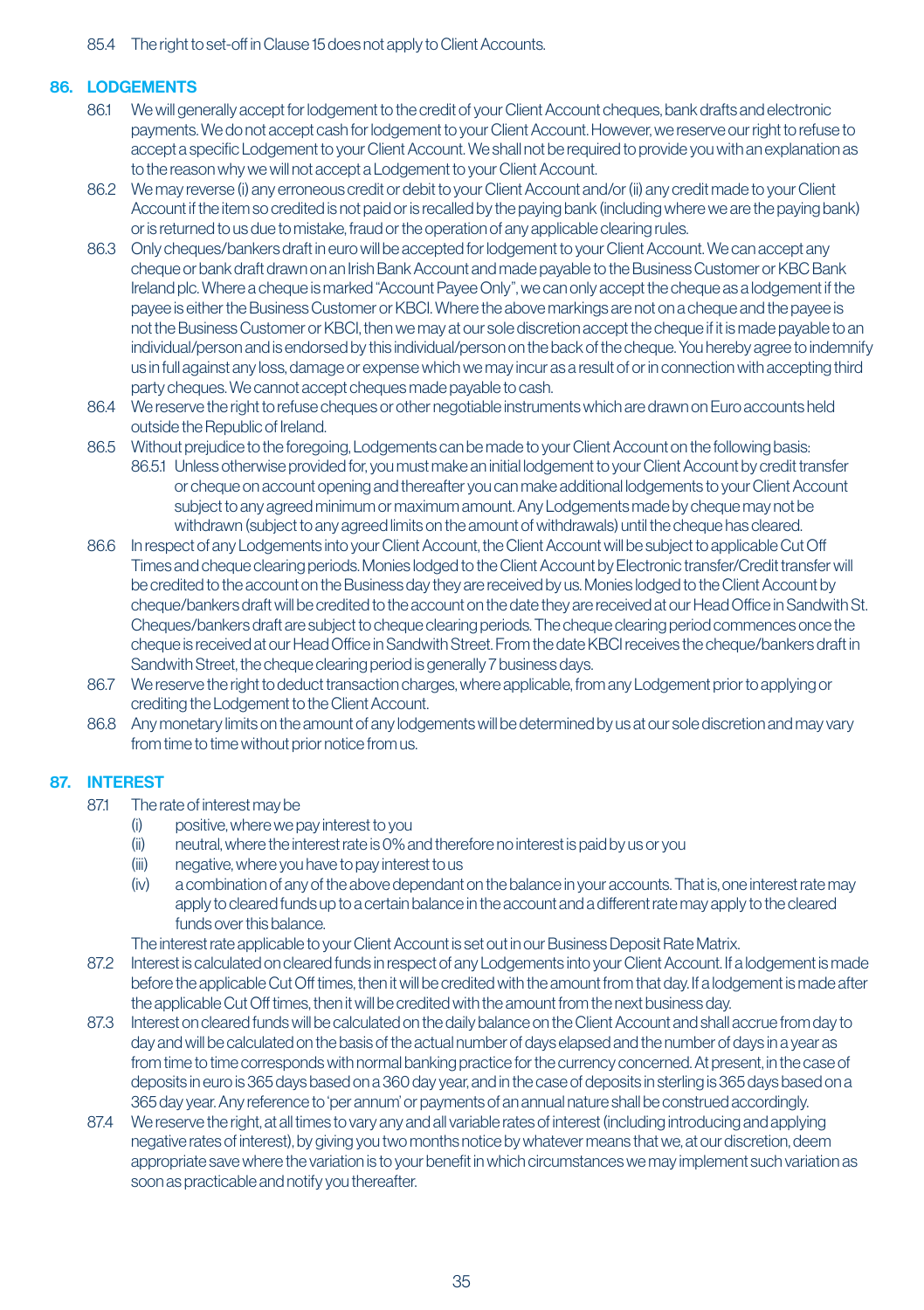- 875 Interest on Client Accounts
	- 87.5.1 Interest on a Client Account is a variable rate and may be positive, neutral, negative or a combination of these, as set out in clause 871 above. The rate of interest applicable to the Client Account is determined by reference to the relevant Business Deposit Rate Matrix applicable from time to time.
- 87.6 Where the interest calculation results in interest being due to you ("Positive Interest") we will credit any Interest due to your Client Account in accordance with Clauses 87.3-87.5 above. Where the interest calculation results in Interest being payable to us ("Negative Interest") we will debit the interest due from your Client Account in accordance with clause 87.8 below.
- 87.7 Positive Interest may be subject to Deposit Interest Retention Tax or 'DIRT' where appropriate. Please refer to Clause 14.
- 878 Negative Interest
	- 87.81 You hereby authorise and instruct us to debit any Negative Interest from your Client Account when it becomes due and payable in accordance with these Terms and Conditions. You acknowledge that this will reduce the balance in the Client Account.
	- 87.8.2 In respect of Client Accounts any negative interest accrued on your account will fall due and be debited from your account on the last business day of the month, or any other date within the month which we may determine, and will be deducted from the cleared funds available in your account.
	- 87.8.3 If the balance in the Client Account is not sufficient to pay all or part of the Negative Interest you agree to pay the Negative Interest (or any part thereof) within 10 Business days of the date it is due to be paid or on demand when requested by us, and your account may have a balance of less than zero until this is paid.
	- 87.8.4 You agree to maintain sufficient funds in the Client Account to discharge Negative Interest. We reserve the right to refuse a withdrawal instruction or withhold any part thereof where we believe that the withdrawal would result in the balance in the Client Account not being sufficient to discharge Negative Interest when it becomes due and payable.
- 87.9 Additional Terms and Conditions for Client Accounts
	- 87.9.1 The Client Account is a Business Deposit Demand Account and is available in euro only.
	- 87.9.2 Any Positive interest accrued is credited to the Client Account on closure of the account or on a semi-annual basis or such other dates as we may at our discretion determine. Any Negative Interest will be debited in accordance with clause 87.8.
	- 87.9.3 A withdrawal facility is permitted on the Client Account.
	- 87.9.4 The interest rate applicable on a Client Account is determined by the balance (including Interest) in the account as set out in our Business Deposit Rate Matrix.

#### 88. WITHDRAWALS

- 88.1 You must ensure that Cleared Funds are maintained in your Client Account to meet any withdrawals. There is no overdraft facility on the Client Account. As noted in clause 87.8.4 we reserve the right to refuse a withdrawal instruction or withhold any part thereof where we believe that the withdrawal would result in the balance in the Client Account not being sufficient to discharge Negative Interest when it becomes due and payable.
- 88.2 In respect of withdrawals from the Client Account the date of receipt of the withdrawal instruction will be the Business Day on which your original written instruction is received by us. We will only accept an original withdrawal instruction at the time the, withdrawal is required. The withdrawal must be required within five days of the withdrawal instruction. You cannot submit a withdrawal instruction for a future date.
- 88.3 The Client Account must remain in credit at all times.
- 88.4 Withdrawals can also be made by way of electronic fund transfer. No cash withdrawals or cheque withdrawals are permitted.
- 88.5 Subject to compliance with these Terms and Conditions you may withdraw funds from a Client Account at any time.
- 88.6 Unless otherwise stated all withdrawal requests must be made in writing to KBCI.
- 88.7 Withdrawals by way of electronic fund transfer and/or via Digital Services are subject to limits. These limits will be determined by us in our sole discretion and may be varied by us at any time and without notice to you and are available on request.

#### 89. DEPOSIT GUARANTEE SCHEME

- 89.1 The European Union (Deposit Guarantee Schemes) Regulations 2015 (as amended) (the "Deposit Guarantee Regulations") provides for the establishment of a compensation scheme and payment, in certain circumstances, of compensation to clients who hold qualifying deposits (known as eligible deposits) with authorised credit institutions. KBC Bank Ireland plc is a member of that compensation scheme. This scheme is administered and run by the Central Bank of Ireland and is funded by the credit institutions covered by the scheme.
- 89.2 Compensation may be payable where deposits lodged with KBC Bank Ireland plc by clients and held by KBC Bank Ireland plc cannot be returned to those clients for the time being and there is no reasonable or foreseeable opportunity of KBC Bank Ireland plc being able to do so.
- 89.3 A right to compensation will only arise if the client holds an eligible deposit as defined under the Deposit Guarantee Regulations.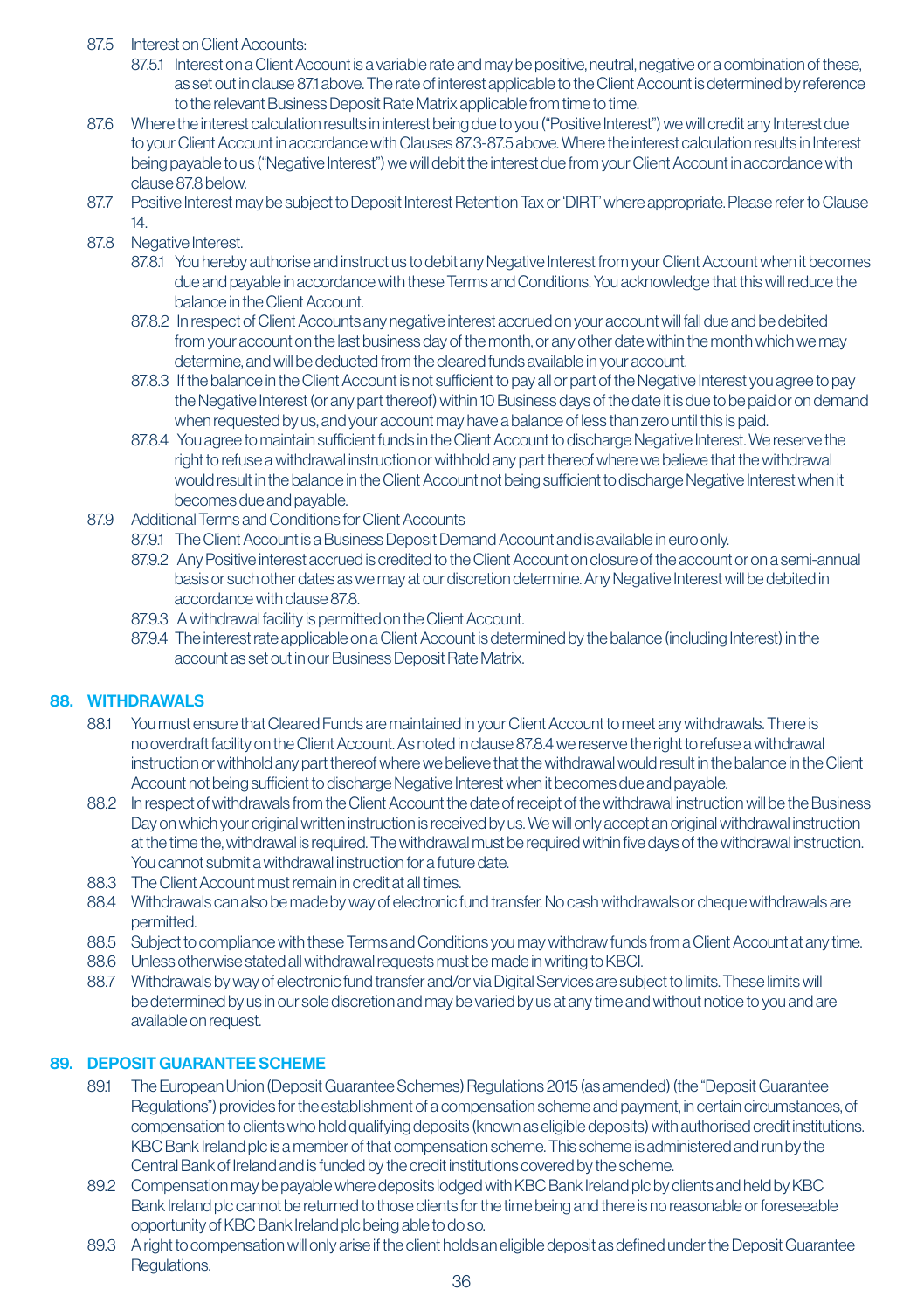- 89.4 This scheme provides for the protection of deposits irrespective of currency. Protection under the scheme guarantees 100% of all deposits held by one depositor subject to a maximum compensation payment of €100,000.
- 89.5 You will be provided with a 'Depositor Information Sheet' when opening an Account and on an annual basis thereafter. You must acknowledge receipt of the Depositor Information Sheet before entering into a deposit contract.

#### 90. CLIENT ACCOUNT STATEMENTS

- 90.1 A confirmation will be issued to the Accountholder on the opening of the Client Account.
- 90.2 If quarterly e-statements are available as a feature you will be able to access these via the digital service. If you elect to receive paper statements these will be issued once a quarter by post to the address provided to us on account opening unless you have advised us of a change of address. Until such time as e-statements are exclusively available we will issue you a paper statement once a quarter. You may request that statements be provided on a monthly basis.
- 90.3 On receipt of your confirmation and statements you should examine it carefully and report any disputed transactions, errors or omissions to us. You must notify us without undue delay on becoming aware of an unauthorised or incorrectly executed transaction provided for in these Terms and Conditions.

## **PART I - Credit Cards**

#### 91. USE OF CREDIT CARD GENERALLY

- 91.1 A Credit Card Account is available to Business Customers whose principle place of business is in the Republic of Ireland and who meet our credit criteria.
- 91.2 This is an open ended credit card facility which is provided to the Accountholder on the basis of these Terms and **Conditions**
- 91.3 The Credit Card is for the sole use of the Cardholder to whom it is issued.
- 91.4 The Credit Card is and remains the property of KBCI. We reserve the right at any time to cancel, suspend, recall or retain the Credit Card. We may at our sole discretion refuse to re-issue, renew or replace any Credit Card.
- 91.5 You may only use the Credit Card within the Credit Limit and until the expiry date of the Credit Card.
- 91.6 You may not use the Credit Card if it has expired, has been reported lost or stolen or has been suspended or cancelled or if the Credit Card Account has been closed or terminated. You cannot use the Credit Card for any illegal purchase or improper purpose whatsoever. You may not use the Credit Card in excess of the agreed Credit Limit.
- 91.7 The Credit Card Account is liable for the annual Government Stamp Duty at the then applicable rate. You hereby authorise KBCI to deduct this Government Stamp Duty from your Credit Card Account. You can find details of the liability for this Government Stamp Duty on the website of the Revenue.
- 91.8 The Credit Card Account is liable for an Annual Fee as described in the Fees and Charges brochure which is available on our website- www.kbc.ie. We will apply this annual fee at account opening and at each anniversary of the account thereafter. Any additional servicing fees are also included in our Fees and Charges brochure.
- 91.9 We may, at our discretion, employ an outsourced services provider to manage some or all servicing activities for Credit Cards.

#### 92. FIRST USE OF CREDIT CARD

- 92.1 As soon as you receive your Credit Card you must sign your Credit Card using a ball point pen. Your Credit Card will be activated when you carry out your first transaction using the Credit Card and PIN together.
- 92.2 You must memorise the PIN for your Credit Card and must not disclose the PIN to any other person. The notification of the PIN received from us should be destroyed immediately as it is not safe to retain.
- 92.3 You may change the PIN we have sent you at selected ATM's. PIN services are currently available at ATM's where the MasterCard symbol is displayed.

#### 93. SECURITY OF CREDIT CARD

- 93.1 You are required to take reasonable steps and to exercise due care to ensure the security, safety and confidentiality of your Credit Card, its details and PIN. You must not divulge your PIN to any other person or note the PIN on the Credit Card or anything else carried or associated with the Credit Card in such a way as third parties may be able to decipher or access the PIN.
- 93.2 You must not disclose the answers to your nominated security questions to any third party other than our employees or agents in the course of them providing a service on your Credit Card Account.
- 93.3 If at any time you suspect or have reasonable reason to believe that your Credit Card or its security details have been compromised, lost, stolen, copied or misappropriated or is being used in an unauthorized or fraudulent manner, you must immediately contact us by telephone at 1800 93 62 87 (+353 1 634 7963 from abroad) or email . We may at our discretion require you to submit the details in writing however this will not affect any action we may take on foot of the telephone conversation such as cancelling or suspending the Credit Card.
- 93.4 If you report your Credit Card as being lost or stolen in accordance with Clause 93.3 above you hereby irrevocably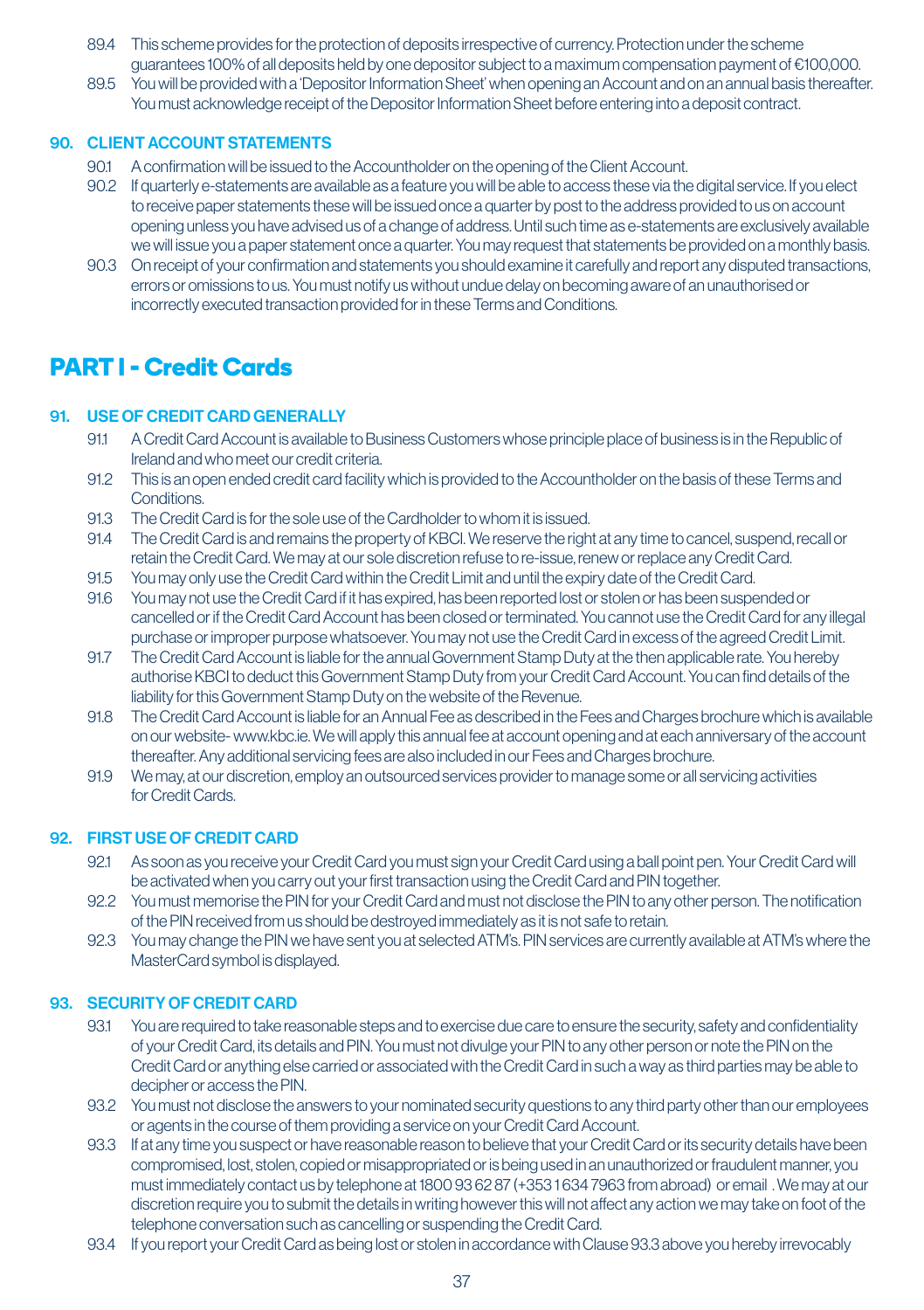authorise us to suspend and or cancel your Credit Card. Once the Credit Card has been reported lost or stolen in accordance with Clause 93.3 above and we have cancelled or suspended it, the Credit Card may not be used again even if it is subsequently located.

- 93.5 You hereby agree to provide all necessary information and assistance and to co-operate fully with all investigations carried out in connection with the loss or theft of your Credit Card including those conducted by us internally and those carried out by the Garda Síochána or other third party investigative authority. You hereby authorise us to inform and disclose all relevant information in connection with the loss or theft of your Credit Card to any appropriate third party. Where you have been a victim of fraud, we may require that you report this to An Garda Síochána.
- 93.6 We monitor Credit Card transactions for possible suspicious activities. If we believe suspicious activity is taking place or the Credit Card is being used improperly, we may without having any liability to you for so doing, decline to authorise further transactions on the Credit Card Account until we have contacted you and satisfied ourselves in that regard. We will endeavour to contact you before we take a decision to decline authorisation of such transactions however it may not always be possible for us to contact you before declining such transactions. You hereby agree and authorise us to take such actions as we deem necessary including suspending the Credit Card if it cannot be established that the transaction is a valid transaction.
- 93.7 We will send the Credit Card and PIN to the address of the Accountholder that we hold on our records. You should ensure that arrangements for the receipt of mail at that address are secure. If you change address you should immediately notify us by phone on 1800 804 414 or in writing to PO Box 12485, KBC Bank Ireland Plc, Sandwith Street, Dublin 2. If you fail to do so there is a risk that your mail could be intercepted resulting in fraud on the Credit Card Account.

#### 94. LIABILITY FOR LOSS OF CREDIT CARD

- 94.1 Subject to Clause 94.2 below, you may only be liable for a maximum of €50 in respect of unauthorised transactions carried out using your Credit Card. You are not liable for any transactions carried out using your Credit Card after you have reported it lost or stolen in accordance with Clause 93.3 above.
- 94.2 You will be fully liable for any unauthorised transactions carried out using your Credit Card if:-
	- 94.2.1 the unauthorised transactions occurred due to gross negligence or fraud on your part;
	- 94.2.2 vou are in breach of Clause 931 above;
	- 94.2.3 if you fail to promptly report the loss or theft of your Credit Card to us in accordance with Clause 93.3 above;
	- 94.2.4 you provided the Credit Card to a third party and they used it or passed it to someone else; and
	- 94.2.5 in breach of Clause 93.5 above you fail to co-operate in full with any investigation into the loss or theft of your Credit Card.

#### 95. ISSUE OF NEW OR REPLACEMENT CREDIT CARDS

95.1 We may at our absolute discretion refuse to replace or re-issue any Credit Card that expires or is reported lost or stolen. We will refuse to re-issue a Credit Card where you have terminated your Account or are in breach of any of these Terms and Conditions. A fee may be charged for the issue of a replacement Credit Card.

#### 96. CREDIT LIMIT

- 96.1 We will notify you of your Credit Limit and Credit Card Limit when we issue the Credit Card to you. You must not use your Credit Card to enter into transactions in excess of the Credit Limit and/or Credit Card Limit.
- 96.2 We will not increase your Credit Limit unless you request us to do so however we reserve the right to refuse such a request at our absolute discretion.
- 96.3 We reserve the right at any time and at our absolute discretion to reduce your Credit Limit. We will provide you with 15 days notice in writing of any such reduction.
- 96.4 If you authorise a transaction which would bring the amount outstanding on your Credit Card Account in excess of the Credit Limit, we reserve the right at our absolute discretion to authorise or decline such transactions. If we do authorise such transactions this does not increase your Credit Limit and does not in any way imply that we will authorise all such transactions and all such authorisations may incur a fee from us.

#### 97. ADDITIONAL CARDHOLDERS

- 97.1 An Accountholder may request that an individual (aged 18 years or over) be a Cardholder on the Credit Card Account. We may at our discretion accept or decline this request. There may be a maximum of twenty four Cardholders on the Credit Card Account at any time. To ensure compliance with our obligations in relation to antimoney laundering, fraud prevention and the prevention of the financing of terrorism we may require documentation satisfactory to us to evidence the identity and current permanent address of any person who is proposed to be a Cardholder on the Credit Card Account.
- 97.2 If we agree to issue a Credit Card, a Card and PIN will issue to the Cardholder at the address of the Accountholder.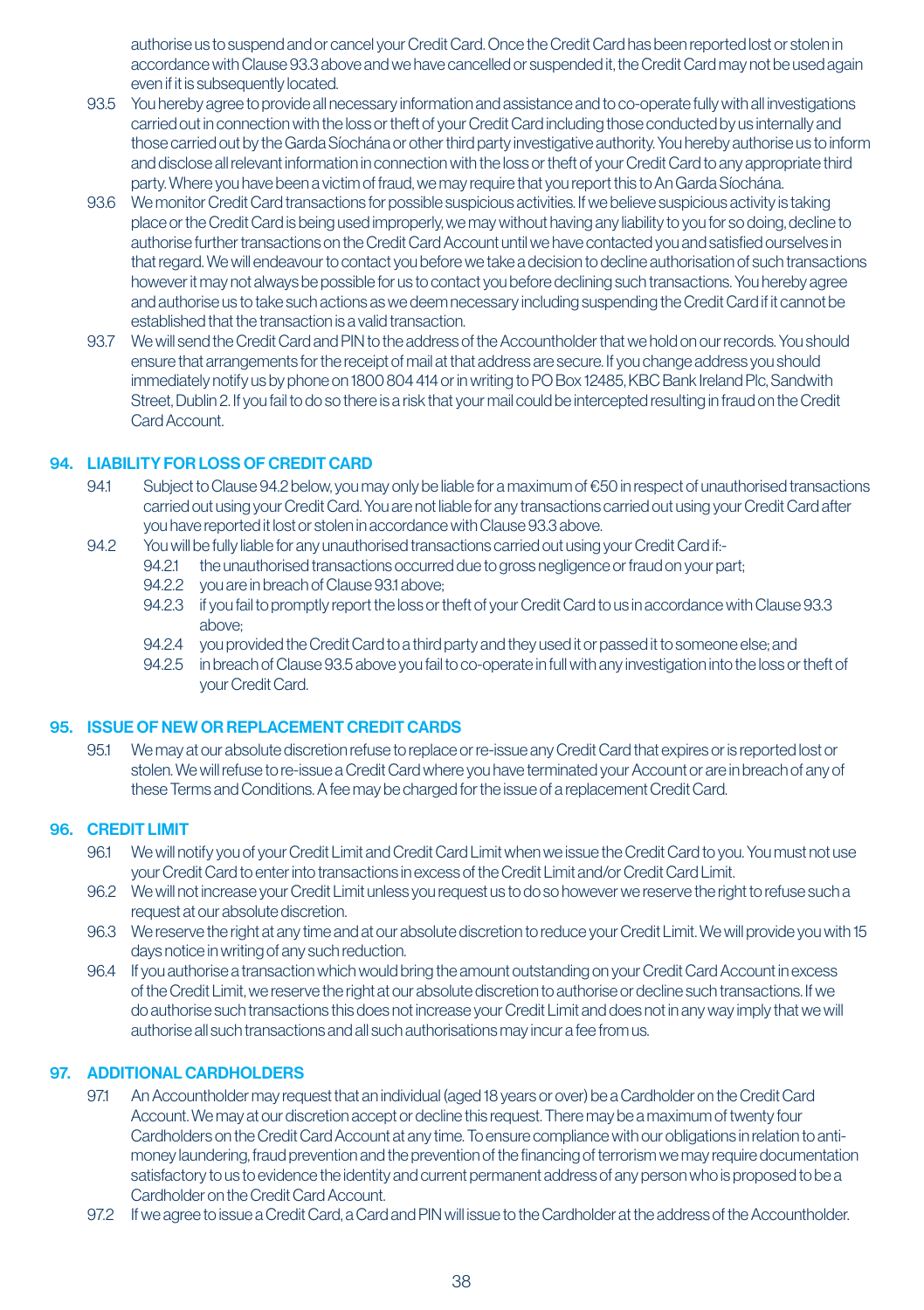- 97.3 The Accountholder is responsible for all transactions carried out by the Cardholder and is fully liable to us for payment of all amounts outstanding on the Credit Card Account in respect of transactions carried out by the Cardholder. The Accountholder must inform the Cardholder of these Terms and Conditions.
- 97.4 We may at any time cancel, suspend or block a Credit Card issued to any Cardholder. We will cancel a Credit Card at any time if you request us to do so.
- 97.5 Each Cardholder authorises us to provide the Accountholder with any information in connection with the transactions carried out on the Credit Card Account by him or her.
- 97.6 Transactions carried out by a Cardholder will reduce the available balance on the Credit Card Account and are included in the Credit Limit. Please note that Cardholders will be entitled to use their Credit Card to the full extent of the Credit Card and/or Credit Limit subject to limitation on the value of transactions and cash withdrawals Cardholders can carry out using their Credit Card which are available on request.
- 97.7 Each Cardholder shall be deemed to have accepted and to be bound by these Terms and Conditions save for the following clauses which are only applicable to the Accountholder:- Clauses 94 (Liability for loss of Credit Card), 102 (Interest), 103 (Statements) and 104(Monthly Payments).
- 97.8 Cardholders should only use their card for purposes connected with the business of the Accountholder. It is the Accountholder's responsibility to ensure that this condition is enforced. No card should be used for payments relating to illegal activities or anything which would be a breach of these conditions.
- 97.9 We reserve the right to set-off any balances owing on a credit card account against any credit balance on a KBCI account held by the Accountholder. We may do this without notice.

#### 98. CASH WITHDRAWALS

- 98.1 You can use your Credit Card in conjunction with your PIN to withdraw cash from an ATM where the Mastercard symbol is displayed. When you make a withdrawal we will deduct the amount of the withdrawal from the Account and will immediately reduce the available balance on your Credit Card Account.
- 98.2 The use of your Credit Card to withdraw cash from an ATM is subject to both transaction and daily limits. These limits will be determined by us at our sole discretion and may vary from time to time without prior notice from us. These limits are available on request at any time. ATM providers and retailers may apply their own limits to cash withdrawals and these may be lower than the daily limit set by us.
- 98.3 You can use your Credit Card in conjunction with your PIN to withdraw cash over the counter from a Bureau de Change where the Mastercard symbol is displayed up to a specific limit. This limit will be determined by us at our sole discretion and may vary from time to time without prior notice from us. These limits are available on request at any time. Some over the counter providers such as a Bureaux de Change apply their own limits to cash withdrawals and these may be lower than the daily limit set by us.
- 98.4 Interest begins to accrue on the Credit Card Account in respect of any cash withdrawals from the day the cash is withdrawn. There is no interest free period in respect of cash withdrawals.
- 98.5 Fees and charges (including without limitation a cash advance fee) may apply in respect of cash withdrawals. Please see our Fees and Charges Booklet for further details.

#### 99. PURCHASES

99.1 Point of Sale Transactions When using your Credit Card for a Point of Sale Transaction you may be asked to either enter your PIN, sign or hold your Credit Card against a card reader depending on the payment terminal.

#### 99.2 Chip & PIN transactions

- 99.2.1 For transactions which require a Credit Card to be inserted into the POS Terminal you will be generally prompted to input your PIN into the POS terminal.
- 99.2.2 Some POS Terminals may require your signature if they do not have a Chip and PIN facility.
- 99.2.3 The use of your Credit Card for Point of Sale Transactions is subject to daily limits. These limits are available on request at any time. These limits will be determined by us at our sole discretion and may vary from time to time without prior notice from us.

#### 99.3 Cardholder not present transactions

- 99.3.1 You may authorise a Point of Sale Transaction when you are not in the presence of a retailer or merchant for example over the telephone or online. This is called a "Cardholder not present" transaction and the retailer or merchant may ask for any or all of the following details:
	- Your Credit Card number.
	- Credit Card validation (last three digits on the back of your Credit Card),
	- Credit Card expiry date,
	- Your name, address and telephone number,
	- The address to which goods should be delivered, and
	- The amount charged, date and time.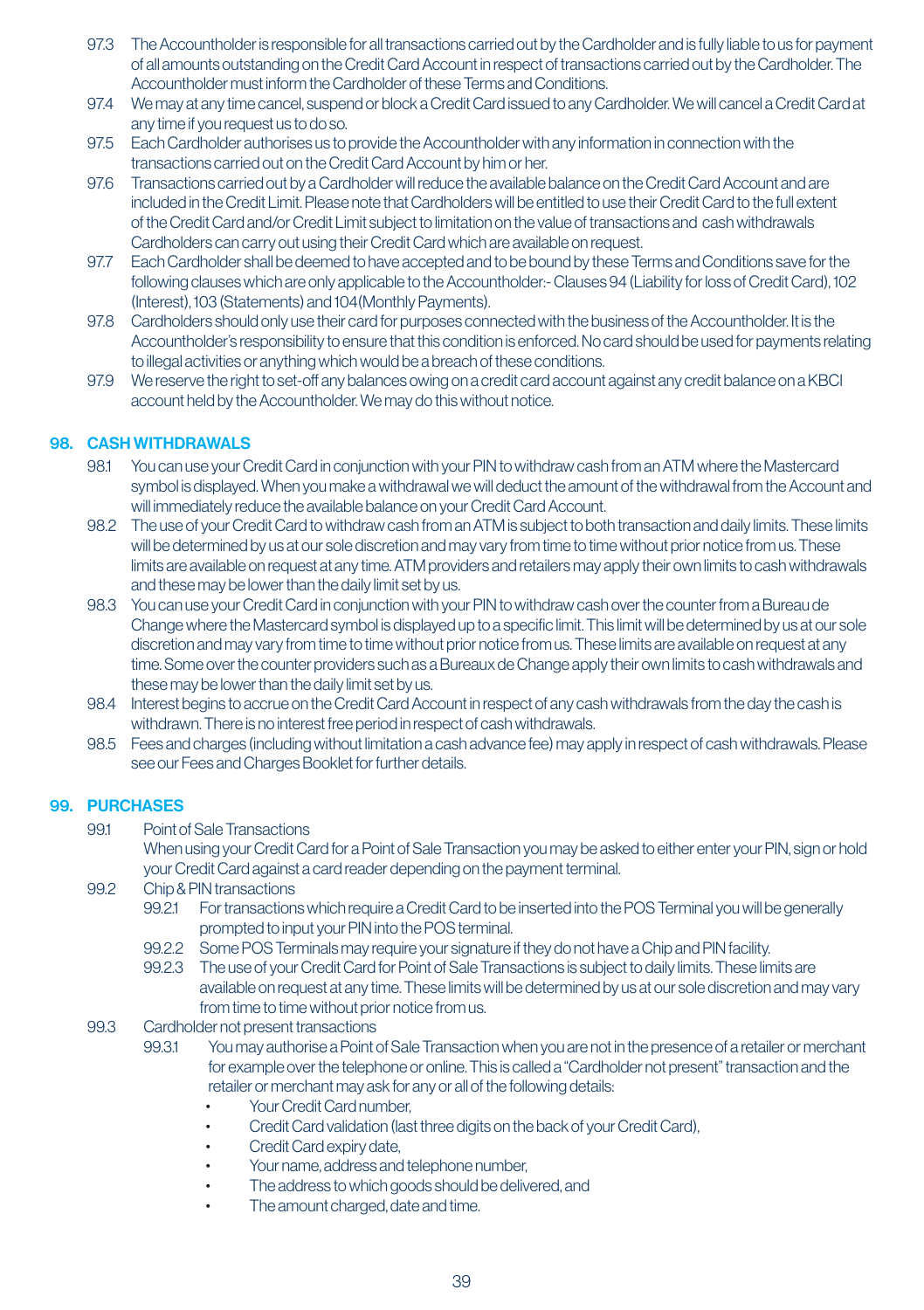- 99.3.2 Some retailers or merchants may require you to use MasterCard Securecode to authorise a Cardholder not present transaction. In order to use the service, the Cardholder must have a valid mobile phone number registered to the Credit Card Account. A unique one-time 8 digit numeric passcode will be sent via SMS to your mobile phone at the time authorisation is requested by the merchant. You must enter the unique one- time passcode when prompted. There is no requirement to register for MasterCard SecureCode. We bear no responsibility for any loss, damage, or expense you may incur as a result of authorising a transaction through MasterCard SecureCode. It is your responsibility to ensure KBCI holds your up to date mobile phone number to ensure you have continued use of the MasterCard SecureCode service.
- 99.3.3 If we authorise a transaction as a Cardholder not present transaction this will immediately reduce the available balance on the Credit Card Account.
- 99.3.4 Some retailers or merchants will apply for pre authorisation of a payment when you give them your Credit Card number e.g. booking a hotel room. The pre authorisation amount will reduce the available balance on the Credit Card Account.
- 99.3.5 We have no obligation, responsibility or liability to you or the retailer/merchant concerning goods or services purchased using the Credit Card. You should contact the retailer or merchant if you have any query, complaint or dispute about the goods and services they supply to you. We will not negotiate or enter into any communication with a retailer or merchant on your behalf.
- 99.3.6 In some circumstances a retailer or merchant may require an authorisation from us to permit a particular transaction which exceeds the transaction limits to proceed. These transaction limits are set by the retailer and are in addition to any transaction limits we may have. The granting of this authorisation is at our discretion and has the effect of reducing the available balance on the Credit Card Account.
- 99.3.7 We have no obligation, responsibility or liability to you if a retailer or merchant refuses to accept your Credit Card or if the retailer or merchant fails to contact us for authorisation where required.
- 99.3.8 Once you have authorised a retail purchase, it cannot be subsequently revoked (whether or not a voucher is signed or a PIN number verified. Where you have authorised a retailer or merchant to set up a continuous Payment Instruction on your Credit Card and you wish to cancel it, you must send a written cancellation notice to the retailer or merchant and keep a copy of the letter. Service of such a cancellation notice on a retailer or merchant shall not constitute, or be deemed to constitute, service of any such notice on us.
- 99.3.9 When a retail purchase is authorised by use of a Credit Card and PIN, the use of the PIN will be regarded as conclusive evidence that the Point of Sale Transaction was authorised by you.
- 99.3.10 When a Cardholder not present transaction is authorised by the use of MasterCard Securecode, this will be regarded as conclusive evidence that the Cardholder not present transaction was authorised by you. Use of the MasterCard Securecode by you is subject to the terms and conditions of MasterCard Secure code.
- 99.3.11 If a retailer or merchant initiates a refund in respect of a Point of Sale Transaction carried out on the Credit Card Account we will only credit the Credit Card Account with the amount refunded upon receipt and processing of the refund amount by us from the retailer or merchant. For non-euro transactions the amount actually credited to the Credit Card Account may, following deduction of relevant fees and charges, and applying the daily foreign exchange rate differ from the original amount of the Point of Sale Transaction effected on the Credit Card Account.

#### 99.4 Contactless transactions

- 99.4.1 A contactless transaction is one where you are not required to sign or enter your PIN in order to authorise the transaction.
- 99.4.2 You can use the Credit Card to make purchases for small amounts without using the Chip and PIN.
- 99.4.3 When you make a payment using a contactless card reader you must place your Credit Card against the reader in the retail outlet. The Credit Card will be detected and the payment is completed without you entering your PIN. From time to time, for your security, we may ask you to conduct a Chip and PIN trans action in which case you must insert your Credit Card and enter your PIN.
- 99.4.4 There is a maximum limit on the value of each contactless transaction which is determined by us. These limits will be determined by us at our sole discretion and may vary from time to time without prior notice from us. These limits are available on request at any time. In addition retailers or merchants may apply their own limits in respect of contactless transactions.
- 99.5 Digital Wallets
	- 99.5.1 From time to time, through partnerships with other third parties the use of your Credit Card as a digital card may be facilitated. This means that we may facilitate your Credit Card being added to or kept in a digital wallet. A digital wallet is any electronic payment system operated by a third party service provider and is available on compatible mobile devices or watches. If you register your Credit Card for a digital wallet you can use your card stored on it to make payments to allow you pay for items.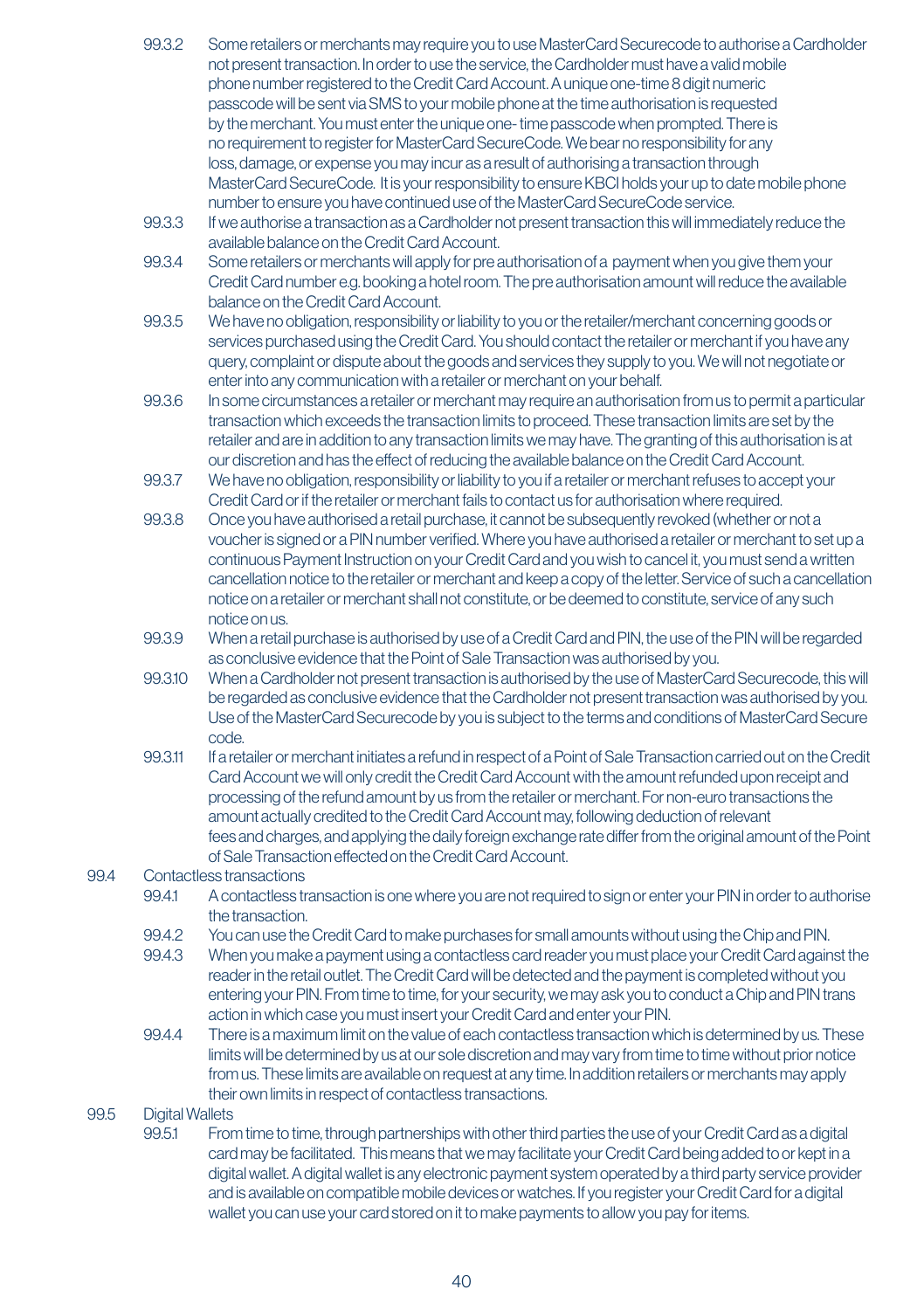99.5.2 If the use of your Credit Card as a digital card is facilitated, you will be asked to consent to the third party service provider's terms and conditions which govern your registration on, operation and use of the digital wallet. You acknowledge and agree that to the extent permissible by law, neither KBCI nor any member of the KBC Group shall be liable to you or any third party in respect of any loss (howsoever it arose) that was suffered or incurred by you or a third party, which arises in connection with your use of the digital wallet.

#### 100. USE OF CREDIT CARD ABROAD

- 100.1 Your Credit Card may be used in most countries worldwide subject to the Credit Limit. You should notify us in advance if you are planning to travel abroad. We have no obligation, responsibility or liability to you if a retailer or merchant abroad refuses to accept your Credit Card.
- 100.2 The use of your Credit Card while abroad is subject to local legal and regulatory requirements and your Credit Card may not be used in a foreign country for a purpose which is illegal under the laws of that country.
- 100.3 If you use your Credit Card for a non-euro transaction or withdraw cash in a country that is not a member of the Euro, the amount of any non-euro transaction will be converted to euro at the rate of exchange (as determined by Mastercard) applicable on the date the transaction or withdrawal is debited to your account in accordance with the procedures of the applicable Scheme. Accordingly the date of conversion may not be the date of the transaction or withdrawal. We have no control over when the transaction or withdrawal will actually be processed by the clearing system. For transactions or withdrawals in EEA countries we can provide you with an indicative rate of exchange on the day of the transaction if you contact us, but as outlined above, this may not be the actual rate that will be applied as exchange rates may fluctuate between the date of a transaction or withdrawal and the date on which the transaction or withdrawal amount is debited to your Account.
- 100.4 Non-euro transactions may attract additional fees and charges as outlined in our Fees and Charges Booklet. In addition some ATM providers in other countries may charge a fee for use of their ATM facilities.

#### 101. ACCOUNT TRANSACTIONS

- 101.1 The amount of all transactions (including those by all Cardholders) will be debited to your Credit Card Account reducing your available balance. When a transaction is debited to your Credit Card Account is dependent on when we receive the details of it from the retailer or merchant or their financial institution and in the case of a cash withdrawal it will be debited when we receive details of it.
- 101.2 We are under no obligation to provide ATM facilities or credit card service at any time or any location.
- 101.3 We shall not be responsible or liable for any malfunction, fault, suspension, breakdown, interruption or any other operational or technical problem with any system or service used to process transactions using Credit Cards. We may without liability to you suspend or discontinue credit card services for such period of time as is required to remedy the problem. In addition we may at any time, where we believe at our absolute discretion that there is a real or potential security risk, suspend or discontinue the credit card services until such security risk is resolved without liability to you.

#### 102. INTEREST

- 102.1 The rates of interest applicable to your Credit Card Account are available at www.kbc.ie. If interest is applied to your Credit Card Account the rate and amount of interest will be included on your monthly statement.
- 102.2 If you discharge the entire balance payable (including balances outstanding from previous statements) on your Credit Card Account by the due date specified in your monthly statement, we will not apply interest (other than interest on cash advanced as set out in Clause 98.4 above) to your Credit Card Account in respect of the outstanding balances detailed in that monthly statement. If the entire balance is not discharged by the payment date specified in your monthly statements we will apply interest to your Credit Card Account in respect of the outstanding balances from the transaction date up to the date of repayment at the then applicable interest rate. All purchases, cash advances, fees, charges, Government Stamp Duty and any other amounts debited to the Account are eligible for interest calculation purposes.
- 102.3 Interest will accrue from day to day on the basis of 365 days based on a 365 day year or on such other basis as we may determine from time to time. Interest is calculated on the average daily balance outstanding.
- 102.4 No interest is earned on any credit balances on the Credit Card Account.
- 102.5 We may from time to time amend or vary the interest rate applicable to the Credit Card Account. We will give you at least two months notice of any change to the interest rate in accordance with clause 17.2. Where the change in interest rate is to your benefit we may at our discretion apply the new interest rate with shorter notice to you where we are permitted by law to do so otherwise the relevant notice periods as referred to will apply.
- 102.6 We can determine at our sole discretion, the method by which we notify you of the changes to the interest rate applicable to the Credit Card Account. We may, without limitation, notify you by letter, by way of an insert enclosed with your monthly statement, electronic mail, telephone (including recorded message) and/or advertisement in an Irish national daily or weekly newspaper or on our website.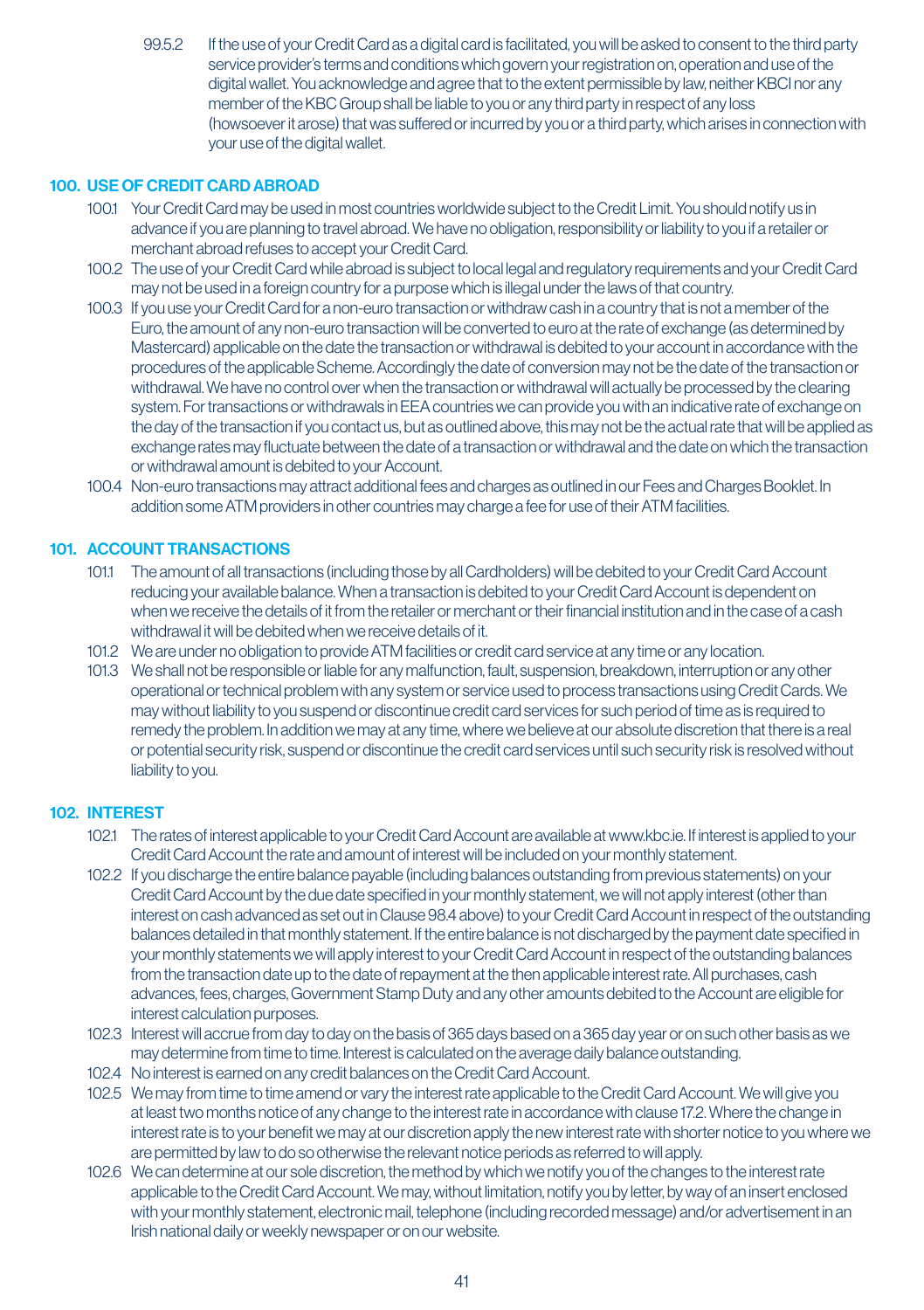#### 103. CREDIT CARD STATEMENTS

- 103.1 We will issue you a statement on a monthly basis, the date on which your statement is issued each month shall be determined by us and will depend on the date on which your Credit Card Account is opened. The statement will be sent to the correspondence address we hold for you on our records. Individual Cardholders do not receive statements however transactions carried out by the Cardholder are detailed on the statement sent to the Accountholder
- 103.2 You should review your statement and any other account information when received and examine it carefully and report any disputed transactions, errors or omissions to us. You must notify us without undue delay on becoming aware of an unauthorized or incorrectly executed transaction in accordance with Clause 62 and Clause 63 and as otherwise provided for in these Terms and Conditions.

#### 104. MONTHLY PAYMENTS

- 104.1 You are required to pay the full balance due as set out in your monthly statement by the due date specified in the statement. The due date will be 25 days from the date of the statement.
- 104.2 The full amount due must be paid by Direct Debit.
- 104.3 Additional payments can be made to your Credit Card Account by electronic funds transfer, standing order or cheque. Cheques should be sent to PO Box 12485, KBC Bank Ireland Plc, Sandwith Street, Dublin 2. Details of the account for payment by electronic funds transfer or standing order can be found on your statement.
- 104.4 We do not accept payment by cash either by post or through our hubs.
- 104.5 You should ensure that payment is made in sufficient time to allow it to reach your Credit Card Account by the due date.
- 104.6 If you do not pay the balance due on your Credit Card Account on the due date, interest will accrue on the balance that remains outstanding on your Credit Card Account in accordance with clause 102 above.
- 104.7 If you fail to pay the full amount due on your Credit Card Account by the due date, we reserve the right to suspend, revoke block or cancel your Credit Card and to terminate the Credit Card Account in accordance with the provisions of Clause 105.
- 104.8 If the due date falls on a date that is not a Business Day, the due date shall be the next Business day.

#### 105. CANCELLATION AND TERMINATION

- 105.1 If you wish to close your Account and cancel your Credit Card, you must advise us in writing or by telephone and then destroy the Credit Card by cutting through the chip and magnetic stripe.
- 105.2 If a Cardholder is removed from the Account, any Card in that Cardholder's name will be automatically cancelled by us.
- 105.3 We may immediately suspend, block any Credit Card, cancel any Credit Card and/or refuse to issue or replace any Credit Card and cease to provide the Credit Card Account to you if:
	- 105.3.1 you fail to pay the full balance outstanding on the due date as set out in your monthly statement;
	- 105.3.2 you are no longer, in our opinion, able to manage your financial affairs;
	- 105.3.3 you die;
	- 105.3.4 you cease trading or carrying on business;
	- 105.3.5 any representation, warranty or statement made by you to us is or becomes, in our opinion, untrue in any material respect or any evidence subsequently comes to our attention that false documentation and/or information was provided to us in support of your application for the Credit Card Account;
	- 105.3.6 we have objectively justifiable reasons related to the security of any Credit Card or have a suspicion of unauthorized or fraudulent use of any Credit Card;
	- 105.3.7 you commit any serious or repeated breach of these Terms and Conditions;
	- 105.3.8 you are in breach of any other agreement with us;
	- 105.3.9 it becomes unlawful for you to continue to have a Credit Card;
	- 105.3.10 we must do so to comply with any law, regulation or direction from a relevant competent authority or competent court;
	- 105.3.11 you enter into any arrangement with your creditors, are declared bankrupt or insolvent or judgment is obtained against you, or we otherwise consider that you may be unable to discharge your obligations to us, or if with respect to a corporate entity, a wind-up commences, your assets become subject to a receivership, administration or any form of legal protection from your creditors or you are the subject of any analogous insolvency processes or proceedings in another jurisdiction or we otherwise consider that you may be unable to discharge your obligations to us;
	- 105.3.12 if you use or we suspect that the Credit Card Account or your Credit Card is being used for any unlawful or other inappropriate purpose;
	- 105.3.13 we receive a notice of attachment from the Revenue Commissioners pursuant to Section 1001 and/or Section 1002 of the Taxes Consolidation Act 1997; or
	- 105.3.14 for any reason our Agreement becomes unenforceable or void; or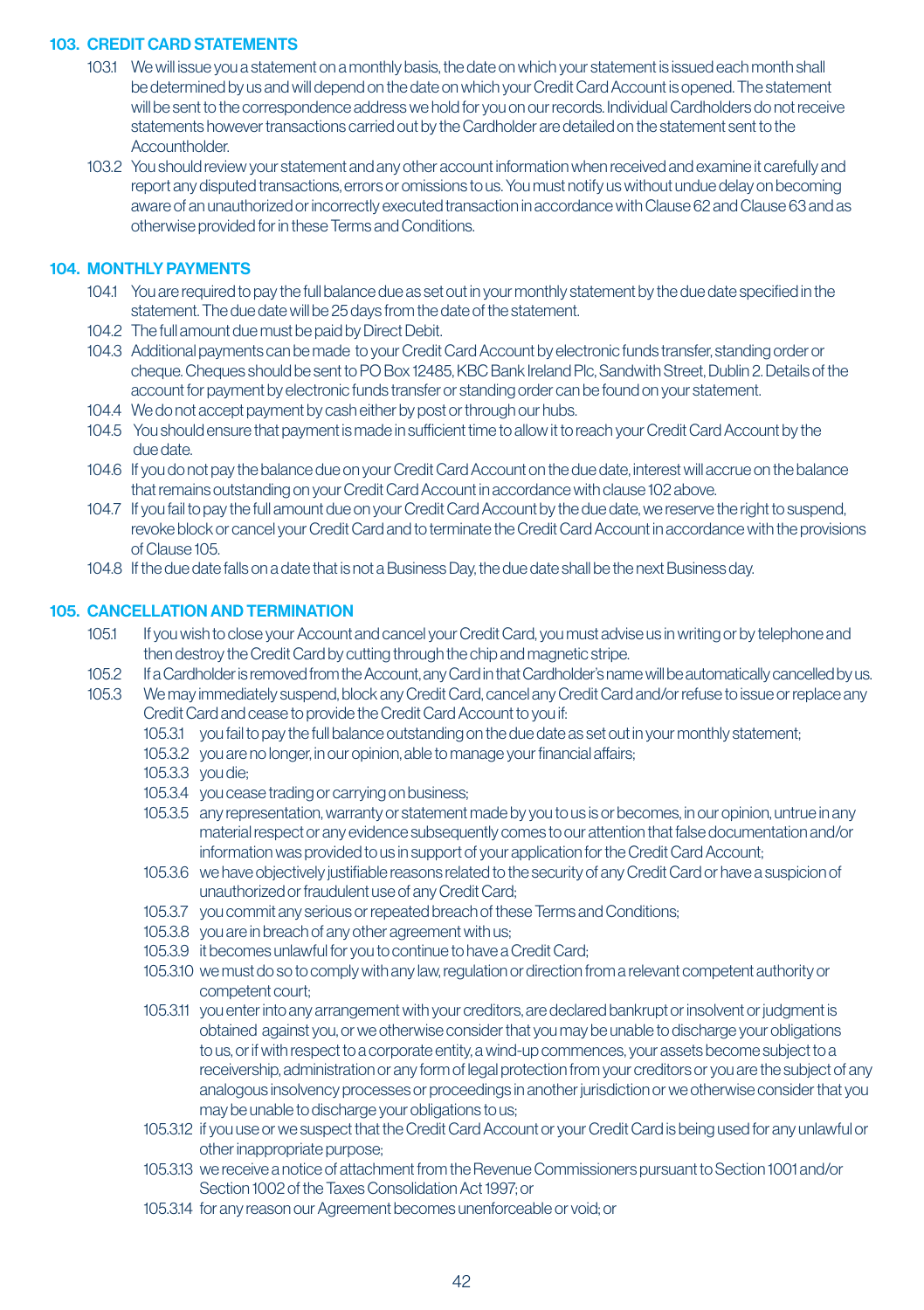105.3.15 we reasonably decide at any time that all or part of the documentation you supplied did not comply with the requirements of the Criminal Justice (Money Laundering and Terrorist Financing) Act 2010.

- 105.4 After the suspension and/or blocking of a Credit Card we will provide you with notice of such suspension or blocking. Whilst the Credit Card is suspended and/or blocked, we may cancel any Credit Card and/or refuse to issue, renew or replace any Credit Card by giving you 2 months notice whereupon you must cut all Credit Cards (through the signature box, magnetic strip and chip).
- 105.5 If the Credit Card Account is closed, you must immediately pay all sums owing on the Credit Card Account and interest, fees and charges will be charged up to the date of closure and the Credit Card will not be valid after the date of closure of the Credit Card Account. These terms and conditions will continue to apply until all money owed is paid.
- 105.6 In addition to the above we may cancel your Credit Card and cease to provide you with Credit Card services for any reason at anytime by providing you with two months prior written notice.

## **PART J - Terms and Conditions for Digital Access**

#### 106. TERMS OF USE FOR DIGITAL ACCESS

106.1 Digital Services must only be used in accordance with these Terms and Conditions for Digital Access. The use of Digital Services is governed by these Terms and Conditions, our Terms and Conditions for the Website (available at www.kbc.ie) banking law and practice generally, and the terms and conditions applicable to the Account.

#### 107. AVAILABILITY OF SERVICE

- 107.1 We may at any time and at our discretion and without any liability to you, modify, suspend or discontinue Digital Services without notice for any valid technical, operational (including without limitation routine maintenance or planned downtime) or commercial reason.
- 107.2 In the event of a breakdown, fault, malfunction or any other technical or operational problem in connection with the Digital Services, we may without liability to you suspend or discontinue the Digital Services for such period of time as is required to remedy the problem. In addition we may at any time, where we believe at our absolute discretion that there is a real or potential security risk without liability to you, suspend or discontinue Digital Services until such security risk is resolved.
- 107.3 The services, features and functionality available through the Digital Services may vary from time to time at our discretion and depending on the device you are using.
- 107.4 In order to avail of the Digital Services you must have requested access to Digital Services by completing and complying with our registration process and have activated the Digital Services as instructed. We may at our sole and absolute discretion refuse to register you for Digital Services without providing a reason.
- 107.5 We may at any time and at our discretion limit the number of Users who can access the Digital Services and/or suspend the access of any individual User without notice to you.

#### 108. FIRST USE OF THE DIGITAL SERVICES

- 108.1 You must register for Digital Services on the opening of your Account.
- 108.2 In order to register for Digital Services you must first download the KBCI Business Banking Online Activation and Security Application from Google Play or iOS App store.
- 108.3 When you register for Digital Services we will provide you with an activation code in order to create access to the Digital Services. The activation code will be valid for 5 days after which it will expire.
- 108.4 You shall use the activation code to activate the Digital Services. Once the Digital Services have been activated you will access the Digital Services by logging on to the website using your User ID and specially created password.

#### 109. EQUIPMENT

- 109.1 It is your responsibility to provide and maintain at your own cost, any and all equipment necessary in order to avail of the Digital Services. Prior to enrolling for Digital Services you should ensure that your equipment meets the specifications required for access to the Digital Services. We reserve the right at any time to modify the requirements and specifications of such equipment.
- 109.2 In order to access the Digital Services you will require internet access and will need to download the KBCI Business Banking Online Activation and Security Application from Google Play or iOS App store.

#### 110. SECURITY

- 110.1 You must not disclose your Digital Security Materials (the 'Security Materials') whether directly or indirectly, to any other person (including, but not limited to, any account aggregation service provider), or note them in a form that would be intelligible or otherwise make them accessible to any other person (including asking your computer or other electronic device to remember any of the Security Materials).
- 110.2 It is your responsibility to ensure the security of any computer, tablet, mobile phone or other electronic device from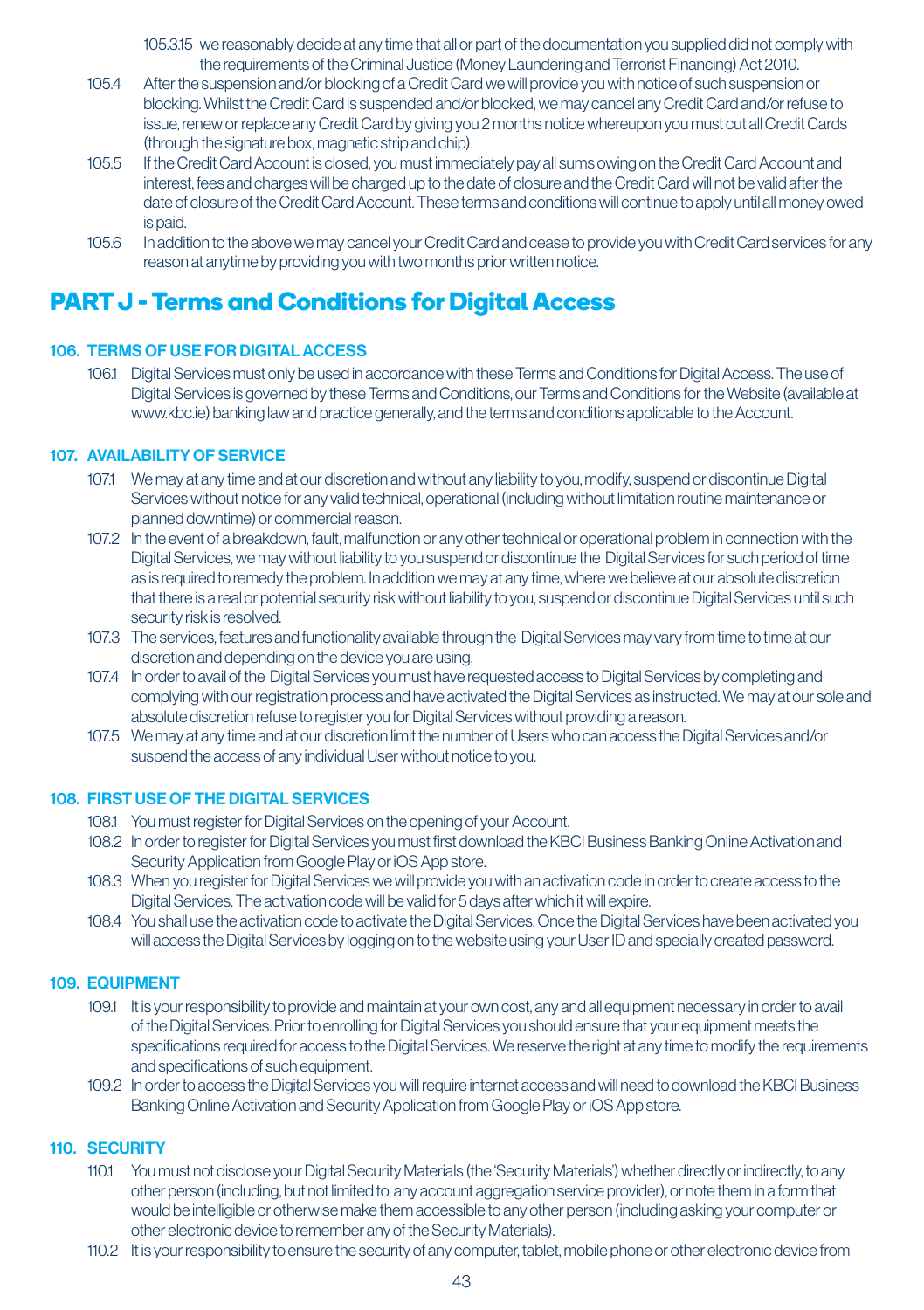which you access the Digital Services. You are required to disconnect, log off and exit the Digital Services and Website when not availing of the Digital Services. After a period of inactivity which will be defined at the discretion of KBCI, you will automatically be logged out. You must take all reasonable steps to prevent your computer, tablet, mobile phone or other electronic device from becoming infected with a virus and to prevent any third party gaining unauthorised access to your computer, tablet, mobile phone or other electronic device its programs and files and the Security Materials.

- 110.3 You must notify us as soon as is reasonably practicable and without undue delay on becoming aware of (i) the loss, theft or misappropriation of your Security Materials; and (ii) any fraudulent activity or unauthorised transactions on your Account. If we are notified of such loss, theft, or misappropriation of your Security Materials or any fraud or unauthorized transaction on your Account we shall take such action as we deem appropriate at our discretion to protect the security and privacy of the Account. We may require you to report such incidences to An Garda Síochána.
- 110.4 After you have registered for Digital Services, we will never ask you to disclose in full to us, or to anyone purporting to act on our behalf, your Security Materials. If you receive this form of request from any source, it is likely to be fraudulent in nature and you should not reveal your Security Materials in response. You should immediately advise us of any such request.
- 110.5 We cannot guarantee the privacy, confidentiality or security of information transmitted using Digital Services and by using the Digital Services you accept and acknowledge this risk.

#### 111. AUTHORISATION AND CONSENTS

- 111.1 You hereby irrevocably authorise and instruct us to act upon the instructions received from you through the Digital Services. You are responsible for ensuring that all instructions given by you through the Digital Services are complete and accurate. You cannot change or cancel instructions once you have authorised them online and any authorised instruction given through the Digital Services shall be final and binding on you.
- 111.2 Once an instruction is received by us authenticated by means of your Security Materials, you agree we can act on and process the instruction. You also acknowledge that we do not carry out any further security checks in respect of the instruction. However, we may at our discretion in certain circumstances request such further security verification as we deem appropriate.
- 111.3 These Terms and Conditions for Digital Access may amend the mandate you have provided in respect of the Account, but only to such extent as may be required to provide the Digital Services. We are under no obligation to check the mandate in respect of the Account before we provide the Digital Services or process any instruction received through the Digital Services.
- 111.4 We may decline to act on any instruction or request for information received through the Digital Services if: 111.4.1 There are insufficient funds in the relevant Account to cover an instruction to make a payment from that Account; or
	- 111.4.2 We believe that the Digital Services is being accessed and/or used in an irregular or unauthorised manner provided that we shall not be liable for any failure to do so.
	- 111.4.3 We suspect that the Digital Services is being used for fraudulent purposes or the security of your Digital Services has been compromised.
- 111.5 We record instructions received through the Digital Services and you hereby agree to the recording of such instructions and accept in the absence of manifest error the accuracy thereof. You further agree to the use of such recordings in the event of the any dispute arising in connection with these Terms and Conditions or any instruction provided through the Digital Services.

#### 112. MULTIPLE USERS AND REMOTE BANKING

- 112.1 The Digital Services is available to and instructions may be given using the Digital Services, by any of the authorised Users once they have registered for use of the Digital Services. Users must register separately and apply for their own Security Materials.
- 112.2 In the case of a dispute arising between Accountholders and/or authorised signatories and/or Users, such a dispute shall be resolved in accordance with the terms and conditions of the Account and we shall take such action as we deem necessary in the circumstances which may at our discretion include suspending, blocking, and/or terminating the Account and the Digital Services.
- 112.3 The Accountholder is responsible for, and where applicable, jointly and severally liable, for any instruction received from any User registered to transact on behalf of the Accountholder(s) through the Digital Services.
- 112.4 It is specifically acknowledged by you that in the case of an Account where there are multiple authorised Users of the Digital Services we may act upon instructions received through the Digital Services from any one of the Users in relation to the Account except where any limitations have been communicated to us or agreed setting of mandates and limits in advance, in relation to the Account.

#### 113. INFORMATION ON ACCOUNT BALANCES

113.1 We use all reasonable efforts to ensure that the information we provide to you through the Digital Services is accurate and complete however it should not be relied upon as conclusive evidence as to the state of your Account. We shall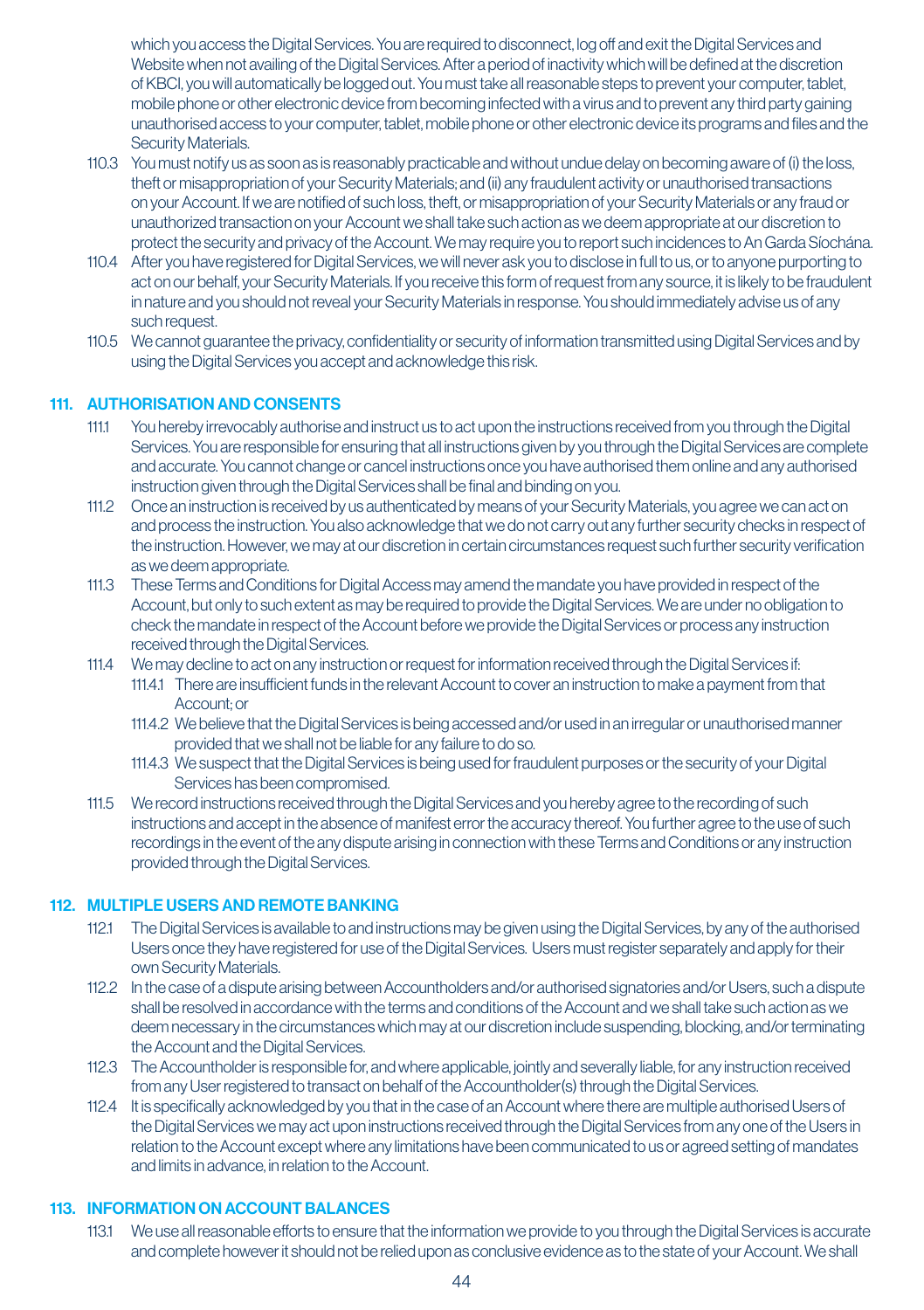not be liable for any loss, damage or expense arising in connection with the inaccuracy of any information provided to you through the Digital Services.

- 113.2 The account balance quoted through the Digital Services is updated at regular intervals when we receive details of the transactions from the merchant or their bank however it may not have been appropriately adjusted to include all debit/ credit (whether paper or electronic) transactions carried out by you since the balance was last updated if these have not yet been notified to us.
- 113.3 You shall carefully examine any account information (including Account statements and balances) received by you, or any other information provided by us to you, through the Digital Services from time to time and shall report any errors or omissions to us in writing without undue delay. Nothing herein will prevent us or you subsequently adjusting information to correct an error or omission, but in that case without any claim to compensation or damages arising on account thereof.

#### 114. FUNCTIONALITY AVAILABLE THROUGHOUT THE DIGITAL STATES

114.1 Through our Digital Services you may view account transactions and balances and carry out certain account transactions. The functionality available through the Digital Services will vary depending on the type of Account, the type of Digital Services you use and the equipment you use to access the. Digital Services The Digital Services may vary from time to time at our discretion and depending on the device you are using.

#### 115. LICENCE AND INTELLECTUAL PROPERTY

115.1 All Intellectual Property rights in the data, codes, mobile app, information or material used by us to provide the Digital Services are and remain vested in us and you are only authorised to use such data, codes, information or material for the purpose of accessing the Digital Services in accordance with these Terms and Conditions for Digital Access.

#### 116. VARIATION

- 116.1 We reserve the right to vary these Terms and Conditions for Digital Access at any time. Any change to these Terms and Conditions for Digital Access shall become effective two months after they are published on the Website.
- 116.2 Following the two month period each User shall be required to accept the Terms and Conditions for Digital Access as amended or varied in order to continue to avail of the Digital Services unless otherwise permitted by law.

#### 117. GENERAL DISCLAIMER AND INDEMNITY

- 117.1 You agree to be bound by these Terms and Conditions for Digital Access as may be amended from time to time and to indemnify KBCI in connection with any loss, or damage arising or occasioned by your breach or that of a third party of these Terms and Conditions for Digital Access.
- 117.2 KBCI, to the fullest extent permitted by law, is not accountable for and does not accept any liability or responsibility for any loss, damage (including without limitation, incidental, punitive, exemplary, special or consequential damages, loss of profit or damages resulting from lost data or business interruption) or expense resulting from:-
- (a) using the Digital Services whether with or without authorisation;
- (b) the performance, functionality, non-performance, unavailability, inaccessibility, or corruption of the Digital Service
- (c) communicating with us or transmitting instructions to us using the Digital Services;
- (d) any fraudulent or unauthorised transaction on the Account being made using the Digital Services provided that the fraudulent or unauthorised transaction has been authenticated with the Security Materials.

#### 118. COSTS AND CHARGES

- 118.1 If you carry out transactions on the Account using the Digital Services, the usual transaction charges as set out in our Business Banking Fees and Charges Booklet are applicable and will be charged in accordance with the terms and conditions of the Account.
- 118.2 You should note that all third party charges incurred by you in accessing the Digital Services such a telephone and data charges are at your cost and we have no liability or responsibility in respect of these. If you access the Digital Services from abroad you may be subject to additional roaming charges.

#### 119. DATA PROTECTION

- 119.1 Our Data Protection Documents set out in detail how we may use your personal data and our obligations pursuant to Data Protection Law. We keep each of the Data Protection Documents under regular review and any amendments and/ or updates we make will be reflected within the relevant Data Protection Document made available online at www.KBC.ie. Hard copies may also be obtained from any of our Hubs or on request from the Customer Services Department. Should there be any conflict between these Terms and Conditions and the Data Protection Documents, these Terms and Conditions shall prevail.
- 119.2 To maintain the security of our systems, protect our staff and to assist in the detection of fraud or other possible crimes we may monitor internet communications, including web and email traffic into and out of our domains. Without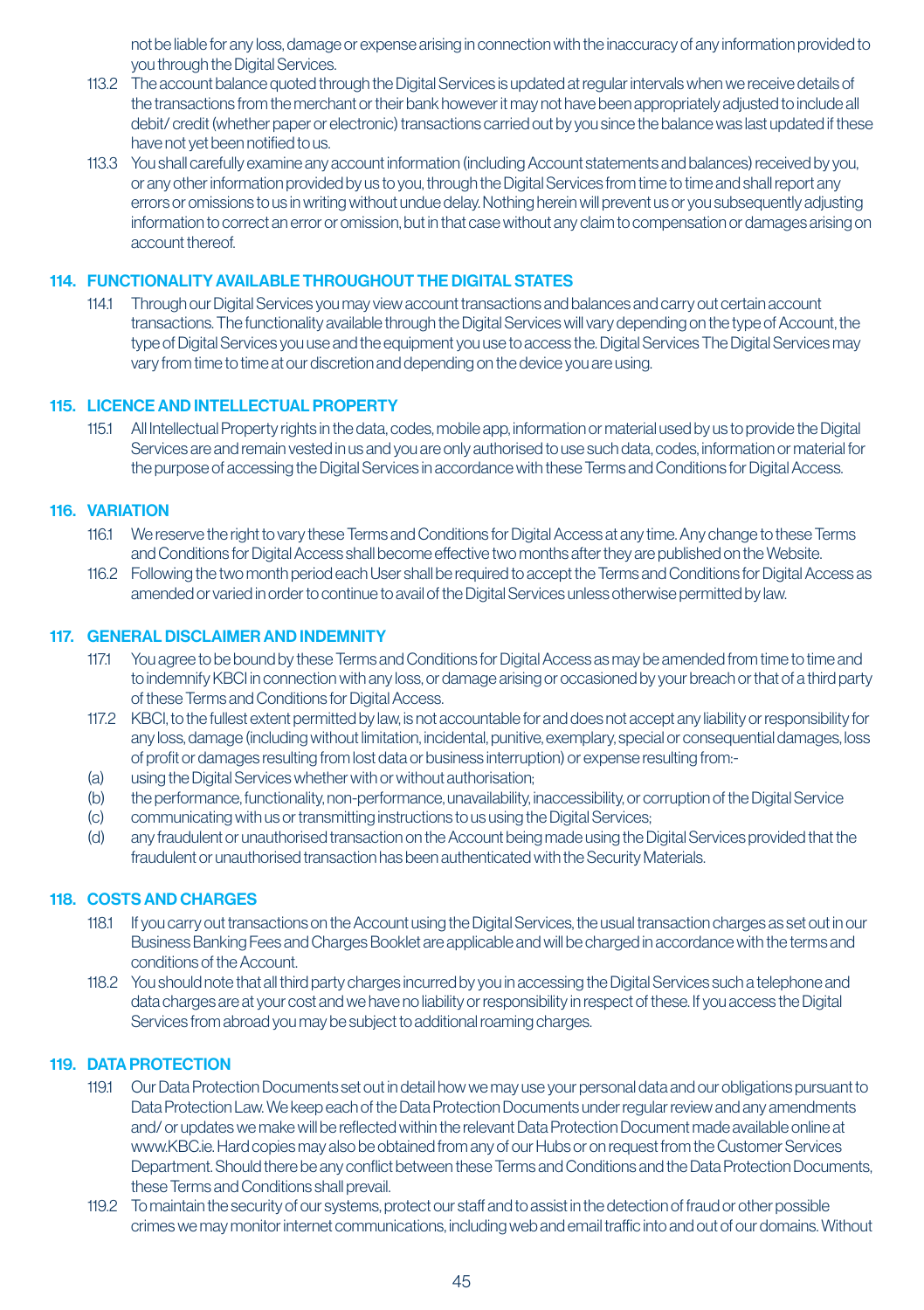prejudice to the generality of the forgoing, this monitoring includes checks for viruses and other malignant code, criminal activity, and unauthorised use of content.

#### 120. CONFIDENTIALITY

- 120.1 Subject to the terms of our Privacy Statement and Clause 28 of these Terms and Conditions, and except as maybe required by law, we shall keep confidential all personal data in relation to you held by us and shall only process personal data for the purposes of fulfil/ the terms of this agreement and providing you with the Digital Services. As a customer of KBCI, please help us keep your information up to date by notifying us of any changes in your personal details.
- 120.2 Any details or information provided by or obtained from us in connection with the provision of the Digital Services including without limitation, information relating to our systems, operation, software or hardware shall be held by you in the strictest confidential and you undertake not to disclose same to any other party unless the information is already in the public domain.
- 120.3 You are advised that information transmitted by electronic mail over the internet may not be secure, remain confidential or be delivered correctly. Electronic mail may also be corrupted and is liable to interference from third parties. While we have taken reasonable and appropriate security precautions, we cannot guarantee the privacy or confidentiality of information passing by such methods, and are not accountable, liable or responsible for the confidentiality, accuracy or reliability of messages sent or received by email over the internet in connection with the Digital Services where you have failed to implement or comply with our reasonable security requirements, to keep anti-virus and firewall protections up-to-date, and/or to take reasonable care to keep communications confidential, including reasonable care to keep your Security Materials secure.

#### 121. CANCELLATION AND TERMINATION

- 121.1 We may terminate your right to use the Digital Services at any time, on two months' notice to you unless otherwise permitted by law.
- 121.2 You may cancel the Digital Services at any time by sending a notice in writing to Business Banking Support Team KBC Bank Ireland plc., Sandwith Street, Dublin 2.
- 121.3 We further reserve the right to immediately terminate this agreement and/or suspend your use of the Digital Services without liability should any of the following events occur:-
- 121.4 you are no longer, in our opinion, able to manage your financial affairs;
	- 121.4.1 you die;
	- 121.4.2 you cease trading or carrying on business;
	- 121.4.3 any representation, warranty or statement made by you to us is or becomes, in our opinion, untrue in any material respect;
	- 121.4.4 you commit any serious or repeated breach of these Terms and Conditions;
	- 121.4.5 you are in breach of any other agreement with us;
	- 121.4.6 it becomes unlawful for you to continue to use the Digital Services;
	- 121.4.7 we must do so to comply with any law, regulation or direction from a relevant competent authority or competent court;
	- 121.4.8 you enter into any arrangement with your creditors, are declared bankrupt or insolvent or judgment is obtained against you or, with respect to a corporate entity, a wind-up commences, your assets become subject to a receivership, administration or any form of legal protection from your creditors, or you are the subject of any analogous insolvency processes or proceedings in another jurisdiction or we otherwise consider that you may be unable to discharge your obligations to us;
	- 121.4.9 you use the Digital Services for any unlawful, fraudulent or other inappropriate purpose; or
	- 121.4.10 for any reason our agreement with you or these Terms and Conditions becomes unenforceable or void.
	- 121.4.11 We reasonable decide at any time that all or part of the documentation you supplied did not comply with the requirements of the Criminal Justice (Money Laundering and terrorist Financing) Act 2010 (as amended).
- 121.5 Notwithstanding the death or incapacity of the Accountholder, all instructions received through the Digital Services in respect of the Account shall be valid and binding on the Accountholder or his estate or legal representative if they were given prior to the receipt by us of written notice of such death or incapacity.
- 121.6 We reserve the right to process or cancel any instructions received through the Digital Services which are in progress on termination and/or suspension of your use of the Digital Services.

#### 122. THIRD PARTY PROVIDERS

122.1 You can use the services of a TPP in respect of your Payment Accounts with us where you have availed of Digital Services. Without prejudice to clause 110.1 you may disclose your Security Materials to an authorised TPP if you wish to use their services. YOU SHOULD ONLY USE THE SERVICES OF AN AUTHORISED TPP. YOU CAN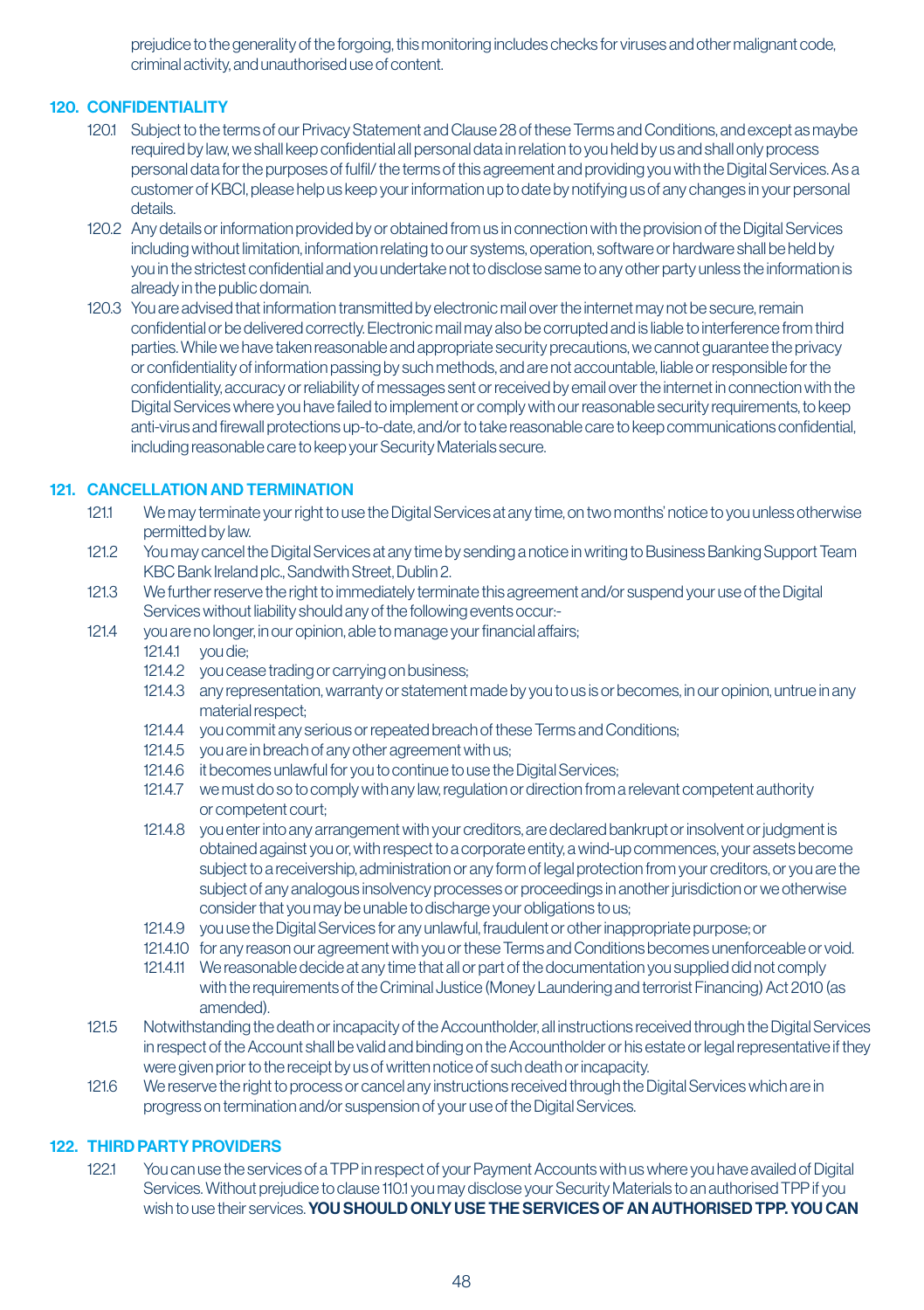#### CHECK WITH THE CENTRAL BANK WHETHER A TPP IS APPROPRIATELY AUTHORISED.

- 122.2 If you choose to use the services of a TPP it is your responsibility to:
	- 122.2.1 read and be familiar with the terms and conditions of the TPP and be satisfied that you understand your obligations under them and can comply with them;
	- 122.2.2 know and understand what information the TPP will have access to and how they will use it and who they may pass this information to;
	- 122.2.3 ensure that the TPP is appropriately authorised and registered. You can check with the Central Bank of Ireland whether a TPP is appropriately authorised and registered.
- 122.3 If you provide a TPP with access to your Payment Accounts you can decide whether to allow the TPP to access account balance and transaction information, or make payments from the account or both. We will however only allow the TPP to access your Payment Account to the extent to you have consented to this.

## 122.4 **AISP**<br>122.41

- 122.4.1 You can avail of the services of an AISP and instruct them to access account balance and transaction information in respect of your Payment Accounts. If you do so, you must authorise us to share your account information with them. You will do this by using the verification process on our Digital Services and your Security Materials. Once we receive this authorisation from you, the AISP will then be permitted unrestricted access to the information in respect of your Payment Account for a period of 90 days after which you will need to re-authorise us again to share this information with the AISP using the same procedure.
- 122.4.2 Any instruction we receive from an AISP to access information in respect of your Payment Account is considered to be an instruction from you.

#### 122.5 PISP

- 122.5.1 You can avail of the services of a PISP and instruct them to initiate a payment on your Payment Accounts. If you do so you must authorise us to make the payment. You will do this by using the verification process on our Digital Services and your Security Materials. Once you have authorised us to make the payment initiated by the PISP it cannot be revoked unless you request us to do so prior to our Cut Off Time.
- 122.5.2 Any instruction we receive from a PISP to initiate a payment from your Payment Account is considered to be an instruction from you.

#### 122.6 CBPII

- 122.6.1 You can avail of the services of a CBPII and instruct them to check whether the balance on your Payment Account is sufficient to make a card based payment transaction. If you do so you must authorise us to share this information with them. You will do this by using the verification process on our Digital Services and your Security Materials. Once we receive this authorisation from you we will provide this information on request to the CBPII until you cancel your permission with the CBPII.
- 122.6.2 Any instruction we receive from a CBPII to check whether the balance on your Payment Account is sufficient to make a card based payment transaction is considered to be an instruction from you.
- 122.7 Where the Payment Account is held in joint names, one of you may instruct a TPP to access your account balance and transaction information and/or initiate a payment and authorise us to do provide this information and/or make the payment. Any such instruction we receive will be considered as coming from all parties to the Joint Account.
- 122.8 If you no longer wish to avail of the services of the TPP or wish to cancel the permissions you have given them you will need to contact them directly and follow their procedures for cancelling and terminating the services and/ or your permissions. We cannot do this on your behalf. If we are in the process of carrying out an instruction from the TPP at the time you terminate the service or cancel the permission we may not be able to stop processing the instruction, in these circumstances you authorise us to comply with the instruction.
- 122.9 You acknowledge that if you avail of the services of a TPP they will have to access your Payment Accounts with us. The access that the TPP will have shall be the same as that which you have through our Digital Services. The TPP is responsible for ensuring that the information it holds in respect of your Payment Account is correct. Should you be concerned about the security of your account at anytime you should immediately contact us.
- 122.10 To the fullest extent permitted by law and subject to any rights you may have to a refund, we are not accountable for and do not accept any liability or responsibility for any loss, damage (including without limitation incidental, punitive, exemplary, special or consequential damages, loss of profit) resulting from your use of the services of a TPP and/or the acts or omissions of the TPP.
- 122.11 We reserve the right not to act on the instruction of a TPP for any valid reason (such as fraud, the prevention of money laundering and/or terrorism). Where we do so we will contact you as soon as possible and explain the reason to you unless we are prevented by law from doing so.
- 122.12 We keep records of the instructions we receive from you and the TPP. In the case of a dispute between you and us or you and the TPP or us and the TPP regarding your Payment Account, our records shall in the absence of manifest error and until the contrary be proved be conclusive for the purposes of this agreement.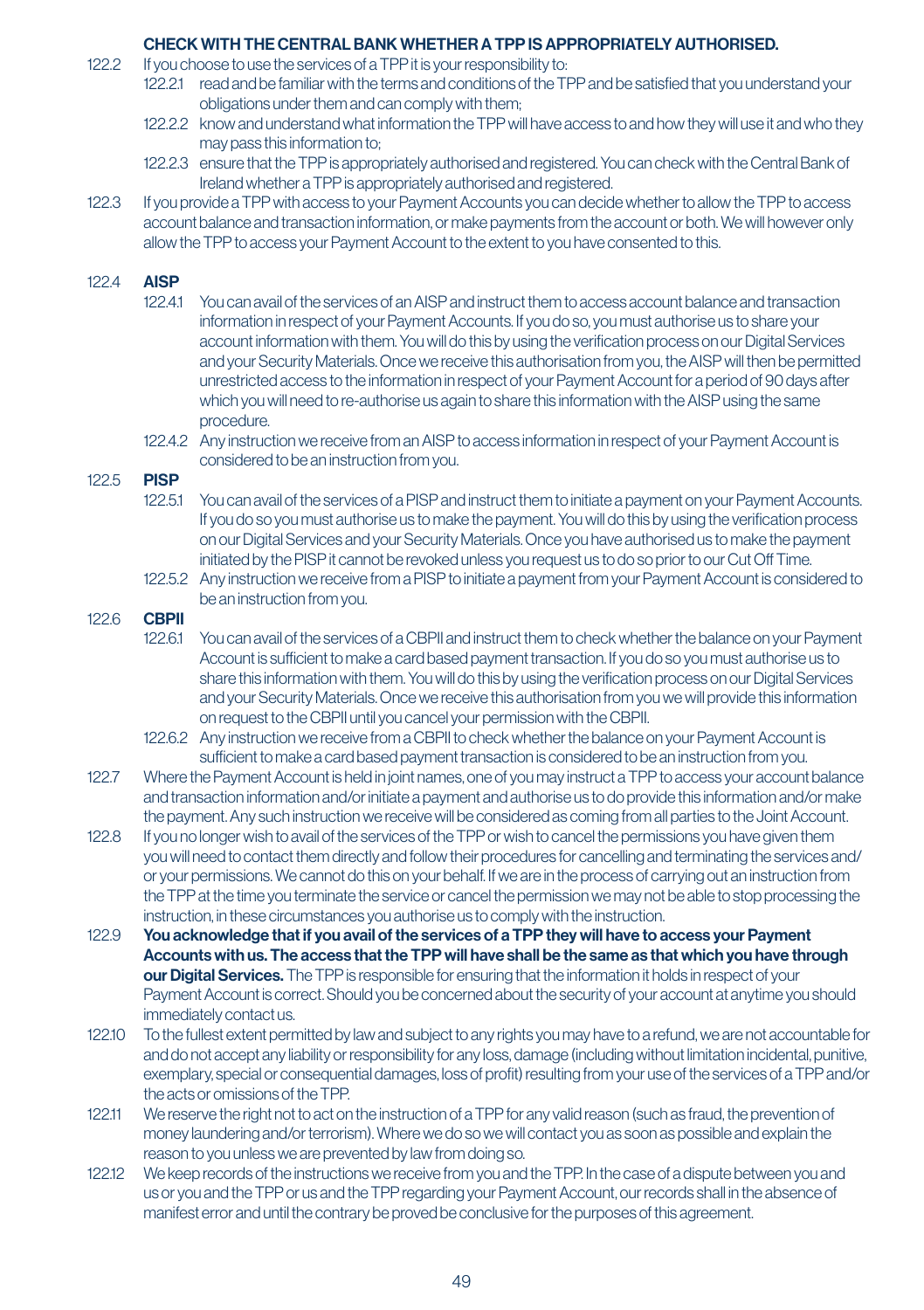KBC Bank Ireland plc. is registered in the Republic of Ireland. The registration number is 40537 and the registered office is Sandwith Street, Dublin 2. KBC Bank Ireland plc is regulated by the Central Bank of Ireland.